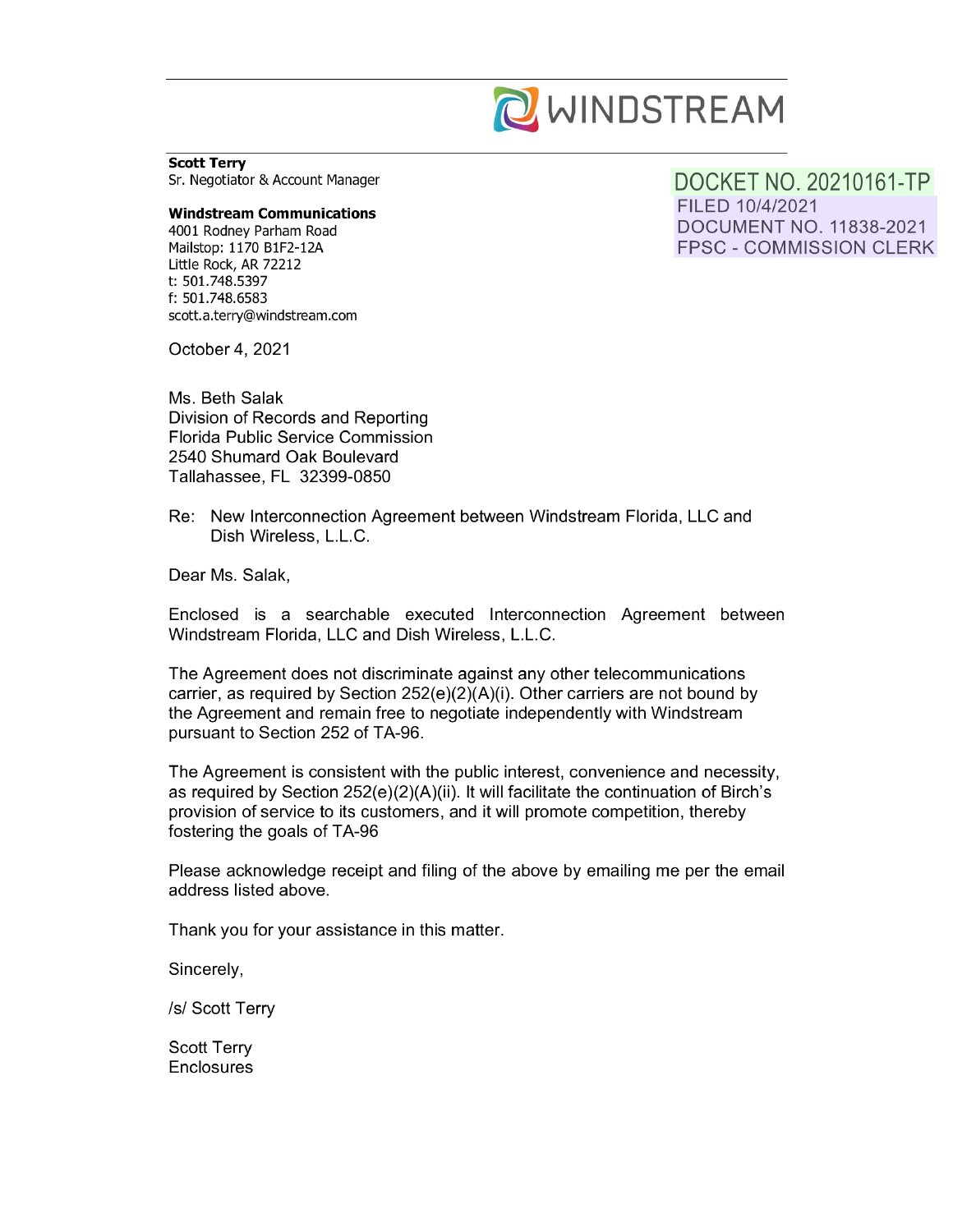#### COMMERCIAL MOBILE RADIO

#### SERVICES INTERCONNECTION

#### AGREEMENT BETWEEN

GEORGIA WINDSTREAM, LLC; OKLAHOMA WINDSTREAM, LLC; TEXAS WINDSTREAM, LLC; VALOR TELECOMMUNICATIONS OF TEXAS, LLC D/B/A WINDSTREAM COMMUNICATIONS SOUTHWEST; WINDSTREAM ACCUCOMM TELECOMMUNICATIONS, LLC; WINDSTREAM ALABAMA, LLC; WINDSTREAM ARKANSAS, LLC; WINDSTREAM BUFFALO VALLEY, LLC; WINDSTREAM COMMUNICATIONS KERRVILLE, LLC; WINDSTREAM CONCORD TELEPHONE, LLC; WINDSTREAM CONESTOGA, INC.; WINDSTREAM D&E, INC.; WINDSTREAM FLORIDA, LLC; WINDSTREAM GEORGIA COMMUNICATIONS, LLC; WINDSTREAM GEORGIA TELEPHONE, LLC; WINDSTREAM IOWAS COMMUNICATIONS, LLC; WINDSTREAM KENTUCKY EAST, LLC; WINDSTREAM KENTUCKY WEST, LLC; WINDSTREAM LEXCOM COMMUNICATIONS, LLC; WINDSTREAM MISSISSIPPI, LLC; WINDSTREAM MISSOURI, LLC; WINDSTREAM MONTEZUMA, LLC; WINDSTREAM NEBRASKA, INC.; WINDSTREAM NEW YORK, INC.; WINDSTREAM NORTH CAROLINA, LLC; WINDSTREAM OHIO, LLC; WINDSTREAM OKLAHOMA, LLC; WINDSTREAM PENNSYLVANIA, LLC; WINDSTREAM SOUTH CAROLINA, LLC; WINDSTREAM STANDARD, LLC; WINDSTREAM SUGAR LAND, LLC; WINDSTREAM WESTERN RESERVE, LLC

AND

DISH WIRELESS L.L.C.

FOR THE STATES OF ALABAMA, ARKANSAS, FLORIDA, GEORGIA, IOWA, KENTUCKY, MISSISSIPPI, MISSOURI, NEBRASKA, NEW YORK, NORTH CAROLINA, OHIO, OKLAHOMA, PENNSYLVANIA, SOUTH CAROLINA, TEXAS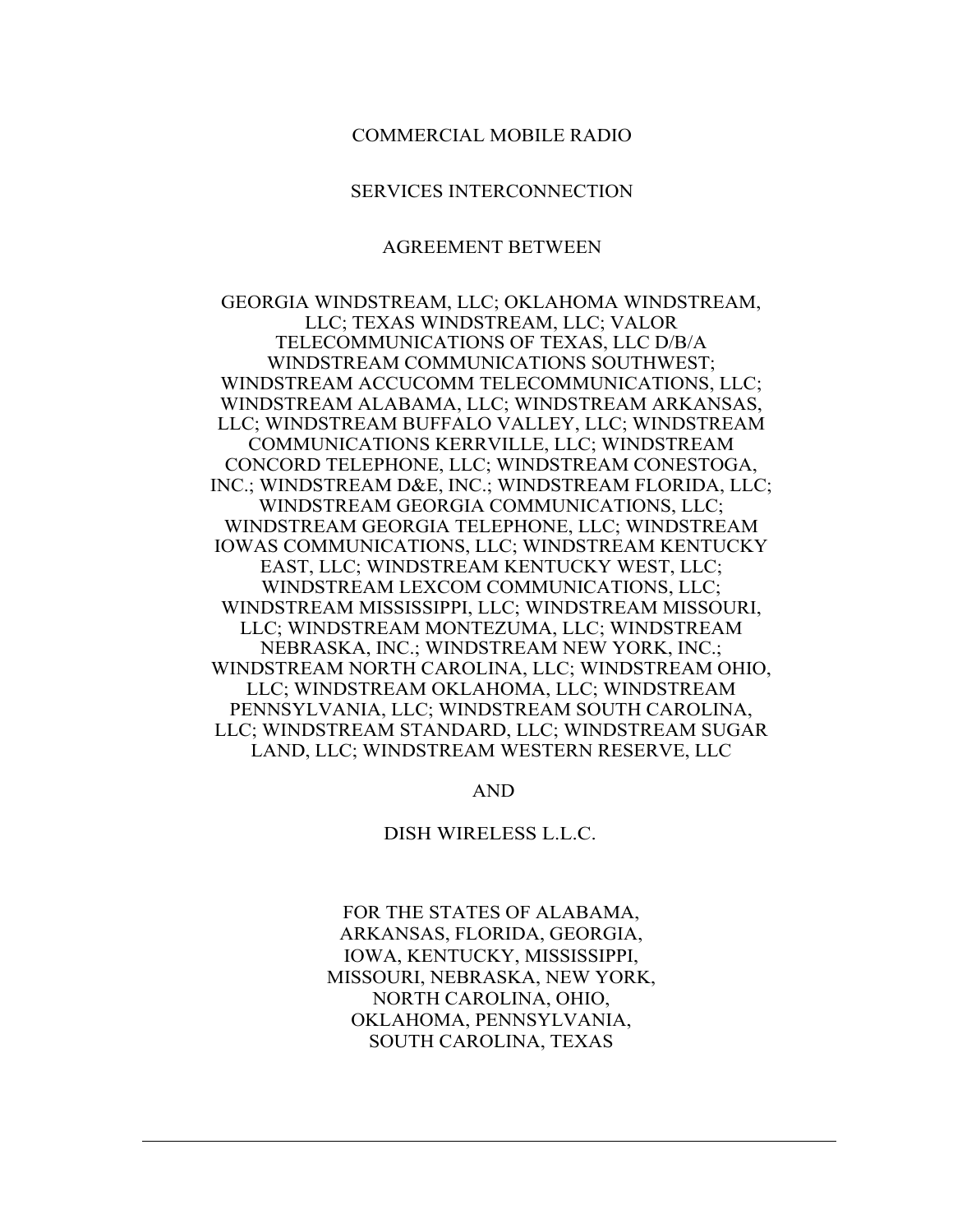# TABLE OF CONTENTS

# PART A - DEFINITIONS

| ., |  |  |
|----|--|--|
|----|--|--|

# PART B-GENERAL TERMS AND CONDITIONS

| 1.               |                                                          |  |
|------------------|----------------------------------------------------------|--|
| 2.               |                                                          |  |
| 3.               |                                                          |  |
| $\overline{4}$ . |                                                          |  |
| 5.               |                                                          |  |
| 6.               |                                                          |  |
| 7.               |                                                          |  |
| 8.               |                                                          |  |
| 9.               |                                                          |  |
| 10.              |                                                          |  |
| 11.              |                                                          |  |
| 12.              |                                                          |  |
| 13.              |                                                          |  |
| 14.              |                                                          |  |
| 15.              |                                                          |  |
| 16.              |                                                          |  |
| 17.              |                                                          |  |
| 18.              |                                                          |  |
| 19.              |                                                          |  |
| 20.              |                                                          |  |
| 21.              |                                                          |  |
| 22.              |                                                          |  |
| 23.              |                                                          |  |
| 24.              |                                                          |  |
| 25.              |                                                          |  |
| 26.              |                                                          |  |
| 27.              |                                                          |  |
| 28.              |                                                          |  |
| 29.              |                                                          |  |
|                  | PART C - INTERCONNECTION AND RECIPROCAL COMPENSATION FOR |  |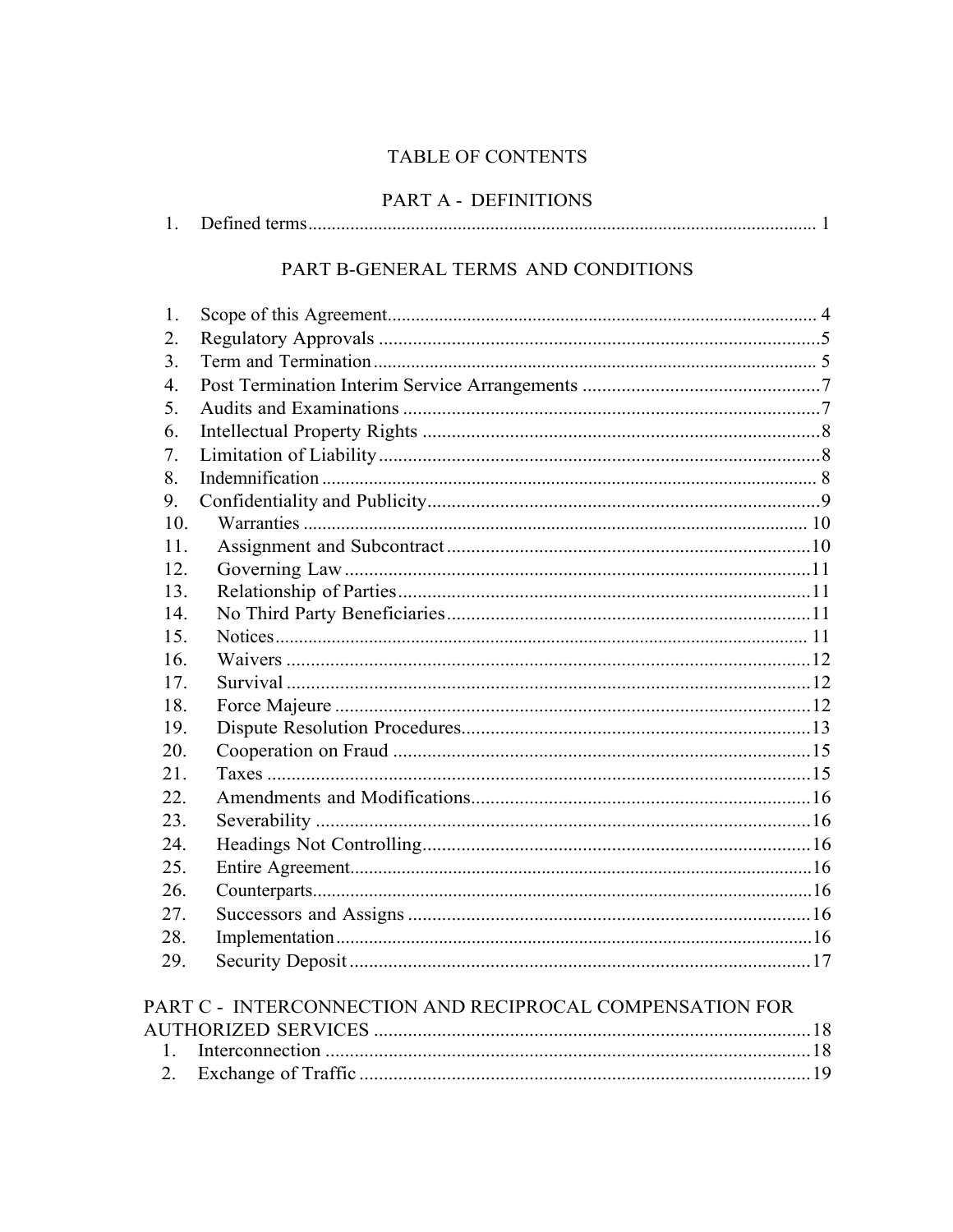| PART D - NETWORK MAINTENANCE AND MANAGEMENT24 |  |
|-----------------------------------------------|--|
|                                               |  |
|                                               |  |
|                                               |  |
|                                               |  |
|                                               |  |
|                                               |  |
|                                               |  |
|                                               |  |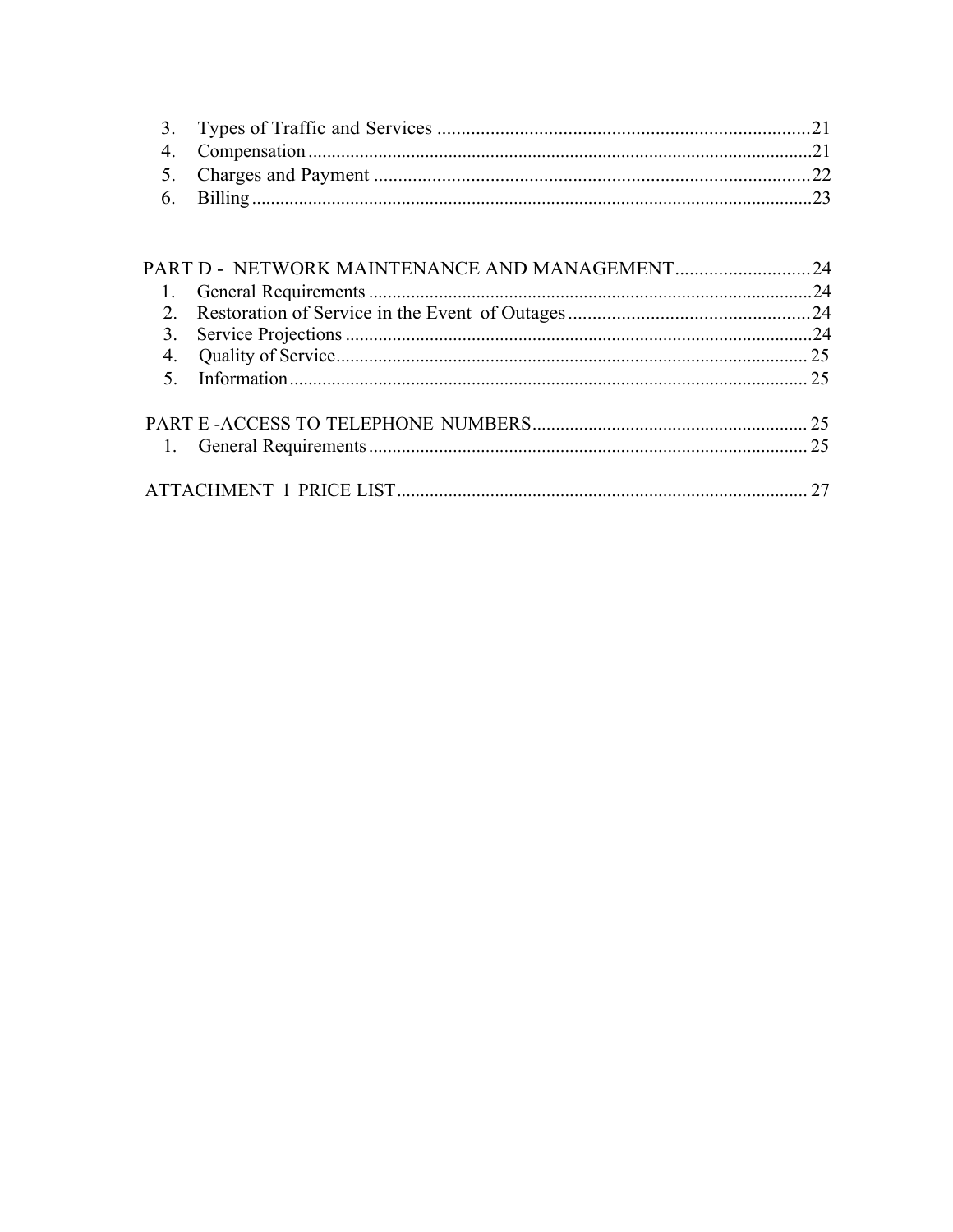#### INTERCONNECTION A G R E E M E N T

This Interconnection Agreement ("Agreement") is entered into by and between DISH Wireless L.L.C. ("Carrier"), a Colorado limited liability company, having an office at 9601 S. Meridiam Blvd., Englewood, CO 80112 and Georgia Windstream, LLC, Oklahoma Windstream, LLC, Texas Windstream, LLC, Valor Telecommunications of Texas, LLC d/b/a Windstream Communications Southwest, Windstream Accucomm Telecommunications, LLC, Windstream Alabama, LLC, Windstream Arkansas, LLC, Windstream Buffalo Valley, Inc., Windstream Communications Kerrville, LLC, Windstream Concord Telephone, LLC, Windstream Conestoga, Inc., Windstream D&E, Inc., Windstream Florida, LLC, Windstream Georgia Communications, LLC, Windstream Georgia Telephone, LLC, Windstream Georgia, LLC, Windstream Iowa Communications, LLC, Windstream Kentucky East, LLC, Windstream Kentucky West, LLC, Windstream Mississippi, LLC, Windstream Montezuma, LLC, Windstream Nebraska, Inc., Windstream New York, Inc., Windstream North Carolina, LLC, Windstream Ohio, LLC, Windstream Oklahoma, LLC, Windstream Pennsylvania, LLC, Windstream South Carolina, LLC, Windstream Standard, LLC, Windstream Sugar Land, LLC, Windstream Western Reserve, LLC (individually and collectively "Windstream"), having an office at 4001 Rodney Parham Road, Little Rock, AR 72212. Carrier and Windstream are hereinafter referred to collectively as "the Parties" and individually as a "Party". The effective date of this Agreement will be the first Business Day following receipt of final approval of this Agreement by the relevant state Commission or, where approval by such state Commission is not required, the date that both Parties have executed the Agreement ("Effective Date").

**WHEREAS,** Carrier holds authority from the Federal Communications Commission to operate as a wireless carrier to provide telecommunications services and intends to provide wireless communications service pursuant to such authority; and

**WHEREAS,** the Parties wish to interconnect their networks for the transmission and termination of Local Traffic (as defined herein) between Windstream and Carrier; and

**WHEREAS,** the Parties intend the rates, terms and conditions of this Agreement, and their performance of obligations thereunder, to comply with the Communications Act of 1934, as amended (the "Act"), the Rules and Regulations of the Federal Communications Commission ("FCC"), and the orders, rules and regulations of the applicable state regulatory commissions (the "Commission"); and

**WHEREAS,** the parties wish to replace any and all other prior interconnection agreements between the Parties, both written and oral, applicable to the states of Alabama, Arkansas, Florida, Georgia, Iowa, Kentucky, Mississippi, Missouri, Nebraska, New York, North Carolina, Ohio, Oklahoma, Pennsylvania, South Carolina and Texas;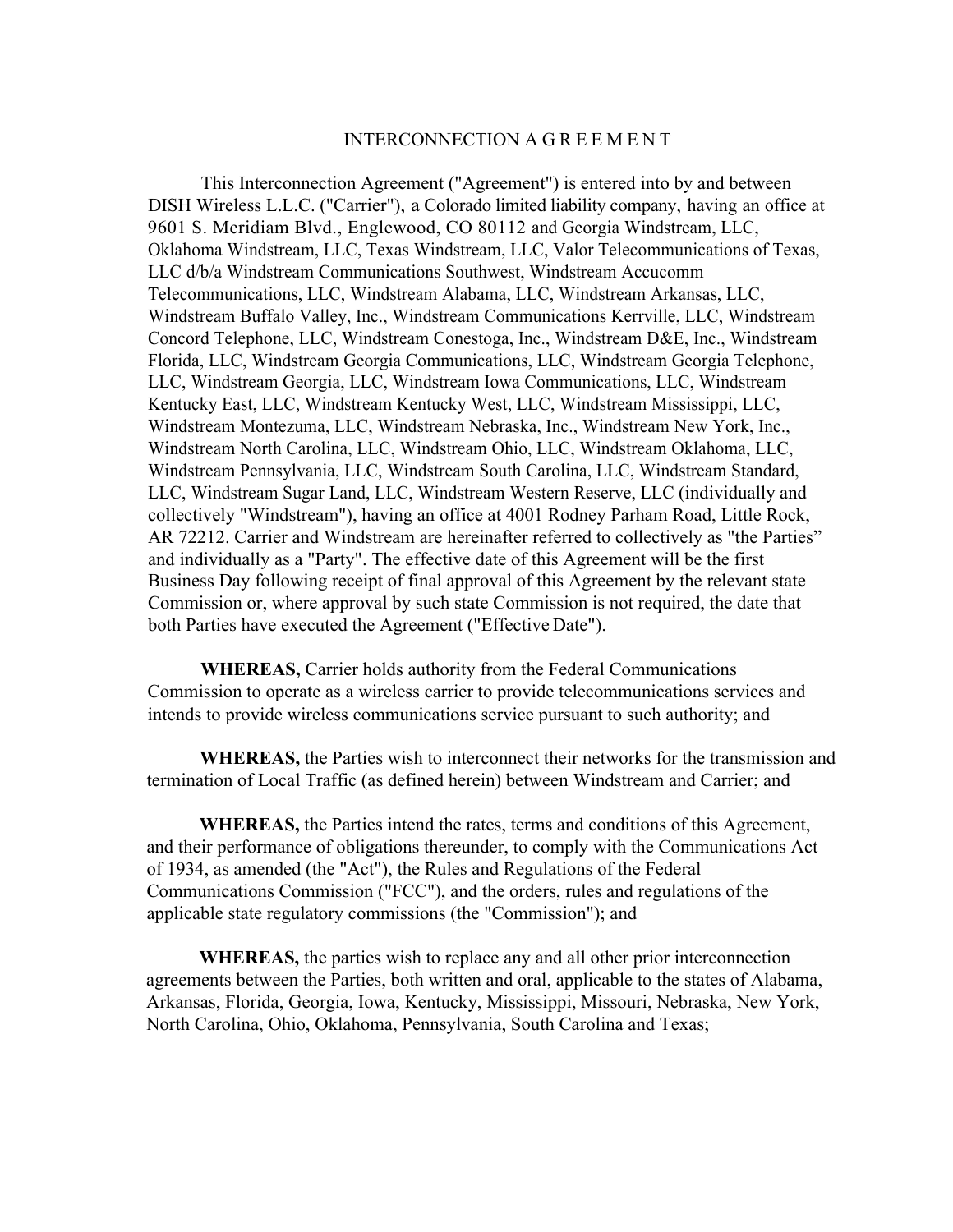Now, therefore, in consideration of the terms and conditions contained herein, Carrier and Windstream hereby mutually agree as follows:

## **PART A** - **DEFINITIONS**

## **1. DEFINED TERMS**

Certain terms used in this Agreement shall have the meanings as otherwise defined throughout this Agreement. Other terms used but not defined herein will have the meanings ascribed to them in the Act or in the rules and regulations of the FCC or the Commission. The Parties acknowledge that other terms appear in this Agreement, which are not defined or ascribed as stated above. The Parties agree that any such terms shall be construed in accordance with their customary usage in the telecommunications industry as of the Effective Date of this Agreement.

- 1.2. "Act" means the Communications Act of 1934, as amended.
- 1.3. "Affiliate" is as defined in the Act.
- 1.4. "Ancillary Services" means optional supplementary services of N11 and Service Access Codes (600, 700, 800 and 900 services, but not including 500 services).
- 1.5. "Ancillary Traffic" means all traffic destined for ancillary services.
- 1.6. "Authorized Services" means those wireless services which Carrier may lawfully provide pursuant to applicable law, including the Act, and that are considered to be wireless and those service which Windstream may lawfully provide pursuant to applicable law, including the Act, and that are considered to be wireline.
- 1.7. "Business Day(s)" means the days of the week excluding Saturdays, Sundays, and all holidays listed on Windstream's website (www.windstream.com).
- 1.8. "Central Office Switches" ("COs") are switching facilities within the public switched telecommunications network, including, but not limited to:
	- 1.8.1. "End Office Switches" ("EOs") are landline switches from which end-user Telephone Exchange Services are directly connected and offered.
	- 1.8.2. "Tandem Switches" are switches which are used to connect and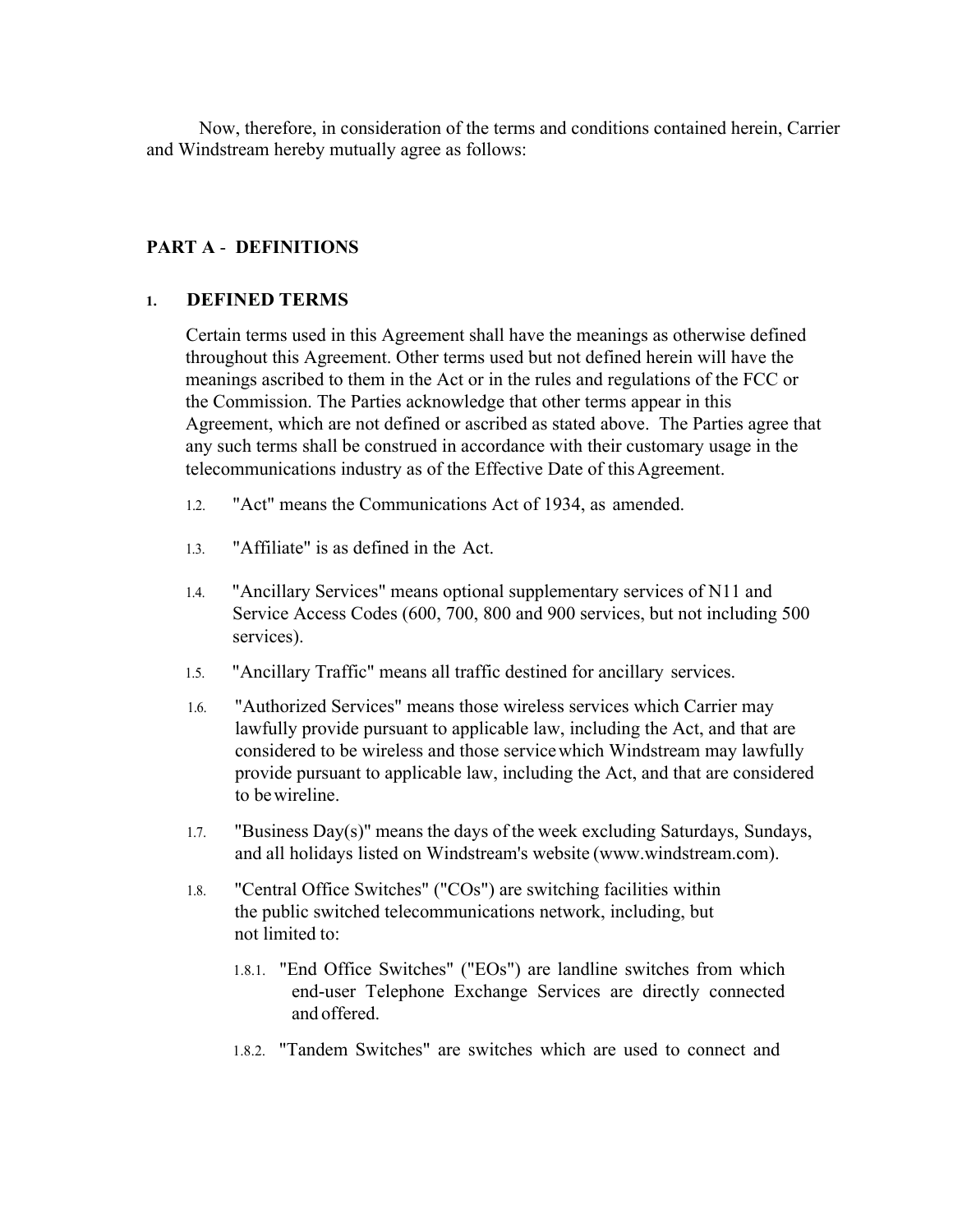switch trunk circuits between and among Central Office Switches.

- 1.8.3. "Mobile Switching Center" or "MSC" means Carrier's facilities and related equipment used to route, transport and switch commercial mobile radio service traffic to, from and among its end users and other telecommunications companies.
- 1.8.4. "Remote Switches" are switches in landline networks that are away from their host or control office. All or most of the central control equipment for the remote switch is located at the host or control office.
- 1.9. "Commercial Mobile Radio Services" ("CMRS") means a radio communication service as set forth in 47 C.F.R. Section 20.3.
- 1.10. "Common Transport" means a local interoffice transmission path between two Tandem Switches, between a Tandem Switch and a Windstream End Office Switch, or between a Windstream End Office Switch and a Remote Switch. Common transport is shared between multiple telecommunications carriers.
- 1.11. "Dedicated Transport" provides a local interoffice transmission path between Windstream' s Central Office and the Carrier's Central Office. Dedicated transport is limited to the use of a single telecommunications carrier.
- 1.12. "Effective Date" is the date referenced in the opening paragraph of the Agreement.
- 1.13. "End Date" is the date this Agreement terminates pursuant to Part B Section 3.2 upon the expiration of the Initial Term and any automatic renewals pursuant to Section 3.1.
- 1.14. "FCC" means the Federal Communications Commission.
- 1.15. "Incumbent Local Exchange Carrier" ("ILEC") is any local exchange carrier that was, as of February 8, 1996, deemed to be a member of the Exchange Carrier Association as set forth in 47 C.F.R. Section 69.601(b) of the FCC's regulations.
- 1.16. "Indirect Traffic" means traffic that is originated by the end user of one Party and terminated to the other Party in which a third-party LEC provides the intermediary transiting service. The end user of either Party cannot be a telecommunications carrier.
- 1.17. "Interconnection" means the connection of separate pieces of equipment or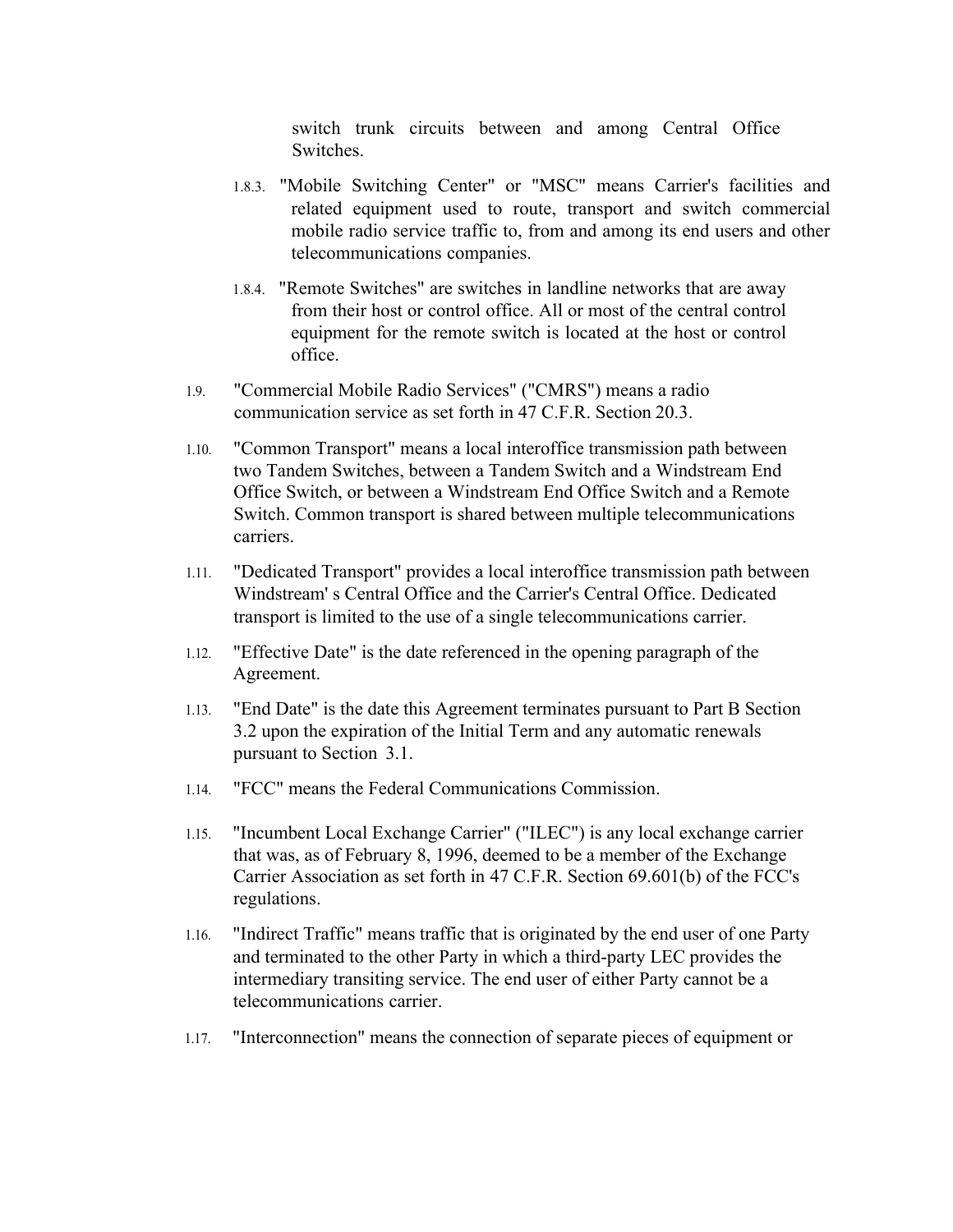transmission facilities within, between or among networks for the transmission and routing of traffic.

- 1.18. "Interexchange Carrier" ("IXC") means a provider of Interexchange telecommunications services.
- 1.19. "InterMTA Traffic." For purposes of reciprocal compensation under this Agreement, InterMTA Traffic means telecommunications traffic between an end user of a LEC and an end user of Carrier that, at the beginning of the call, originates in one Major Trading Area but terminates in a different Major Trading Area.
- 1.20. "Local Traffic" means, for purposes of reciprocal compensation under this Agreement, telecommunications traffic that is exchanged between Windstream and Carrier that originates and terminates within the same MTA, as defined in 47 C.F.R. 24.202.
- 1.21. "Major Trading Area" ("MTA") refers to the largest FCC-authorized wireless license territory, which serves as the definition for local service area for CMRS traffic for purposes of reciprocal compensation under Section 251(b)(5) as defined in 47 C.F.R. 24.202(a).
- 1.22. ''North American Numbering Plan" ("NANP") means the plan for the allocation of unique ten-digit directory numbers consisting of a three-digit area code, a three-digit office code, and a four-digit line number. The plan also extends to format variations, prefixes, and special code applications.
- 1.23. "Numbering Plan Area" (''NPA" sometimes referred to as an area code) means the three-digit indicator which is designated by the first three digits of each ten-digit telephone number within the NANP. Each NPA contains 800 possible NXX Codes. There are two general categories of NPA, "Geographic NPAs" and ''Non-Geographic NPAs." A "Geographic NPA" is associated with a defined geographic area, and all telephone numbers bearing such NPA are associated with services provided within that Geographic area. A "Non-Geographic NPA," also known as a "Service Access Code (SAC Code)" is typically associated with a specialized telecommunications service which may be provided across multiple geographic NPA areas; 500, 800, 900, 700, and 888 are examples of Non-Geographic NPAs.
- 1.24. ''NXX," ''NXX Code," or "Central Office Code," or "CO Code" is the three-digit switch entity indicator, which is defined by the fourth, fifth, and sixth digits of a ten-digit telephone number within the NANP.
- 1.25. "Ordering and Billing Forum" ("OBF") refers to functions under the auspices of the Carrier Liaison Committee (CLC) of the Alliance for Telecommunications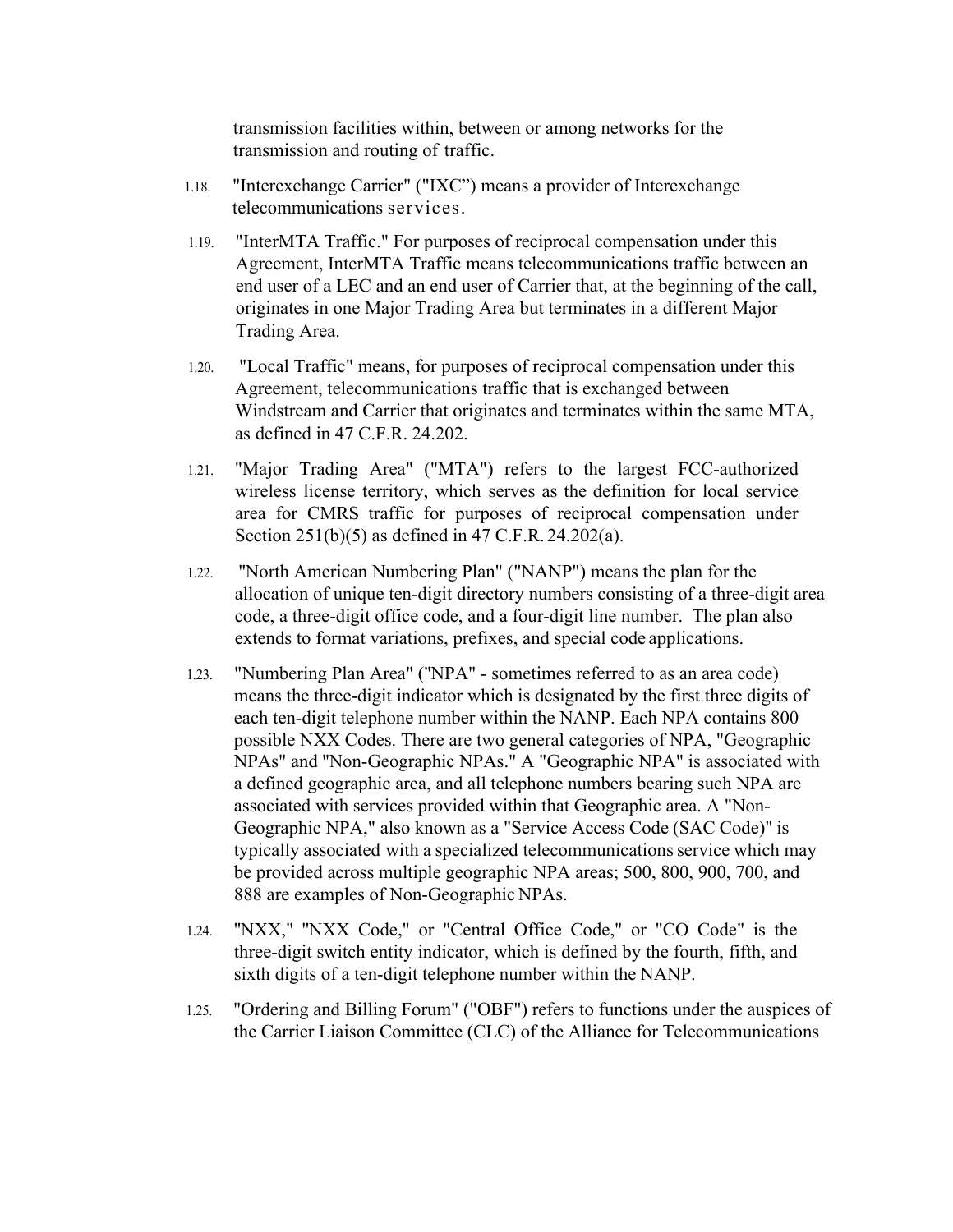Industry Solutions (ATIS).

- 1.26. "Parity" means, the provision by Windstream of services or telephone numbering resources under this Agreement to Carrier, including provisioning and repair, at least equal in quality to those provided to Windstream end users or any other entity that obtains such services or numbering resources from Windstream. Windstream shall provide such services or telephone numbering resources on a non-discriminatory basis to Carrier as it provides to its end users or any other entity that obtains such services or telephone numbering resources from Windstream.
- 1.27. "Party" means either Windstream authorized to provide Telecommunications Service in the state or Carrier. "Parties" means both Windstream and Carrier.
- 1.28. "Point(s) of Interconnection" ("POI") is a mutually agreed upon point(s) of demarcation on Windstream's interconnected network where the networks of Windstream and Carrier interconnect for the exchange of traffic that is designated by a CLLI (Common Language Location Identifier) code.
- 1.31. "Tandem Switching" means the function that establishes a communications path between two switching offices (connecting trunks to trunks) through a third switching office (the tandem switch) of Windstream.
- 1.32. "Tariff" means a document filed at the relevant state or federal regulatory commission for the provision of a telecommunications service by a telecommunications carrier that provides for the terms, conditions and pricing of that service. Such filing may be required or voluntary and may or may not be specifically approved by the Commission or FCC.
- 1.33. "Telecommunications" means the transmission, between or among points specified by the user, of information of the user's choosing, without change in the form or content of the information as sent and received.
- 1.34. "Telecommunications Carrier" means any provider of Telecommunications Services as defined in 47 U.S.C. 153, Section 3.
- 1.35. "Telecommunication Services" means the offering of Telecommunications for a fee directly to the public, or to such classes of users as to be effectively available directly to the public, regardless of the facilities used.
- 1.36. "Transiting Service" means switching and intermediate transport by a third party, who is not subject to this agreement, for traffic originating from and terminating to the Parties.
- 1.37. "Trunk" means the switch port interface(s) used and the communications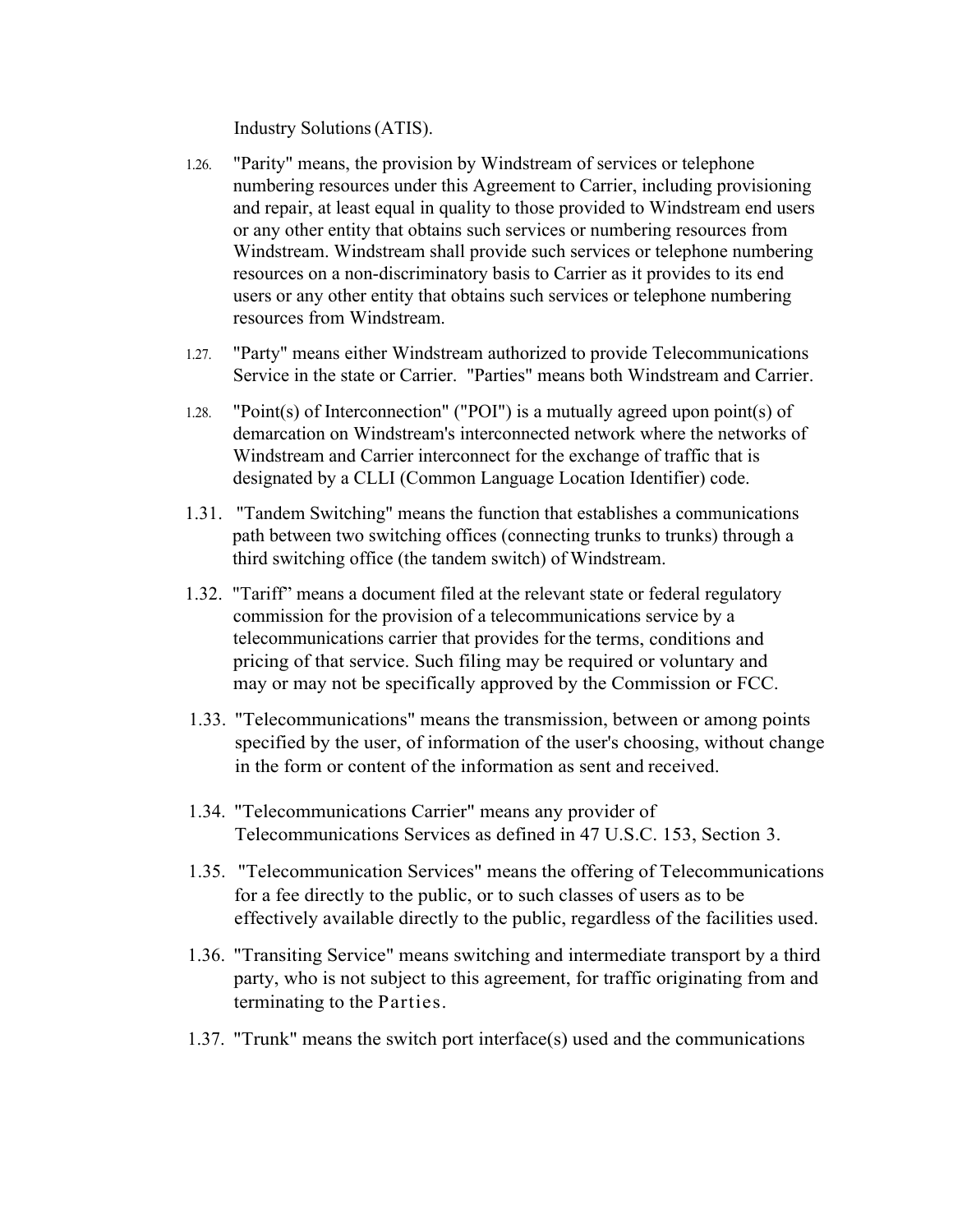path created to connect Carrier's network with Windstream's interconnected network for the purpose of exchanging Authorized Services for purposes of interconnection.

- 1.38. "Trunk-Side" refers to a Central Office Switch connection that is capable of, and has been programmed to treat the circuit as, connecting to another switching entity or another central office switch. Trunk-side connections offer that transmission and signaling features appropriate for the connection of switching entities, and cannot be used for the direct connection of ordinary telephone station sets.
- 1.39. "Wire Center" denotes a building or space within a building, which serves as an aggregation point on a given carrier's network, where transmission facilities and circuits are connected or switched. Wire center can also denote a building in which one or more Central Offices, used for the provision of basic exchange services and access services, are located.

## **PART B** - **GENERAL TERMS AND CONDITIONS**

## **1. SCOPE OF THIS AGREEMENT**

1.1. This Agreement specifies the rights and obligations of each Party with respect to the establishment of rates, terms and conditions for Interconnection with the other's local network under Sections 251 and 252 of the Act ("Interconnection Services"). The Interconnection Services set forth herein include the exchange of traffic between Carrier and Windstream that originates and terminates with end users of the Parties. If such traffic is Local Traffic, the provisions of this Agreement shall apply. The Interconnection services provided by Windstream under this Agreement are for the exchange of traffic with Carrier that is Wireless to Wireline or Wireline to Wireless, but not Wireline to Wireline communications. Such Wireless Interconnection will not be used by Carrier or Windstream to terminate or exchange other types of traffic. Both Parties shall not deliver any traffic other than Authorized Services traffic to the other Party unless it has obtained the other Party's written consent. Traffic originated by a telecommunications carrier, not subject to this agreement, delivered to one of the Parties, regardless of whether such traffic is delivered through the Party's end user customer, is not considered to be originating on that Party's network.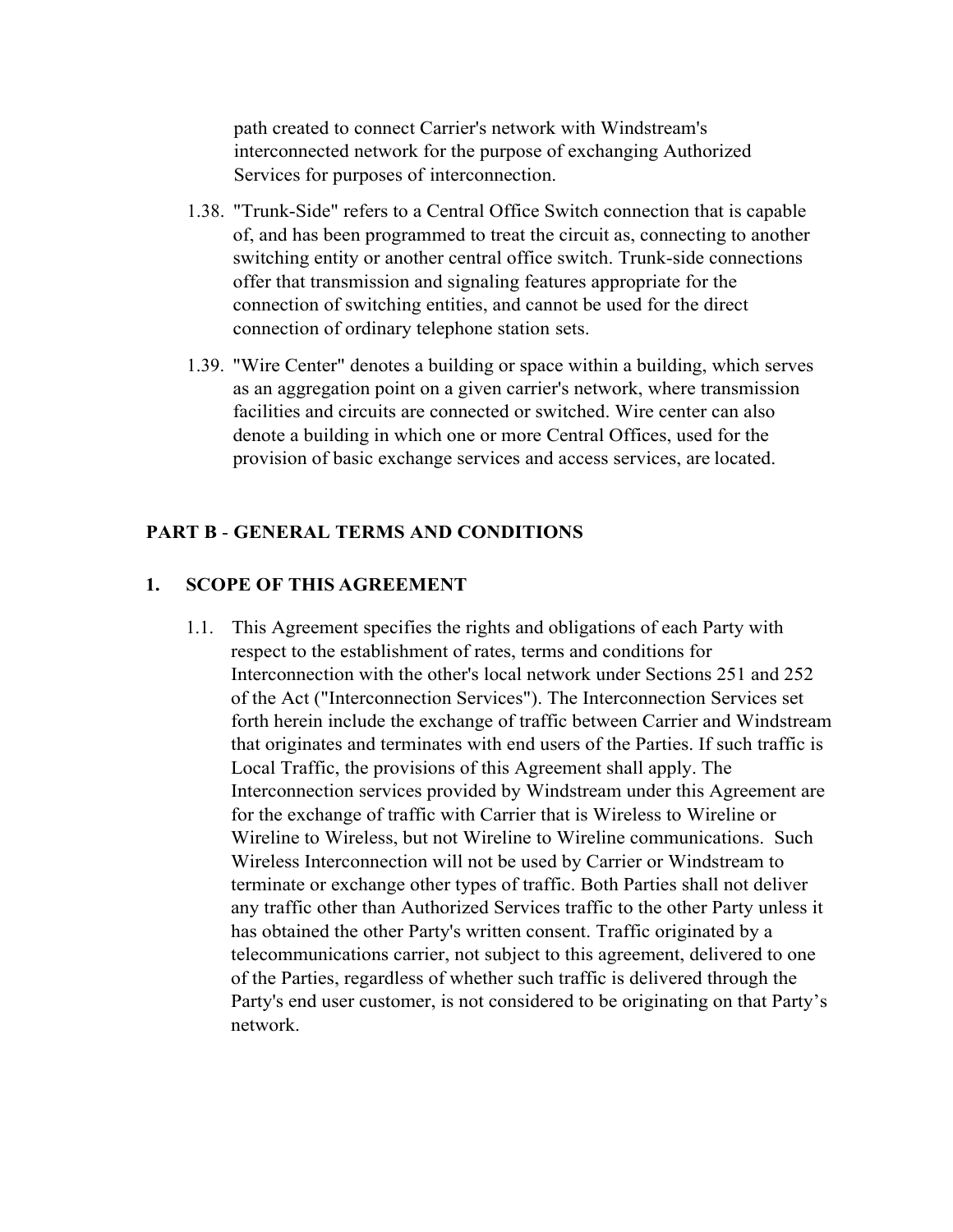- 1.2. Windstream shall not discontinue any interconnection arrangement or Telecommunications Service provided or required hereunder without providing Carrier reasonable notice, but in no case less than thirty (30) days' prior written notice or as otherwise required by law, of such discontinuation of such service or arrangement. Windstream agrees to cooperate with Carrier in any transition resulting from such discontinuation of service and to minimize the impact to customers, which may result from such discontinuance of service.
- 1.3. The services and facilities to be provided to Carrier by Windstream in satisfaction of this Agreement may be provided pursuant to Windstream Tariffs and then current practices on file with the appropriate Commission or FCC. To the extent Carrier requests and Windstream provides a tariffed service to Carrier, the terms and conditions of the Windstream tariff will apply to such service.
- 1.4 Nothing in this Agreement shall affect Windstream's landline retail end user calling scope or other Interexchange arrangements, which shall be determined in accordance with Commission-approved local calling areas. Neither Party waives its rights to participate and fully present its respective positions in any proceeding dealing with the compensation for Internet traffic.

## **2. REGULATORY APPROVALS**

- 2.1. This Agreement, and any amendment or modification hereof, will be submitted to the appropriate State Commission for approval in accordance with Section 252 of the Act. Windstream and Carrier shall use their best efforts to obtain approval of this Agreement by any regulatory body having jurisdiction over this Agreement. Carrier shall not order services under this Agreement before the Effective Date except as may otherwise be agreed in writing between the Parties. In the event any governmental authority or agency rejects any provision hereof, the Parties shall negotiate promptly and in good faith such revisions as may reasonably be required to achieve approval.
- 2.2. The Parties acknowledge that the respective rights and obligations of each Party as set forth in this Agreement are based on the text of the Act and the rules and regulations promulgated thereunder by the FCC and the Commission as of the Effective Date ("Applicable Rules"). In the event of any amendment to the Act, any effective legislative action or any effective regulatory or judicial order, rule, regulation, arbitration award or other legal action purporting to apply the provisions of the Act which revises, modifies or reverses the Applicable Rules (individually and collectively, "Amended Rules"), either Party may, by providing written notice to the other Party, require that the affected provisions of this Agreement be renegotiated in good faith and this Agreement shall be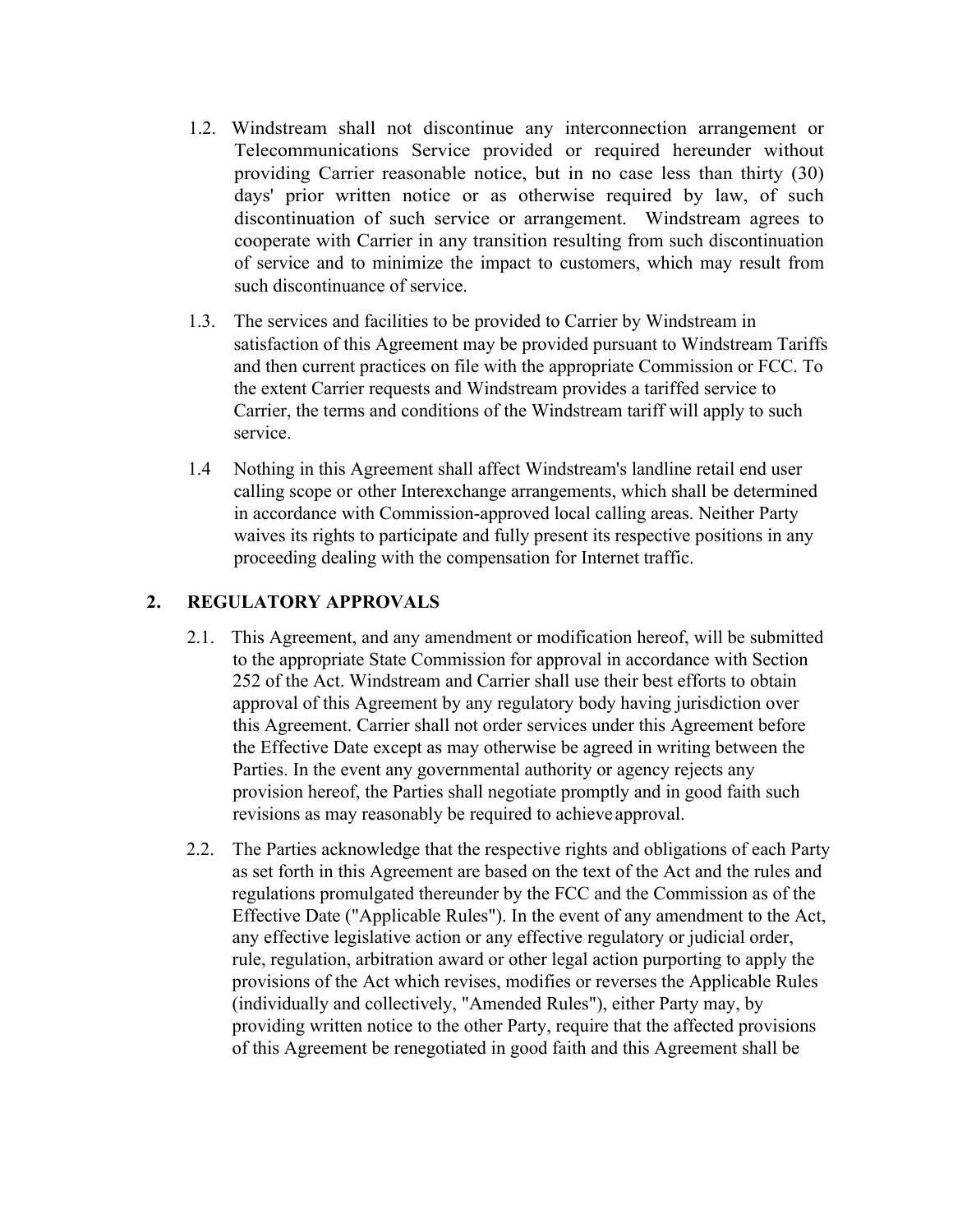amended accordingly to reflect the pricing, terms and conditions of each such Amended Rules relating to any of the provisions in this Agreement.

- 2.3. Section 2.2 shall control notwithstanding any other provision of this Agreement to the contrary. Any rates, terms or conditions thus developed or modified shall be substituted in place of those previously in effect and shall be deemed to have been effective under this Agreement as of the effective date established by the Amended Rules, whether such action was commenced before or after the Effective Date of this Agreement. Should the Parties be unable to reach agreement with respect to the applicability of such order or the resulting appropriate modifications to this Agreement, the Parties shall present any such issues to the Commission or the FCC to establish appropriate interconnection arrangements under the Act in light of the Amended Rules, it being the intent of the parties that this Agreement shall be brought into conformity with the then current obligations under the Act as determined by the Amended Rules.
- 2.4 Additional services, beyond those specified herein, requested by either Party relating to the subject matter of this Agreement will be incorporated into this Agreement by written amendment hereto.

## **3. TERM AND TERMINATION**

- 3.1 The Parties agree to interconnect pursuant to the terms defined in this Agreement for a term of two (2) years from the Effective Date of this Agreement ("Initial Term"), and thereafter the Agreement shall renew on a month to month basis, unless and until terminated as provided herein.
- 3.2 Either Party may terminate or request renegotiations of this Agreement by providing at least 60 days advanced written notice to the other Party. However, no such request shall be effective prior to the date two (2) years from the Effective Date of this Agreement.
- 3.3 This Agreement shall be deemed effective upon the Effective Date. No order or request for services under this Agreement shall be processed before the Effective Date.
- 3.4 For any Interconnection arrangements covered by this Agreement that may already be in place, the Parties agree that, once this Agreement is deemed effective, the rates contained in Attachment 1 shall be applied to those arrangements. To the extent that Windstream is not able to bill the new rates for the pre-existing Interconnection arrangements on the Effective date, the Parties agree that, once billing is possible, the rate will be applied to the preexisting Interconnection arrangements retroactively to the Effective date of this Agreement. The Parties agree that interim billing processes, as defined in subsequent sections of this Agreement, will be implemented as needed.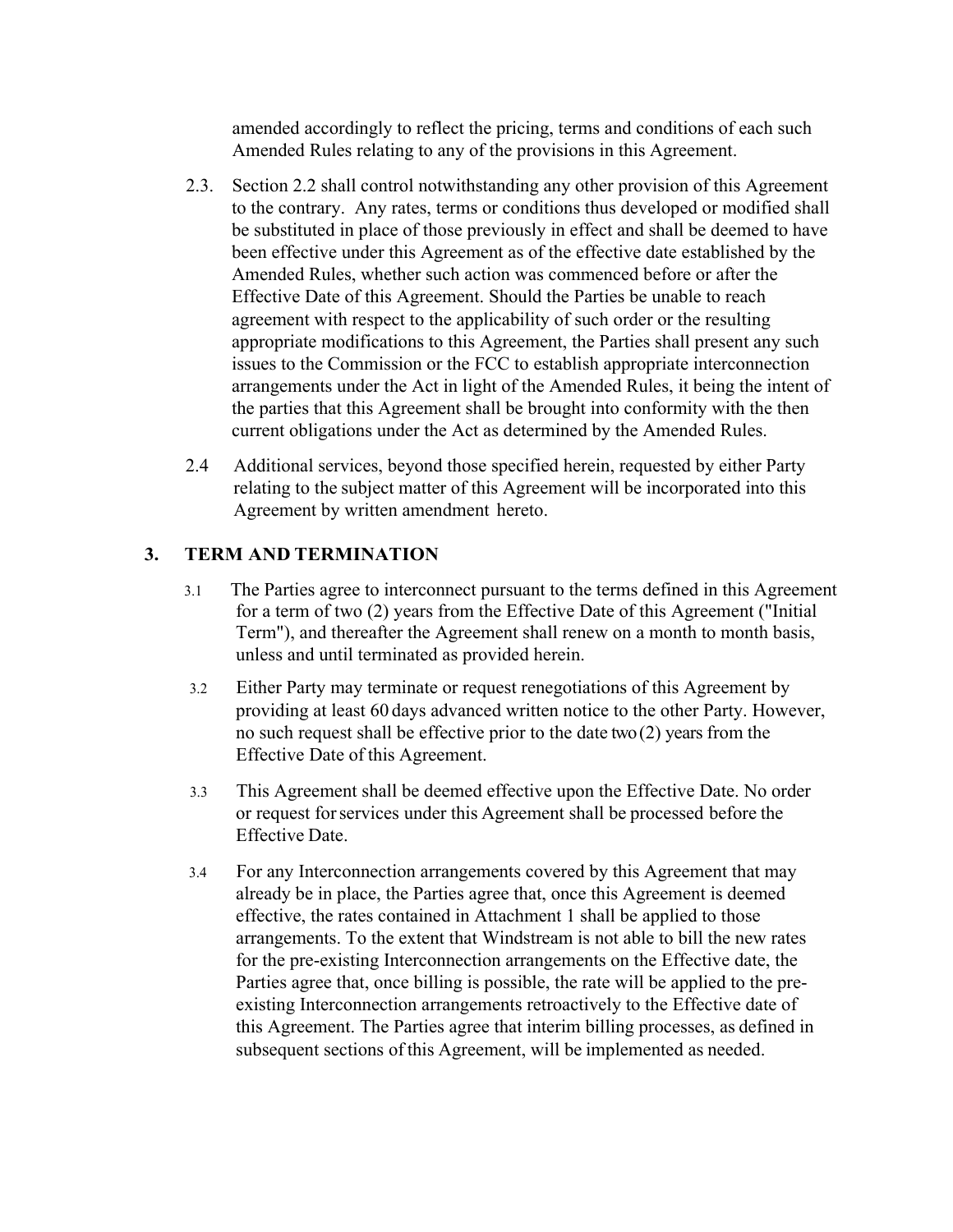- 3.5 Except as provided herein, Windstream and Carrier agree to provide service to each other under the terms of this Agreement for a period ending on the End Date.
- 3.6 Unless the agreement is being terminated due to Default of the other party, this Agreement will remain in effect until the effective date of a replacement agreement.
- 3.7 In the event of uncured Default, either Party may terminate this Agreement in whole or in part provided that the non-defaulting Party so advises the defaulting Party in writing of the event of the alleged default and the defaulting Party does not remedy the alleged default within 30 days after written notice thereof Default is defined to include:
	- Either Party's insolvency or initiation of bankruptcy or receivership proceedings by or against the Party; or
	- Either Party's breach of any of the material terms or conditions hereof, including the failure to make any undisputed payment when due.

In addition, this Agreement shall be null and void if Carrier has not placed an order for a service or facility or terminated traffic hereunder by one (1) year following Effective Date. If Carrier has not placed an order for a service, a facility, or terminated traffic within one (1) year, Windstream shall provide Carrier with notice of Windstream's intent to terminate the Agreement. Carrier shall have thirty (30) calendar days to indicate in writing to Windstream that Carrier intends to place orders or terminate traffic within thirty (30) calendar days. If Carrier cannot meet this timeframe for placing orders or terminating traffic, the Agreement will be terminated. If Carrier does not intend to place orders or terminate traffic, this Agreement shall be deemed suspended and Windstream shall apply to the Commission to terminate the Agreement.

- 3.8 Termination of this Agreement for any cause shall not release either Party from any liability which at the time of termination has already accrued to the other Party or which thereafter may accrue in respect to any act or omission prior to termination or from any obligation which is expressly stated herein to survive termination.
- 3.9 Notwithstanding the above, should Windstream sell or trade substantially all the assets in an exchange or group of exchanges that Windstream uses to provide Telecommunications Services, then Windstream may terminate this Agreement in whole or in part as to that particular exchange or group of exchanges upon 60 days prior written notice.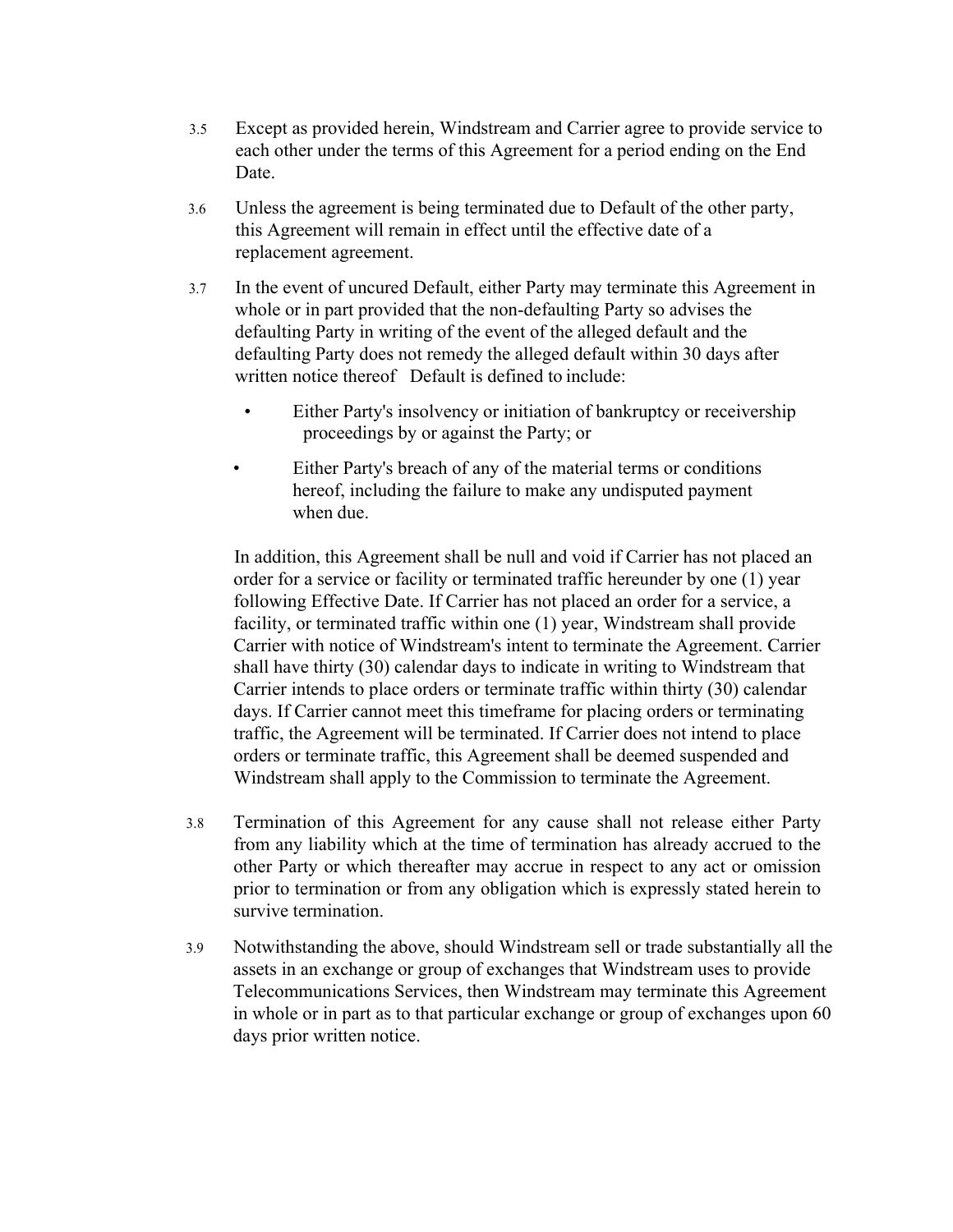3.10 Notwithstanding the above, should Carrier sell or trade substantially all the assets in a franchise area or group of franchise areas that Carrier uses to provide Authorized Services, then Carrier may terminate this Agreement in whole or in part as to that particular franchise area or group of franchise areas upon 60 days prior written notice.

## **4. POST TERMINATION INTERIM SERVICE ARRANGEMENTS**

4.1. In the event that this Agreement is terminated under section 3.0, it is the intent of the Parties to provide in this Section for interim service arrangements between the Parties at the time of termination so that service to end users will not be interrupted should a new agreement not be consummated prior to the End Date. Therefore, except in the case of termination as a result of either Party's default under section 3.7, or for termination upon sale under section 3.9, for service made available under this Agreement and existing as of the End Date, the Parties agree that those services may continue uninterrupted on a month to month basis until a replacement agreement is reached through negotiation or arbitration, provided that a Party has requested negotiation of a replacement agreement.

## **5. AUDITS AND EXAMINATIONS**

- 5.1. As used herein, "Audit" shall mean a comprehensive review of services performed under this Agreement. Either Party (the "Requesting Party") may perform one Audit per 12-month period. The audit period will be limited to the previous 12-month period from the date of the audit request for any adjustments, credits or payments. The data, records and accounts under review by the requesting party will be limited to a reasonable sample within the previous 12 months. Any requests for data, records and accounts beyond a reasonable sample, will be deemed a special data extraction.
- 5.2. Upon 30 days written notice by the Requesting Party to the other "Audited Party," Requesting Party shall have the right through its authorized representative to make an Audit, during normal business hours, of any records, accounts and processes which contain information bearing upon the provision of the services provided under this Agreement. Within the above-described 30-day period, the Parties will agree upon the scope of the Audit, the documents and processes to be reviewed, and the time, place and manner in which the Audit shall be performed. Audited Party agrees to provide Audit support, including appropriate access to and use of Audited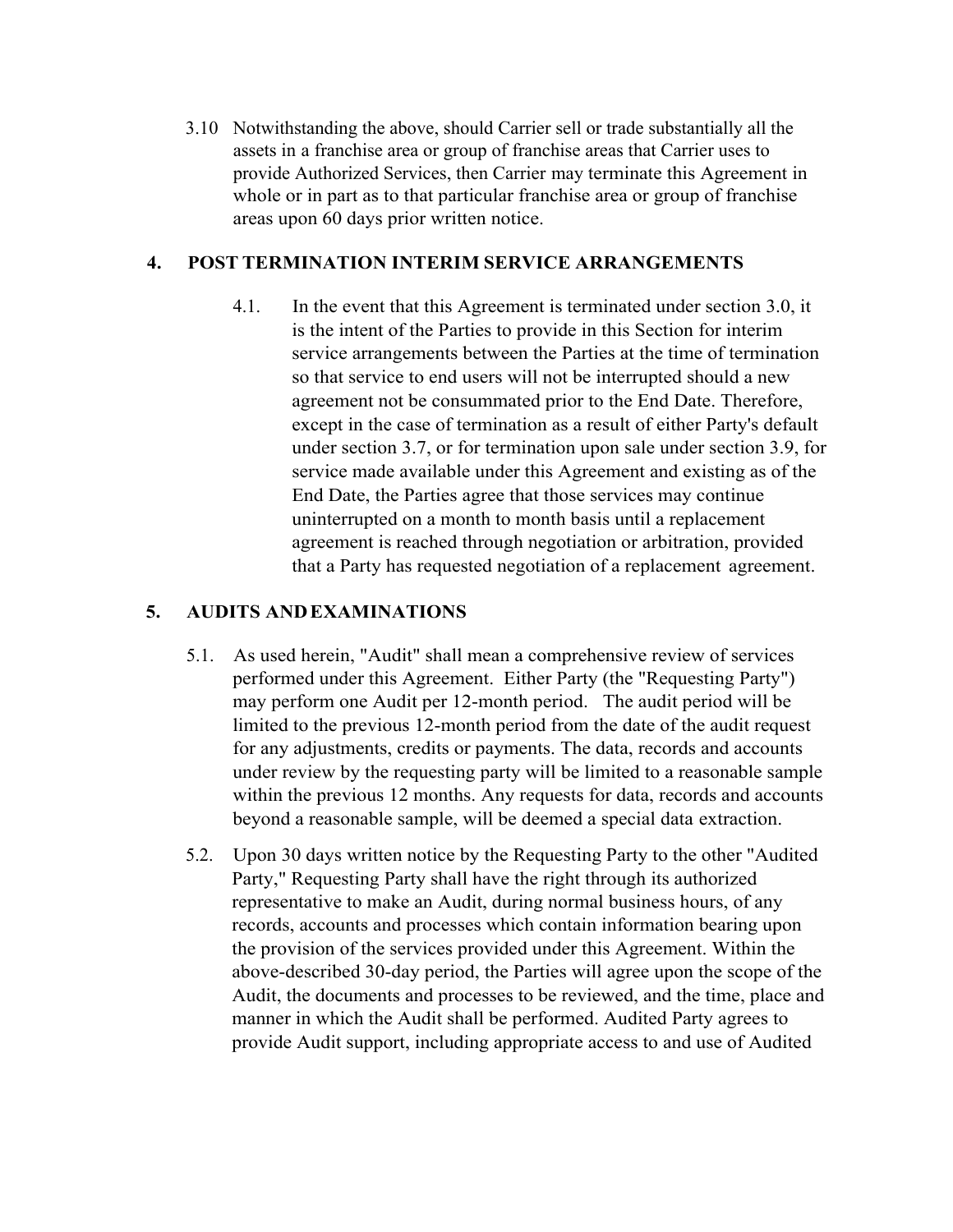Party's facilities (e.g., conference rooms, telephones, copying machines).

- 5.3. Each Party shall bear its own expenses in connection with the conduct of the Audit. The reasonable cost of special data extraction required by the Requesting Party to conduct the Audit will be paid for by the Requesting Party. For purposes of this section 5.3, a "special data extraction" shall mean the creation of an output record or informational report (from existing data files) that is not created in the normal course of business. If any software is developed to Requesting Party's specifications and at Requesting Party's expense, Requesting Party shall specify at the time of request whether the software is to be retained by Audited Party for reuse for any subsequent Audit.
- 5.4. The Requesting Party will provide the Audited Party a final audit report listing all findings and compensation owed to each Party. Upon agreement of the audit findings between the Parties, adjustments, credits or payments shall be made and any corrective action shall commence within 30 days. One and one-half percent (1.5%) or the highest interest rate allowable by law for commercial transactions, whichever is lower, shall be assessed and shall be computed by compounding monthly from the time of the error or omission to the day of payment or credit.
- 5.5. Neither the right to audit nor the right to receive an adjustment shall be affected by any statement to the contrary appearing on checks or otherwise, unless a statement expressly waiving such right appears in writing, is signed by an authorized representative of the Party having such right and is delivered to the other Party in a manner sanctioned by this Agreement.
- 5.6. This Section 5 shall survive expiration or termination of this Agreement for a period of one year.

## **6. INTELLECTUAL PROPERTY RIGHTS**

6.1. Any intellectual property which originates from or is. developed by a Party shall remain in the exclusive ownership of that Party. Except for a limited license to use patents or copyrights to the extent necessary for the Parties to use any facilities or equipment (including software) or to receive any service solely as provided under this Agreement, no license in patent, copyright, trademark or trade secret, or other proprietary or intellectual property right now or hereafter owned, controlled or licensable by a Party, is granted to the other Party or shall be implied or arise by estoppel. It is the responsibility of both parties to ensure, at no separate or additional cost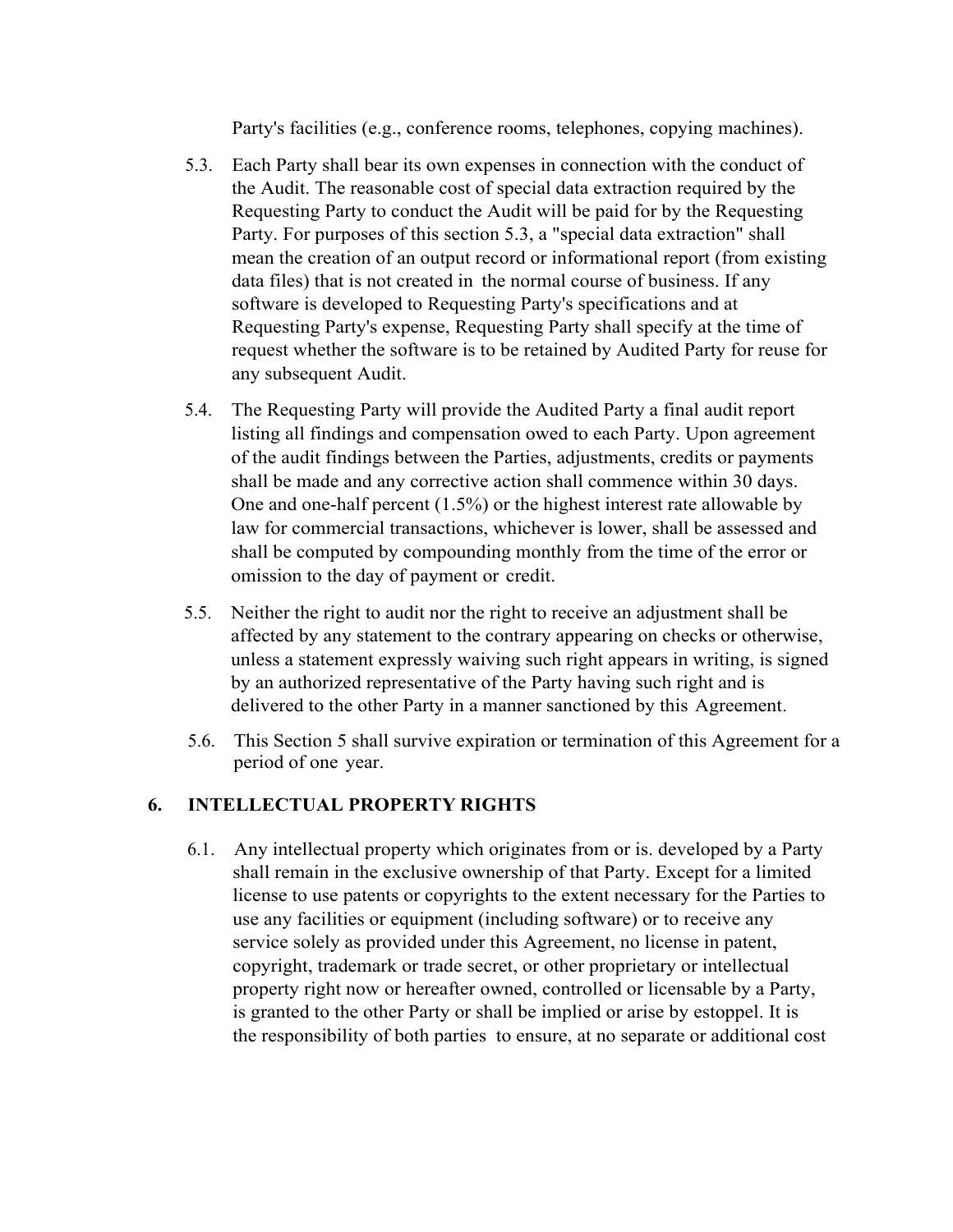to the other party, that it has obtained any necessary licenses in relation to intellectual property of third parties used in its network to the extent of its own use of facilities or equipment (including software) in the provision of service to its end-user customers, but not that may be required to enable the other party to use any facilities or equipment (including software), to receive any service, to perform its respective obligations under this Agreement, or to provide service by the other party to its end-user customers.

6.2. Following notice of an infringement claim against one party ("Infringing Party") based on the use by the other party of a service or facility, the other party shall at the other party's expense, procure from the appropriate third parties the right to continue to use the alleged infringing intellectual property or if the other party fails to do so, the Infringing Party may charge the other party for such costs if permitted under a Commission order.

## **7. LIMITATION OF LIABILITY**

- 7.1. With respect to any claim or suit for damages arising out of mistakes, omissions, defects in transmission, interruptions, failures, delays or errors occurring in the course of furnishing any service hereunder, the liability of the Party furnishing the affected service, if any, shall not exceed an amount equivalent to the proportionate charge to the other Party for the period of that particular service during which time such mistakes, omissions, defects in transmission, interruptions, failures, delays or errors occurs and continues; provided, however, that any such mistakes, omissions, defects in transmission, interruptions, failures, delays or errors which are caused by the negligence or willful act or omission of the complaining Party or which arise from the use of the complaining Party's facilities or equipment shall not result in the imposition of any liability whatsoever upon the Party furnishing service.
- 7.2 Neither party will be liable to the other party for any indirect, incidental, consequential, punitive, reliance or special damages suffered by such other party (including, without limitation, damages for harm to business, lost revenues, lost savings or lost profits suffered by such other party), regardless of the form of action, whether in contract, warranty, strict liability or tort, including, without limitation, negligence of any kind, whether active or passive, and regardless of whether the parties knew of the possibility that such damages could result that arise out of this Agreement. Each party hereby releases the other party (and such other party's subsidiaries and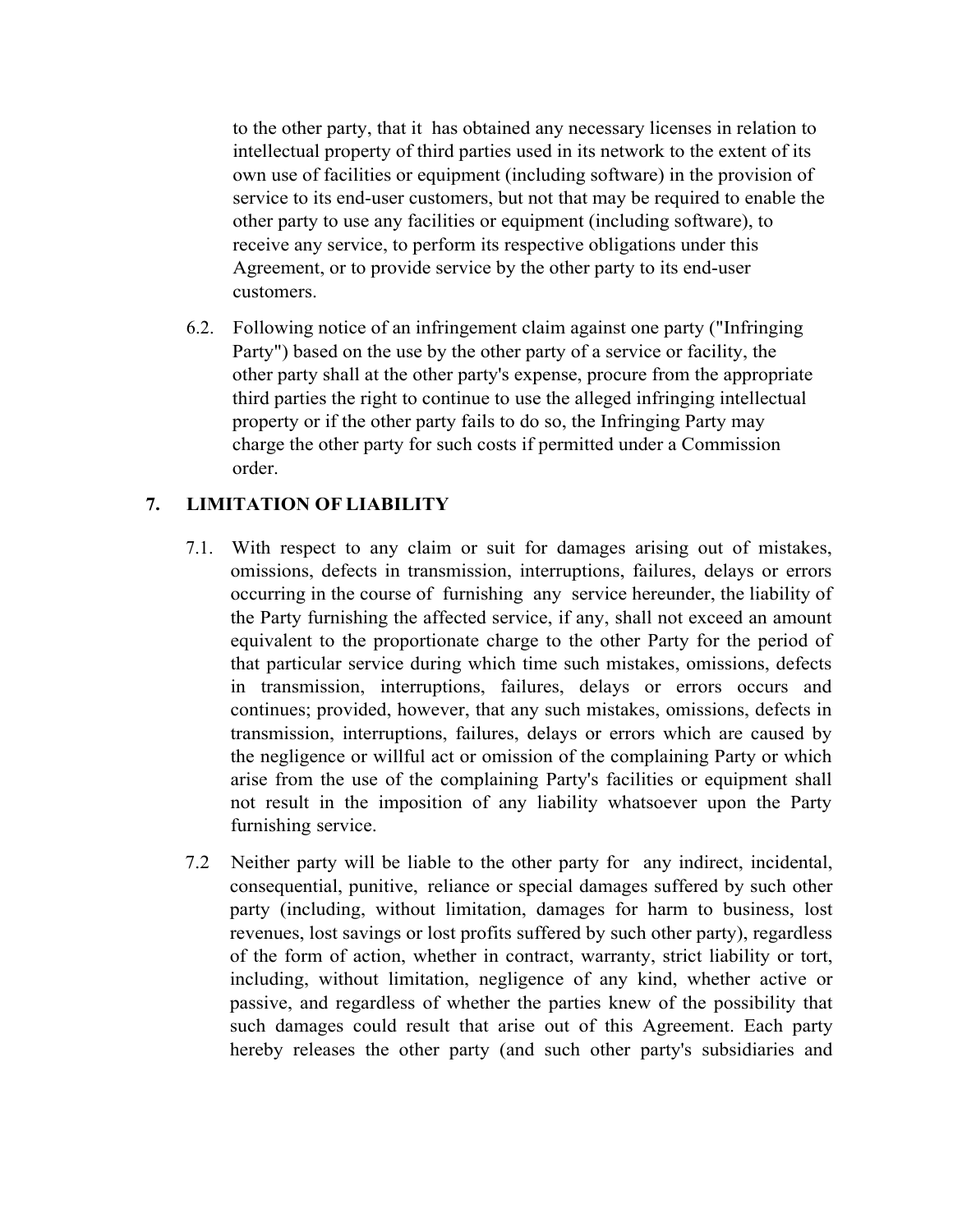affiliates, and their respective officers, directors, employees and agents) from any such claims arising out of this Agreement. Nothing contained in this section will limit a party's liability to the other party for: (i) willful or intentional misconduct (including gross negligence); or (ii) bodily injury, death or damage to tangible real or tangible personal property proximately caused by a party's negligent act 9r omission, or that of their respective agents, subcontractors or employees.

## **8. INDEMNIFICATION**

- 8.1 Each Party agrees to defend, indemnify and hold harmless the other Party, its officers, directors, employees, and agents (each an "Indemnified Party") from and against claims by third parties for damage to tangible personal or real property and/or personal injuries to the extent caused by the negligence or willful misconduct or omission of the indemnifying Party.
- 8.2 Carrier shall defend, indemnify and hold Windstream harmless from all claims by Carrier's end users.
- 8.3 Windstream shall defend, indemnify and hold Carrier harmless from all claims by Windstream's end users.
- 8.4 The indemnifying Party agrees to defend any suit brought within the scope of Sections 8.1, 8.2 and 8.3 against an Indemnified Party either individually or jointly with the indemnified Party for any such loss, injury, liability, claim or demand.
- 8.5 The Indemnified Party agrees to notify the other Party promptly, in writing, of any written claims, lawsuits, or demands for which it is claimed that the indemnifying Party is responsible under this Article and to cooperate in every reasonable way to facilitate defense or settlement of claims.
- 8.6 The indemnifying Party shall have complete control over defense of the case and over the terms of any proposed settlement or compromise thereof provided, however, that no settlement involving a non-monetary concession by the indemnified Party, including an admission of liability, equitable relief, or other relief that could affect the rights of the indemnified Party, shall be effective without the written approval of the indemnified Party. The indemnifying Party shall not be liable under this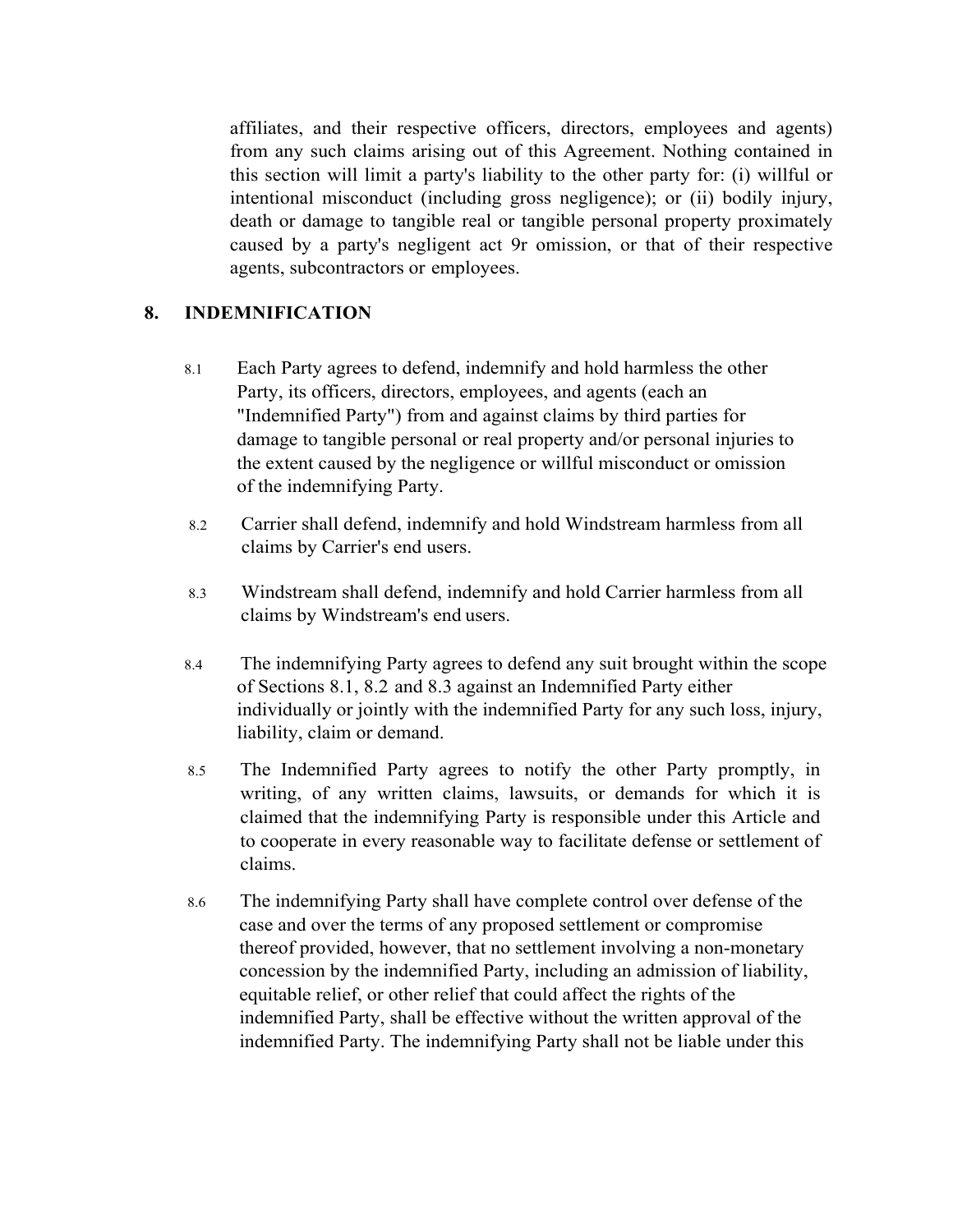Article for settlement by the Indemnified Party of any claim, lawsuit, or demand, if the indemnifying Party has not approved the settlement in advance, unless the indemnifying Party has had the defense of the claim, lawsuit, or demand tendered to it in writing and has failed to promptly assume such defense. In the event of such failure to assume defense, the indemnifying Party shall be liable for any reasonable settlement made by the Indemnified Party without approval of the indemnifying Party.

8.7 In addition to its indemnity obligations hereunder, each Party may, to the extent allowed by law or Commission Order, provide, in its tariffs and/or contracts with its subscribers that relate to any Telecommunications Services provided or contemplated under this Agreement, that in no case shall such Party or any of its agents, contractors or others retained by such Party be liable to any subscriber or third party for (i) any loss relating to a third party agreement, whether in contract or tort, that exceeds the amount such Party would have charged the applicable subscriber for the service(s) or function(s) that gave rise to such loss, and (ii) Consequential Damages (as defined in section 7 above).

## **9. CONFIDENTIALITY AND PUBLICITY**

- 9.I. All information which is disclosed by one Party ("Disclosing Party") to the other ("Recipient") in connection with this Agreement, or acquired in the course of performance of this Agreement to the extent such is marked as confidential, shall be deemed confidential and proprietary to the Disclosing Party and subject to this Agreement, except such information including Customer Proprietary Network Information ("CPNI") as that term is defined by the Act and the rules and regulations of the FCC shall automatically be deemed confidential information ("Confidential and/or Proprietary Information").
- 9.2. For a period of three years from receipt of Confidential Information, Recipient shall (1) use it only for the purpose of performing under this Agreement, or as is reasonably necessary to enforce its legal rights hereunder, (2) hold it in confidence and disclose it only to employees or agents who have a need to know it in order to perform under this Agreement, and (3) safeguard it from unauthorized use or Disclosure using no less than the degree of care with which Recipient safeguards its own Confidential Information.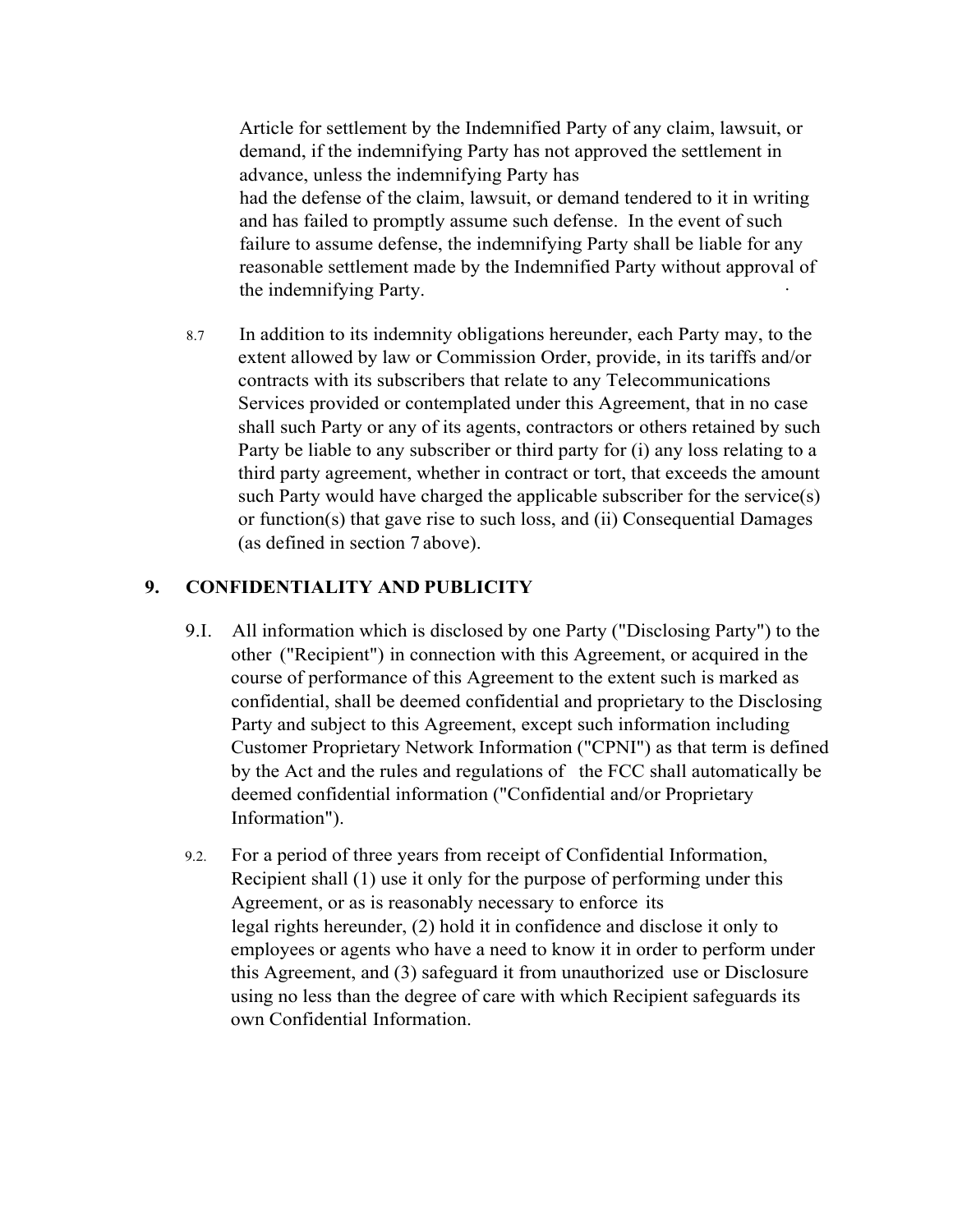9.3. Recipient shall have no obligation to safeguard Confidential Information (1) which was in the Recipient's possession :free of restriction prior to its receipt from Disclosing Party, (2) which becomes publicly known or available through no breach of this Agreement by Recipient, (3) which is rightfully acquired by Recipient :free of restrictions on its Disclosure, or (4) which is independently developed by personnel of Recipient to whom the Disclosing Party's Confidential Information had not been previously disclosed. Recipient may disclose Confidential Information if required by law, a court, or governmental agency, provided that Disclosing Party has been notified of the requirement promptly after Recipient becomes aware of the requirement, and provided that Recipient undertakes all lawful measures to avoid disclosing such information until Disclosing Party has had reasonable

time to obtain a protective order. Recipient agrees to comply with any protective order that covers the Confidential Information to be disclosed.

- 9.4. Unless otherwise agreed, neither Party shall publish or use the other Party's logo, trademark, service mark, name, language, pictures, or symbols or words from which the other Party's name may reasonably be inferred or implied in any product, service, advertisement, promotion, or any other publicity matter, except that nothing in this paragraph shall prohibit a Party from engaging in valid comparative advertising. This section 9.4 shall confer no rights on a Party to the service marks, trademarks and trade names owned or used in connection with services by the other Party or its Affiliates, except as expressly permitted by the other Party.
- 9.5. Neither Party shall produce, publish, or distribute any press release, advertisement, or other publicity except as necessary to explain or respond to any public dispute between the Parties in connection with this agreement. In no event shall either Party mischaracterize the contents of this Agreement in any public statement or in any representation to a governmental entity or member thereof.
- 9.6. Except as otherwise expressly provided in this Section 9, nothing herein shall be construed as limiting the rights of either Party with respect to its customer information under any applicable law, including without limitation Section 222 of the Act.

#### **10. WARRANTIES**

10.1. Except as specifically provided elsewhere in this agreement to the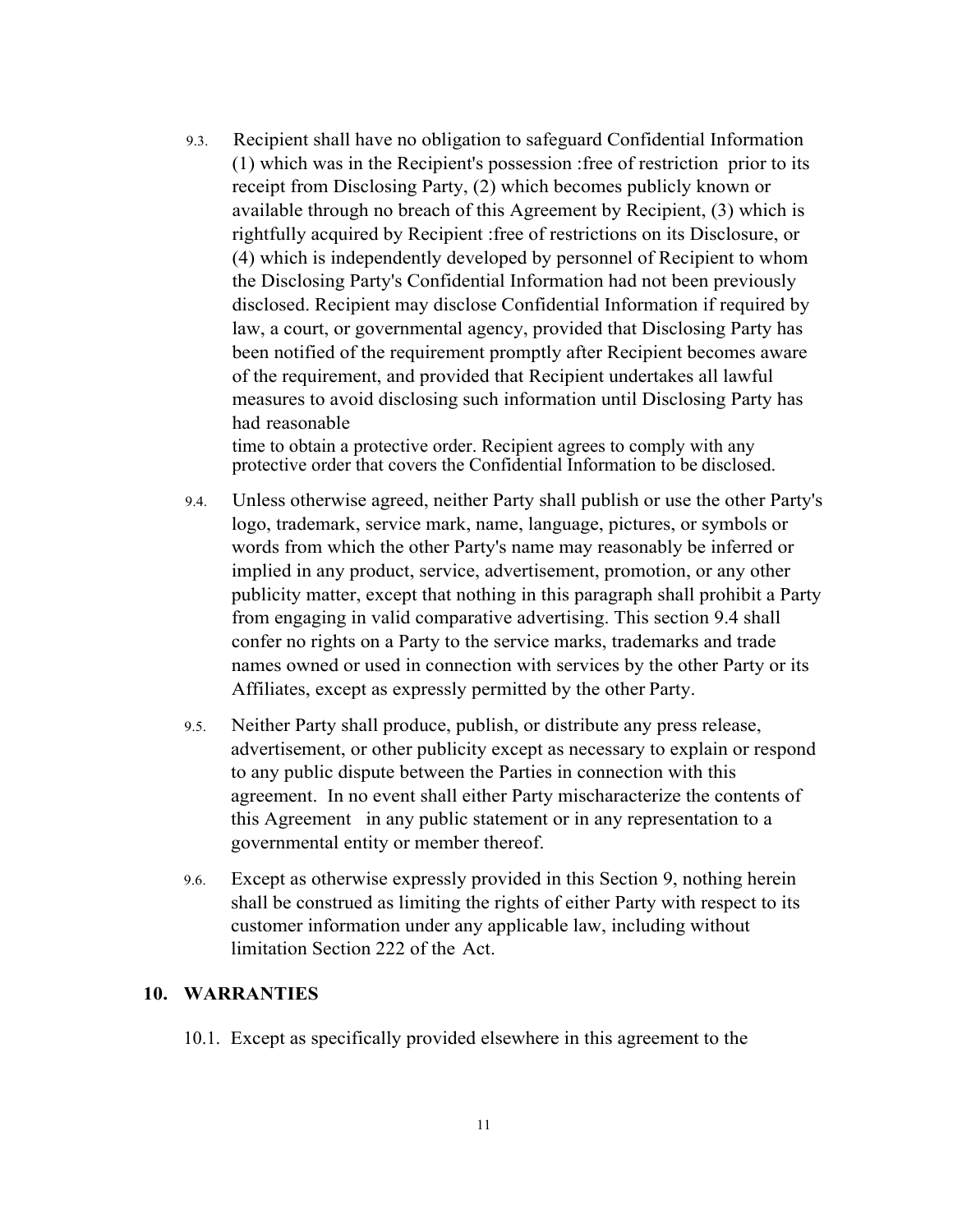contrary, neither Party makes any representations or warranties, express or implied, with respect to quality, functionality or characteristics of the services provided pursuant to this Agreement, including, but not limited to, implied warranties of merchantability and/or fitness for a particular purpose. No representation or statement made by either Party or any of its agents or employees, oral or written, including, but not limited to, any specifications, descriptions or statements provided or made shall be binding upon either Party as a warranty.

### **11. ASSIGNMENT AND SUBCONTRACT**

- 11.1. If any Affiliate of either Party succeeds to that portion of the business of such Party that is responsible for, or entitled to, any rights, obligations, duties, or other interests under this Agreement, such Affiliate may succeed to those rights, obligations, duties, and interest of such Party under this Agreement upon written notice to the other Party. In the event of any such succession hereunder, the successor shall expressly undertake in writing to the other Party the performance and liability for those obligations and duties as to which it is succeeding a Party to this Agreement. Thereafter, the successor Party shall be deemed Carrier or Windstream and the original Party shall be relieved of such obligations and duties, except for matters arising out of events occurring prior to the date of such undertaking.
- 11.2. Except as herein before provided, and except for an assignment confined solely to moneys due or to become due, any assignment of this Agreement or of the work to be performed, in whole or in part, or of any other interest of a Party hereunder, without the other Party's written consent, which consent shall not be unreasonably withheld or delayed, shall be void. It is expressly agreed that any assignment of money shall be void to the extent that it attempts to impose additional obligations other than the payment of such money on the other Party or the assignee, additional to the payment of such money.

### **12. GOVERNING LAW**

12.1. This Agreement shall be governed by and construed in accordance with the Act, the FCC's Rules and Regulations, and other authoritative statements, except insofar as state law may control any aspect of this Agreement, in which case the domestic laws of the state where this Agreement is filed, without regard to its conflicts of laws principles, shall govern.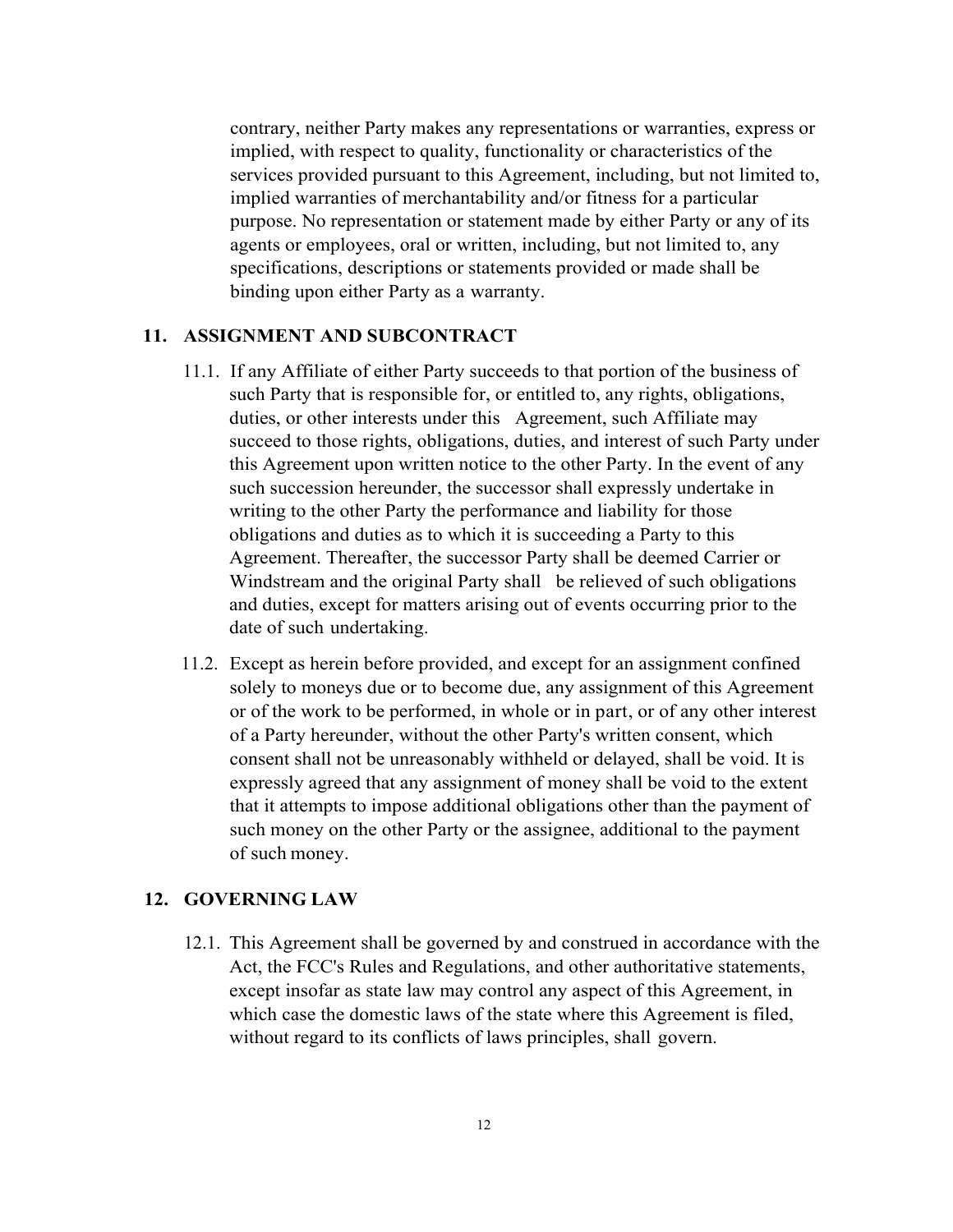#### **13. RELATIONSHIP OF PARTIES**

13.1. It is the intention of the Parties that each shall be an independent contractor and nothing contained herein shall constitute the Parties as joint venturers, partners, employees or agents of one another, and neither Party shall have the right or power to bind or obligate the other.

#### **14. NO THIRD PARTY BENEFICIARIES**

14.1. The provisions of this Agreement are for the benefit of the Parties hereto and not for any other person, and this Agreement shall not provide any person not a Party hereto with any remedy, claim, liability, reimbursement, right of action, or other right in excess of those existing without reference hereto. This shall not be construed to prevent Carrier from providing its Telecommunications Services to other carriers.

### **15. NOTICES**

15.1 Except as otherwise provided herein, all contract notices or other communication hereunder shall be deemed to have been duly given when made in writing and delivered in person, on the date of delivery when sent by nationally recognized overnight courier, or on the date the mail is delivered or its delivery attempted when sent by certified mail, postage prepaid, return receipt requested.

#### **Contract Notices**

If  $t_0$ 

| 11 W               |                                                                                                                               |                       |                                                                                                        |
|--------------------|-------------------------------------------------------------------------------------------------------------------------------|-----------------------|--------------------------------------------------------------------------------------------------------|
| Windstream:        | Windstream<br>Attn: Sr. Negotiator -<br>Interconnection<br>4001 Rodney Parham Road<br>1170 BIF03-53A<br>Little Rock, AR 72212 | If to Carrier:        | DISH Wireless L.L.C.<br>Attn: Head of Telecom and<br>Transport<br>P.O. Box 6655<br>Englewood, CO 80155 |
| with a<br>copy to: | Windstream<br>Attn: Windstream Legal<br>4001 Rodney Parham Rd<br>1170 B1F03-53A<br>Little Rock, AR 72212                      | with a<br>copy<br>to: | Interconnection Group<br>5701 Santa Fe Drive<br>Englewood, CO 80120<br>Email: ICA Notices@dish.com     |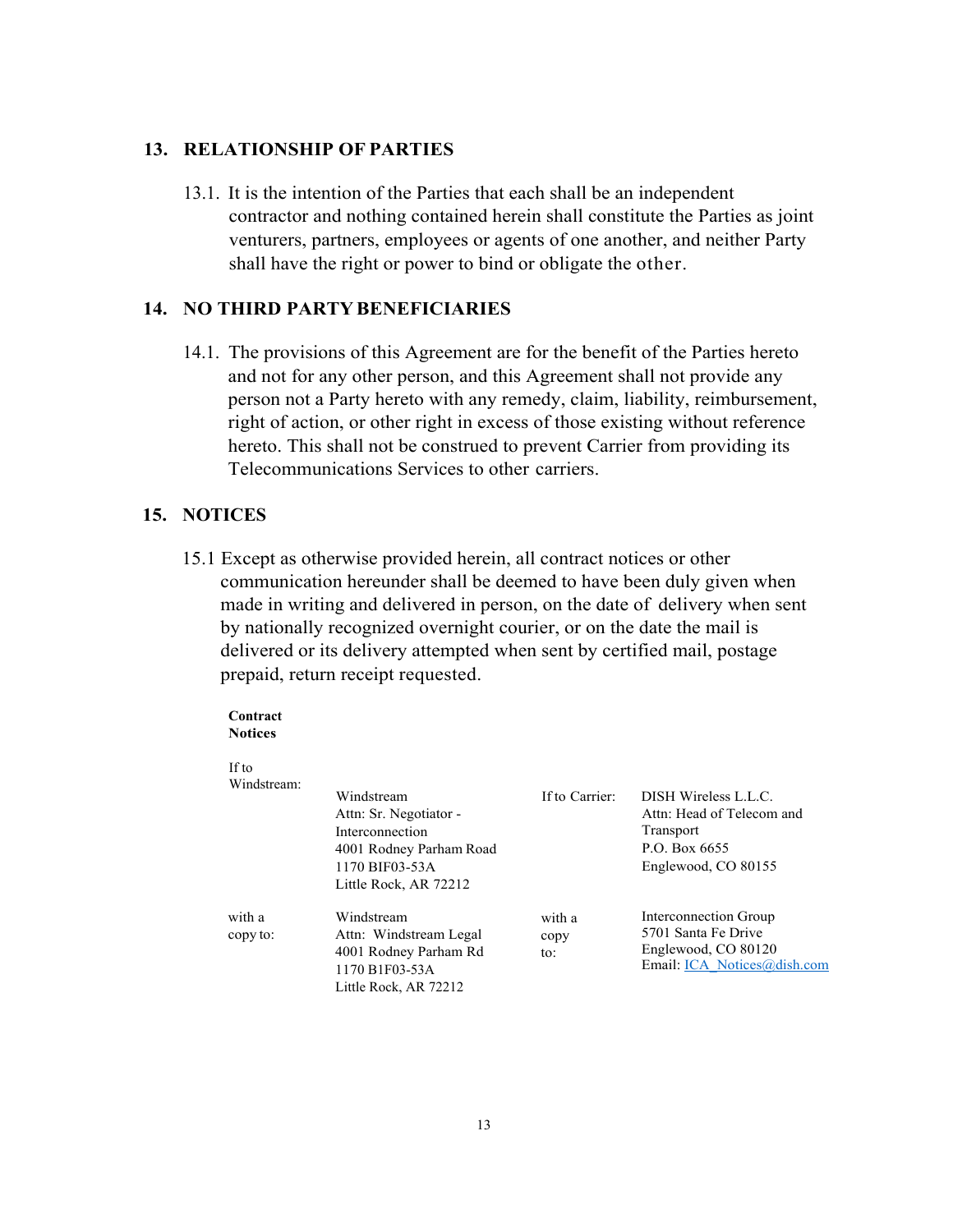| <b>Billing</b><br>Tax<br><b>Notices</b><br>If to<br>Windstream: | Windstream<br>Attn: Staff Manager - CABS<br>Department<br>4001 Rodney Parham Road<br>1170 B3F03-36B<br>Little Rock, AR 72212 | If to Carrier: | DISH Wireless, L.L.C.<br>Attn: Tax Department<br>9601 S. Meridian Blvd.<br>Englewood, CO 80112 |
|-----------------------------------------------------------------|------------------------------------------------------------------------------------------------------------------------------|----------------|------------------------------------------------------------------------------------------------|
|-----------------------------------------------------------------|------------------------------------------------------------------------------------------------------------------------------|----------------|------------------------------------------------------------------------------------------------|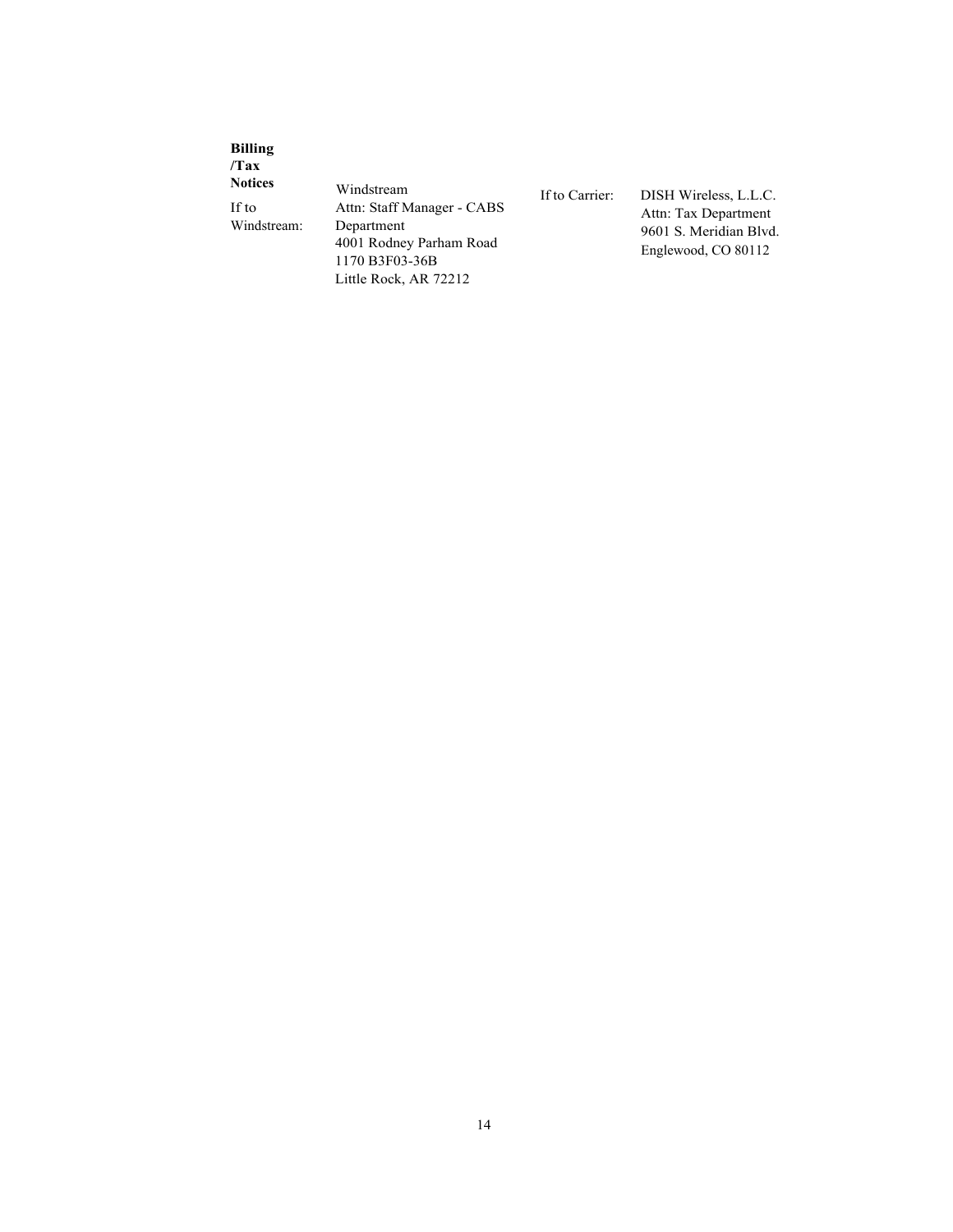15.2. If personal delivery is selected to give notice, a receipt of such delivery shall be obtained. The address to which notices or communications may be given to either Party may be changed by written notice given by such Party to the other pursuant to this Section 15.

### **16. WAIVERS**

16.1. Failure of either Party to insist on performance of any duty, term or condition of this Agreement or to exercise any right or privilege hereunder shall not be construed as an existing, continuing or future waiver of such duty, term, condition, right or privilege. All waivers under this Agreement must be in writing and signed by the waiving Party in order to be effective. This Agreement does not impinge on or otherwise negatively affect, and Windstream does not waive, any rights including, but not limited to, the rights afforded Windstream under  $\S\S 251(f)(1)$  and (2) of the Act.

### **17. SURVIVAL**

17.1. Termination of this Agreement, or any part hereof, for any cause shall not release either Party from any liability which at the time of termination had already accrued to the other Party or which thereafter accrues in any respect to any act or omission occurring prior to the termination or from an obligation which is expressly stated in this Agreement to survive t ermination.

### **18. FORCE MAJEURE**

18.1. Neither Party shall be held liable for any delay or failure in performance of any part of this Agreement from any cause beyond its control and without its fault or negligence, such as acts of God, acts of civil or military authority, embargoes, epidemics, war, terrorist acts, riots, insurrections, fires, explosions, earthquakes, nuclear accidents, floods, power blackouts, strikes, work stoppage affecting a supplier or unusually severe weather. No delay or other failure to perform shall be excused pursuant to this Section 18 unless delay or failure and consequences thereof are beyond the control and without the fault or negligence of the Party claiming excusable delay or other failure to perform. Subject to Section 4 hereof, in the event of any such excused delay in the performance of a Party's obligation(s) under this Agreement, the due date for the performance of the original obligation(s) shall be extended by a term equal to the time lost by reason of the delay. In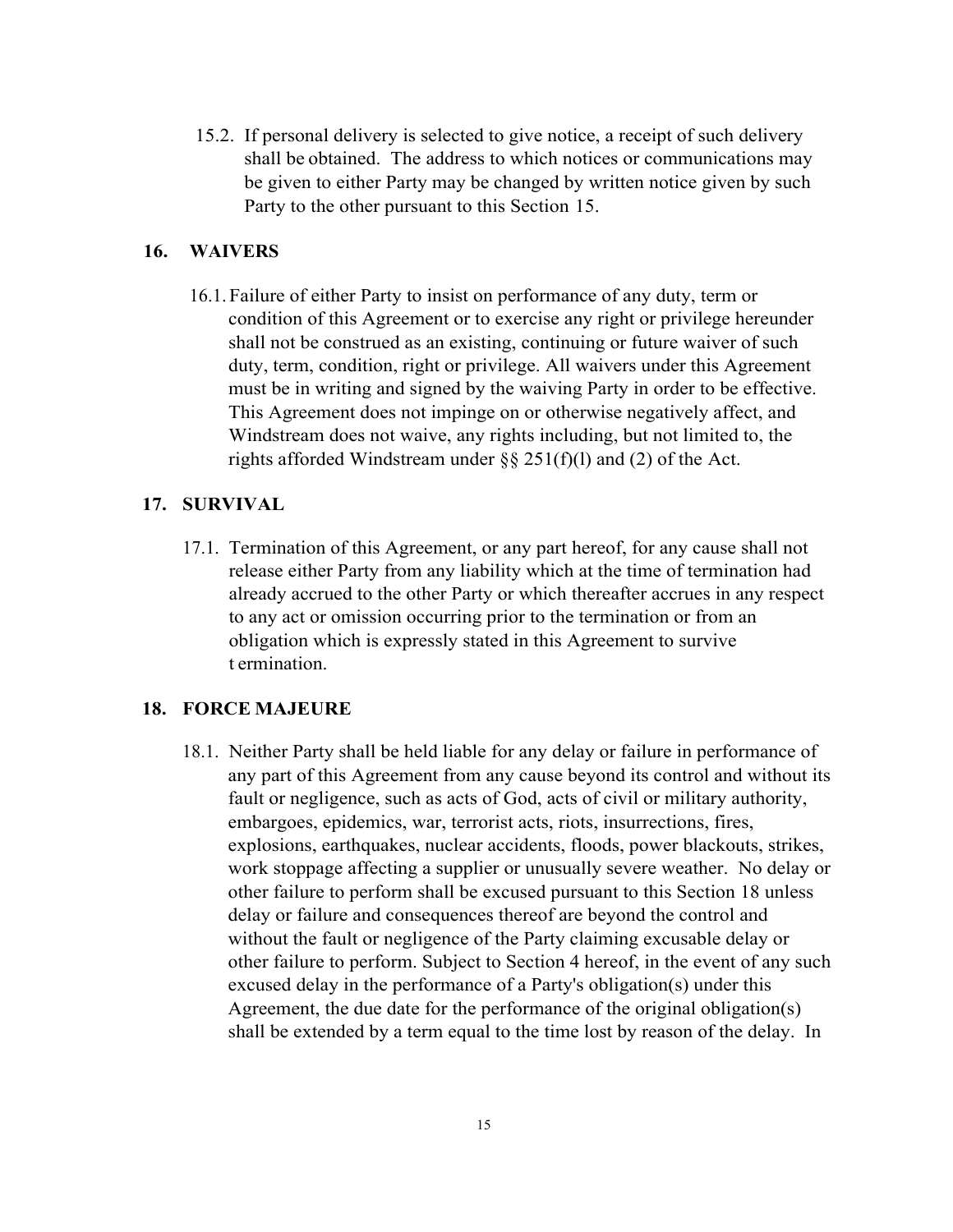the event of such delay, the delayed Party shall perform its obligations at a performance level no less than that which it uses for its own operations. In the event of such performance delay or failure by Windstream, Windstream agrees to resume performance in a nondiscriminatory manner and not favor its own provision of Telecommunications Services above that of Carrier.

### **19. DISPUTE RESOLUTION PROCEDURES**

### 19.2 **Billing Disputes**

The disputing Party must submit billing disputes ("Billing Disputes") to the billing Party by the due date on the disputed bill. At a minimum, the dispute must contain the following information: claim number, invoice number, billing account number (BAN), dispute period, jurisdiction (local or interMTA), exchange and/or common language location identifier (CLLI) code (if applicable), bill date, quantity in dispute, dispute category, dispute amount and specific reason for dispute. If the billing dispute does not contain all necessary information, the dispute will be denied by the billing Party. After receipt of a completed dispute, the billing Party will review to determine the accuracy of the billing dispute. If the billing Party determines the dispute is valid, the billing Party will credit the disputing Party's bill by the next bill date. If the billing Party determines the billing dispute is not valid, the disputing Party may escalate the dispute as outlined in section 19.2.1. If escalation of the billing dispute does not occur within the 60 days as outlined below, the disputing Party must remit payment for the disputed charge, including late payment charges, to the billing Party by the next bill date. The Parties will endeavor to resolve all Billing Disputes within sixty (60) calendar days from receipt of the Dispute Form.

- 19.2.1 Resolution of the dispute is expected to occur at the first level of management, resulting in a recommendation for settlement of the dispute and closure of a specific billing period. If the issues are not resolved within the allotted time frame, the following resolution procedure will be implemented:
	- 19.2.1.1 If the dispute is not resolved within thirty (30) calendar days of receipt of the Billing Dispute, the dispute will be escalated to the second level of management for each of the respective Parties for resolution. If the dispute is not resolved within sixty (60) calendar days of the notification date, the dispute will be escalated to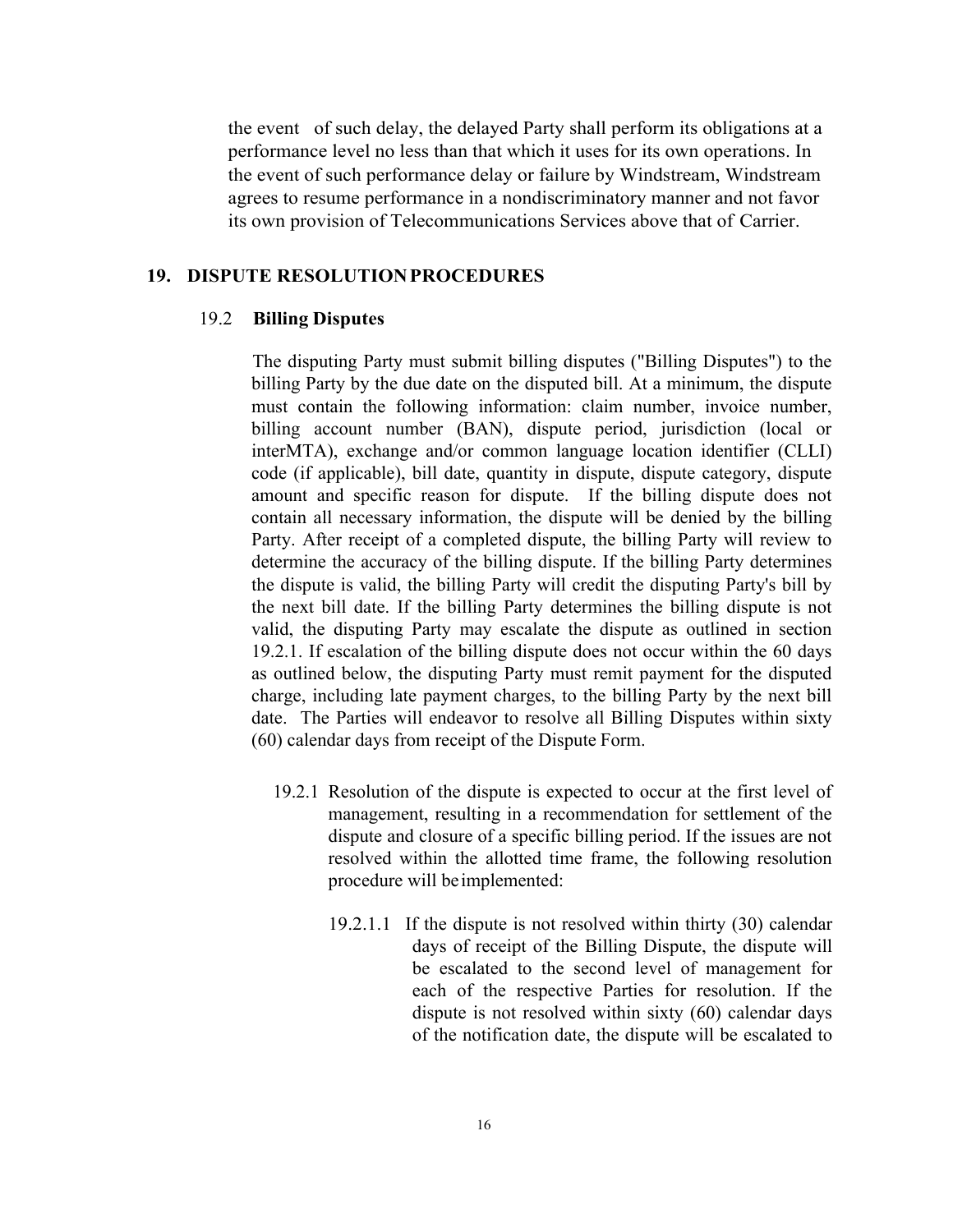the third level of management for each of the respective Parties for resolution.

- 19.2.1.2 If the dispute is not resolved within ninety (90) calendar days of the receipt of the Billing Dispute, the dispute will be escalated to the fourth level of management for each of the respective Parties for resolution.
- 19.2.1.3 If the dispute is not resolved within one hundred and twenty
- 19.2.1.4 (120) days of receipt of the Billing Dispute or either Party is not operating in good faith to resolve the dispute, the Formal Dispute Resolution process, outlined in section 19.5, may be invoked.
- 19.2.1.5 Upon execution of this agreement each Party will provide to the other Party an escalation list for resolving billing disputes. The escalation list will contain, at a minimum, the name, title, phone number, fax number and email address for each escalation point identified in this section 19.2.1.
- 19.2.2 If the disputing Party disputes a charge and does not pay such charge by the payment due date, such charges shall be subject to late payment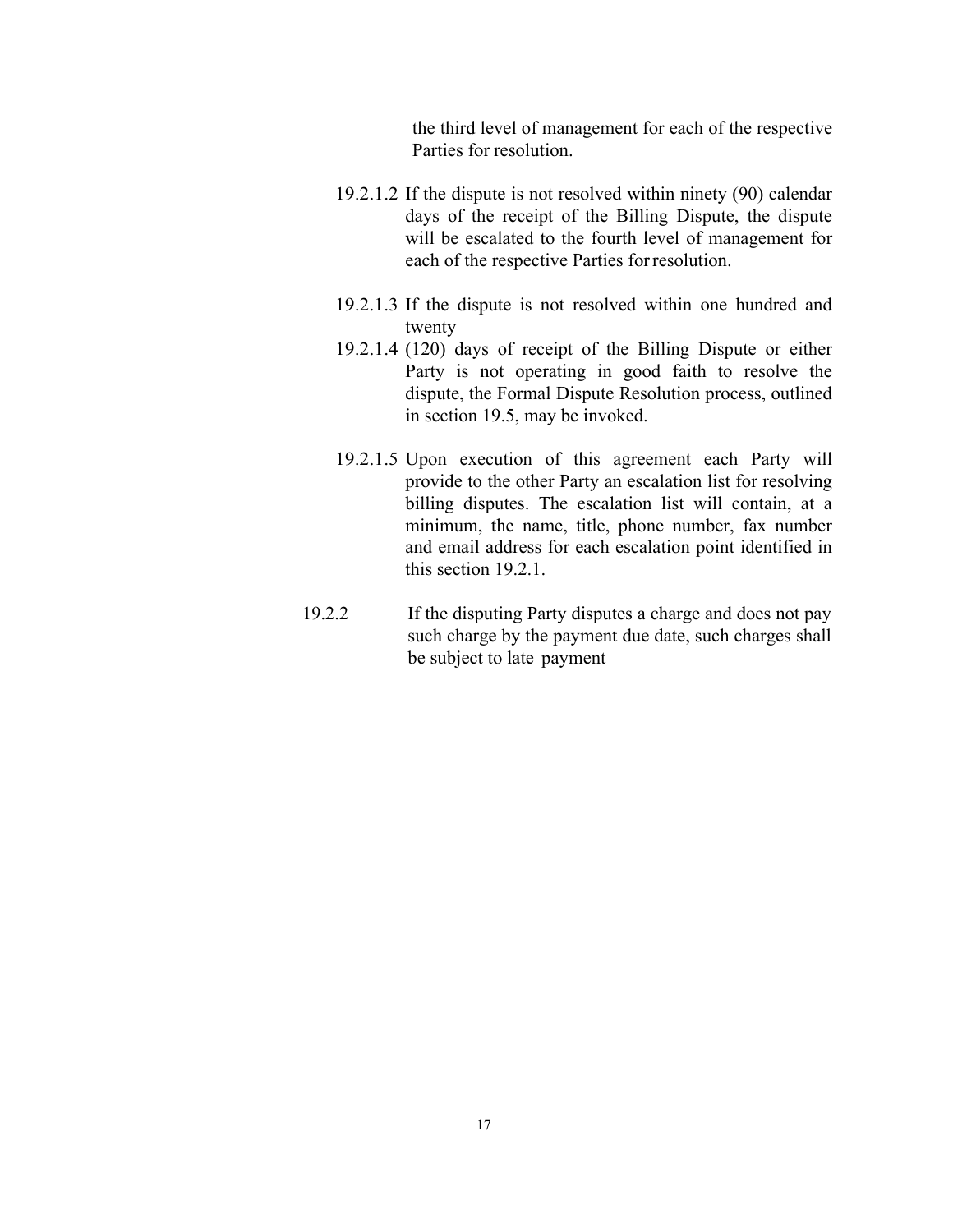charges as set forth in section 5 Part C. If the disputing Party disputes charges and the dispute is resolved in favor of the disputing Party, the billing Party shall credit the bill of the disputing Party for the amount of the disputed charges, along with any late payment charges assessed, by the next billing cycle after the resolution of the dispute. Accordingly, if the disputing Party disputes charges and the dispute is resolved in favor of the billing Party, the disputing Party shall pay the billing Party the amount of the disputed charges and any associated late payment charges, by the next billing due date after the resolution of the dispute.

- 19.2.2.1 For purposes of this subsection 19.2, a Billing Dispute shall not result in the refusal of either party to pay other undisputed amounts owed to a Party pending resolution of the dispute. Claims by the disputing Party for damages of any kind will not be considered a Billing Dispute for purposes of this subsection 19.2.
- 19.2.2.2 Once the Billing Dispute has been resolved in accordance with this subsection 19.2, the disputing Party will make immediate payment on any and all of the previously disputed amounts found to be owed to the billing Party, or the billing Party shall have the right to pursue normal treatment procedures. Any credits due to the disputing Party resulting from the Dispute process will be applied to the disputing Party's account by the billing Party by the next billing cycle.
- 19.2.2.3 Neither Party shall bill the other Party for charges incurred more than twelve (12) months after the service is provided to the non-billing Party.

#### 19.3 **All Other Disputes**

All other disputes *(i.e.,* contractual disputes) shall be valid only if the dispute is within the scope of this Agreement, and the applicable statute of limitations shall govern such disputes.

#### 19.3. l **Alternative to Litigation**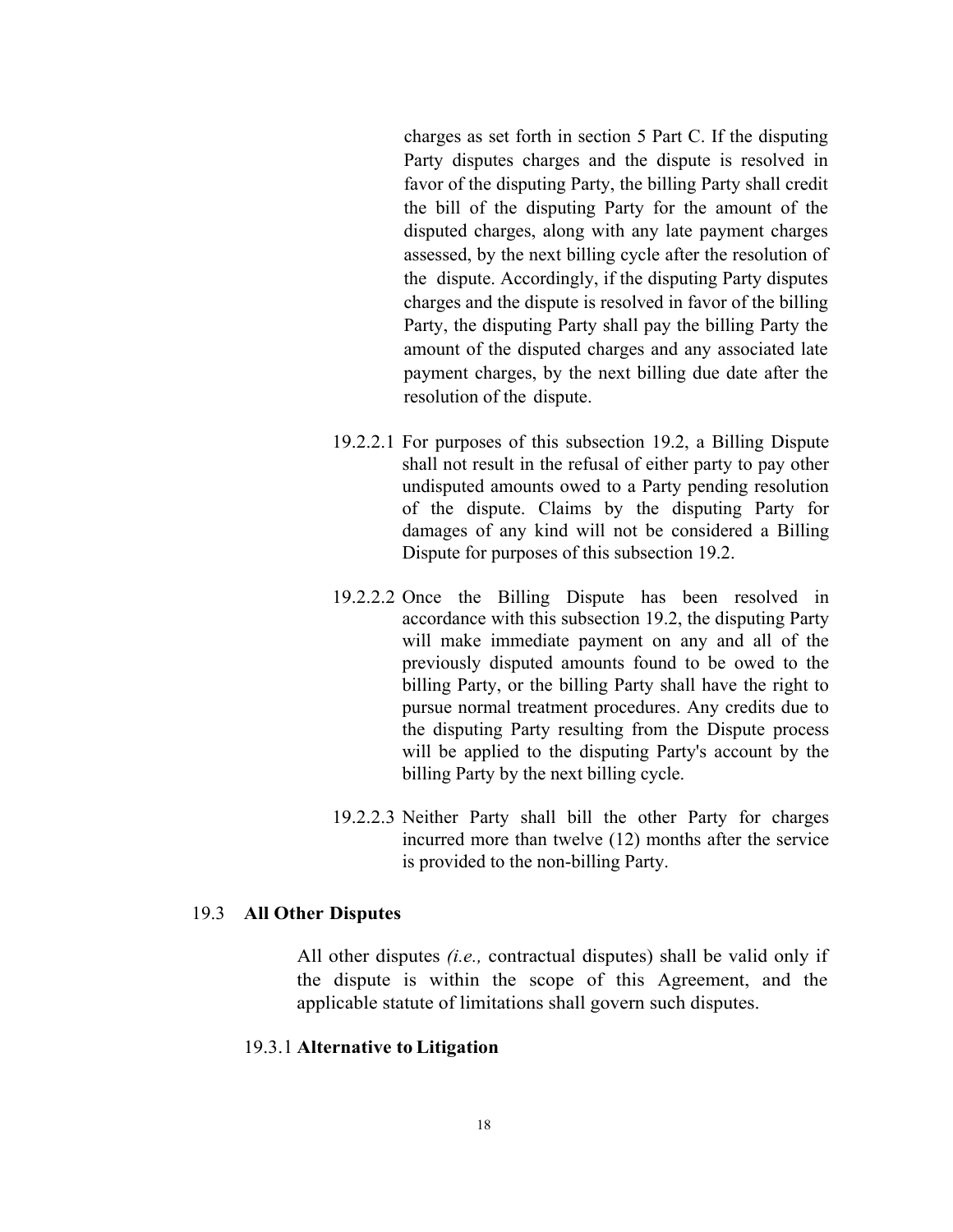- 19.3.1.1 The Parties desire to resolve disputes arising out of this Agreement without litigation. Accordingly, except for action seeking a temporary restraining order or an injunction related to the purposes of this Agreement, or suit to compel compliance with the Dispute Resolution process, the Parties agree to use the Dispute Resolution procedure in 19.4 with respect to any controversy or claim arising out of or relating to this Agreement or its breach.
- 19.3.1.2 Each Party agrees to promptly notify the other Party in writing of a dispute and may, in the Dispute Notice, invoke the informal dispute resolution process described in subsection 19.4 below. The Parties will endeavor to informally resolve the dispute within ninety (90) calendar days of receipt of the Dispute Notice.

### **19.4 Informal Resolution of Non-Billing Disputes**

In the case of a dispute, and upon receipt of the Dispute Notice, each Party will appoint a duly authorized representative knowledgeable in telecommunications matters to meet and negotiate in good faith to resolve any dispute arising under this Agreement. The location, form, frequency, duration and conclusion of these discussions will be left to the discretion of the representatives. Upon agreement, the representatives may, but are not obligated to, utilize other alternative dispute resolution procedures, such as mediation, to assist in the negotiations. Discussions and the correspondence among the representatives for purposes of settlement are exempt from discovery and production and will not be admissible in the arbitration described below or in any lawsuit without the concurrence of both Parties. Documents identified in or provided with such communications which are not prepared for purposes of the negotiations are not so exempted and, if otherwise admissible, may be admitted in evidence in the arbitration or lawsuit. Unless otherwise provided herein, or upon the Parties' agreement, neither Party may invoke formal Dispute Resolution procedures, including arbitration or other procedures as appropriate, sooner than thirty (30) calendar days after receipt of the Dispute Notice, provided the Party invoking the formal dispute resolution process has negotiated in good faith with the other Party.

#### **19.5 Formal Dispute Resolution**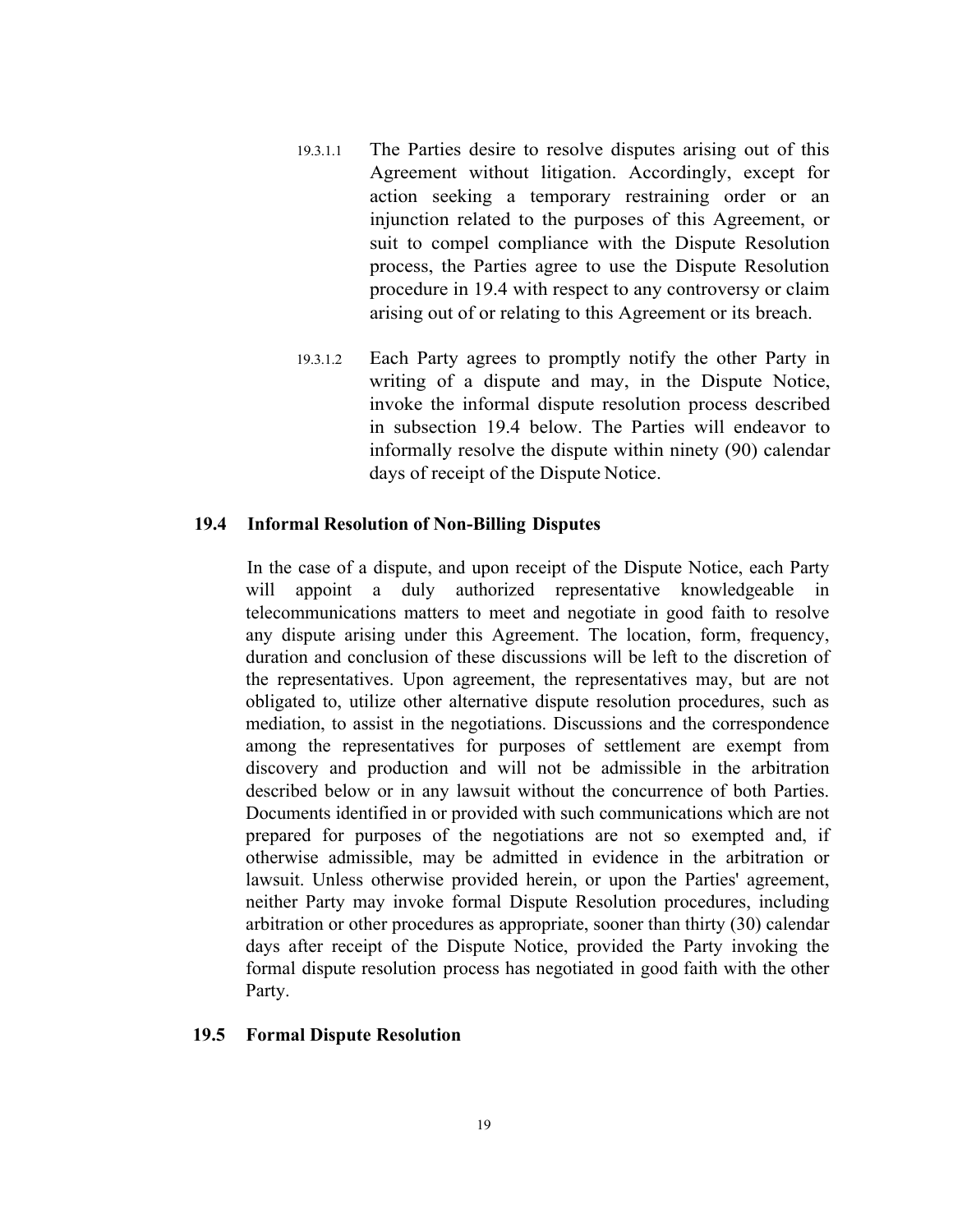- 19.5.1 The Parties agree that, for any dispute not resolved pursuant to the informal procedures set forth in subsection 19.4 above or in accordance with subsection 19.2.1.4, either Party may proceed with any remedy available to it pursuant to law, equity or agency mechanisms; provided that, upon mutual agreement of the Parties, such disputes may also be submitted to binding arbitration.
- 19.6

To the extent either party invokes Section 19, both parties agree to follow the dispute resolution procedures outlined therein without the use of other remedies, including but not limited to an embargo. Should either party fail to follow the procedures outlined therein, the other party is entitled to use other available remedies, including but not limited to an embargo.

## **20. COOPERATION ON FRAUD**

20.1. The Parties agree that they shall cooperate with one another to investigate, minimize and take corrective action in cases of fraud.

### **21. TAXES**

21.1. Any Federal, state or local excise, license, sales, use, or other taxes or tax-like charges (excluding any taxes levied on income) resulting from the performance of this Agreement shall be borne by the Party upon which the obligation for payment is imposed under applicable law, even if the obligation to collect and remit such taxes is placed upon the other Party. Any such taxes shall be shown as separate items on applicable billing documents between the Parties. The Party obligated to collect and remit taxes shall do so unless the other Party provides such Party with the required evidence of exemption. The Party so obligated to pay any such taxes may contest the same in good faith, at its own expense, and shall be entitled to the benefit of any refund or recovery, provided that such Party shall not permit any lien to exist on any asset of the other Party by reason of the contest. The Party obligated to collect and remit taxes shall cooperate fully in any such contest by the other Party by providing records, testimony and such additional information or assistance as may reasonably be necessary to pursue the contest.

### **22. AMENDMENTS AND MODIFICATIONS**

22.1 No provision of this Agreement shall be deemed waived, amended or modified by either Party unless such a waiver, amendment or modification is in writing, dated, and signed by both Parties.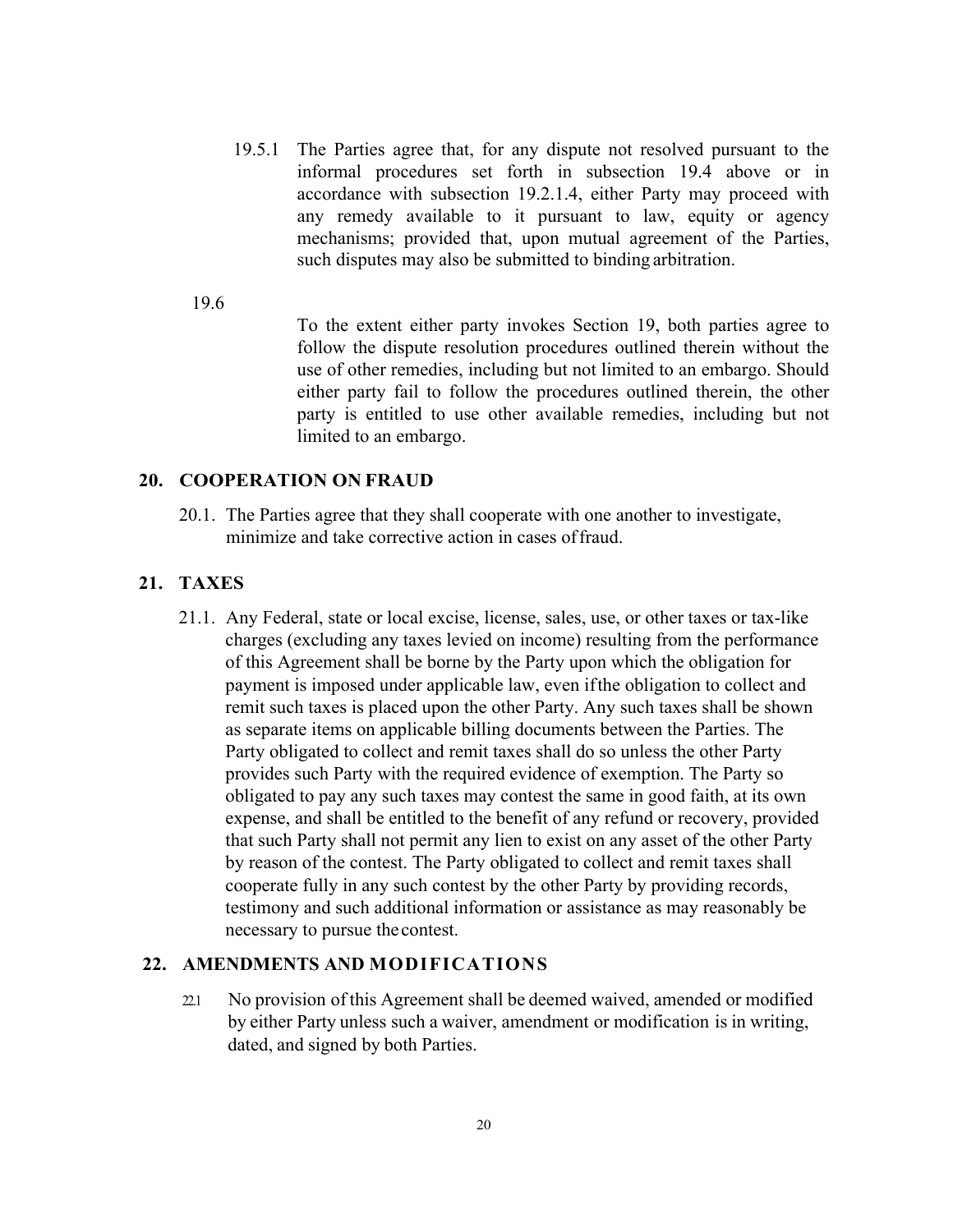22.2 If Carrier changes its name or makes changes to its company structure or identity due to merger, acquisition, transfer or any other reason, it is the responsibility of Carrier to notify Windstream of said change and request that an amendment to this Agreement, if necessary, be executed to reflect said change.

### **23. SEVERABILITY**

23.1. Subject to Section 2 - Regulatory Approvals, if any part of this Agreement becomes or is held to be invalid for any reason, such invalidity will affect only the portion of this Agreement which is invalid. In all other respects this Agreement will stand as if such invalid provision had not been a part thereof, and the remainder of the Agreement shall remain in full force and effect.

### **24. HEADINGS NOT CONTROLLING**

24.1. The headings and numbering of Sections, Parts and Attachments in this Agreement are for convenience only and shall not be construed to define or limit any of the terms herein or affect the meaning or interpretation of this Agreement.

### **25. ENTIRE AGREEMENT**

25.1. This Agreement, including all Parts and Attachments and subordinate documents attached hereto or referenced herein, all of which are hereby incorporated by reference, constitute the entire matter thereof, and upon the Effective Date, supersede all prior oral or written agreements, representations, statements, negotiations, understandings, proposals, and undertakings with respect to the subject matter thereof.

#### **26. COUNTERPARTS**

26.1. This Agreement may be executed in counterparts. Each counterpart shall be considered an original and such counterparts shall together constitute one and the same instrument.

### **27. SUCCESSORS AND ASSIGNS**

27.1. This Agreement shall be binding upon, and inure to the benefit of, the Parties hereto and their respective successors and permitted assigns.

### **28. IMPLEMENTATION**

28.1 This Agreement sets forth the overall terms and conditions, and standards of performance for services, processes, and systems capabilities that the Parties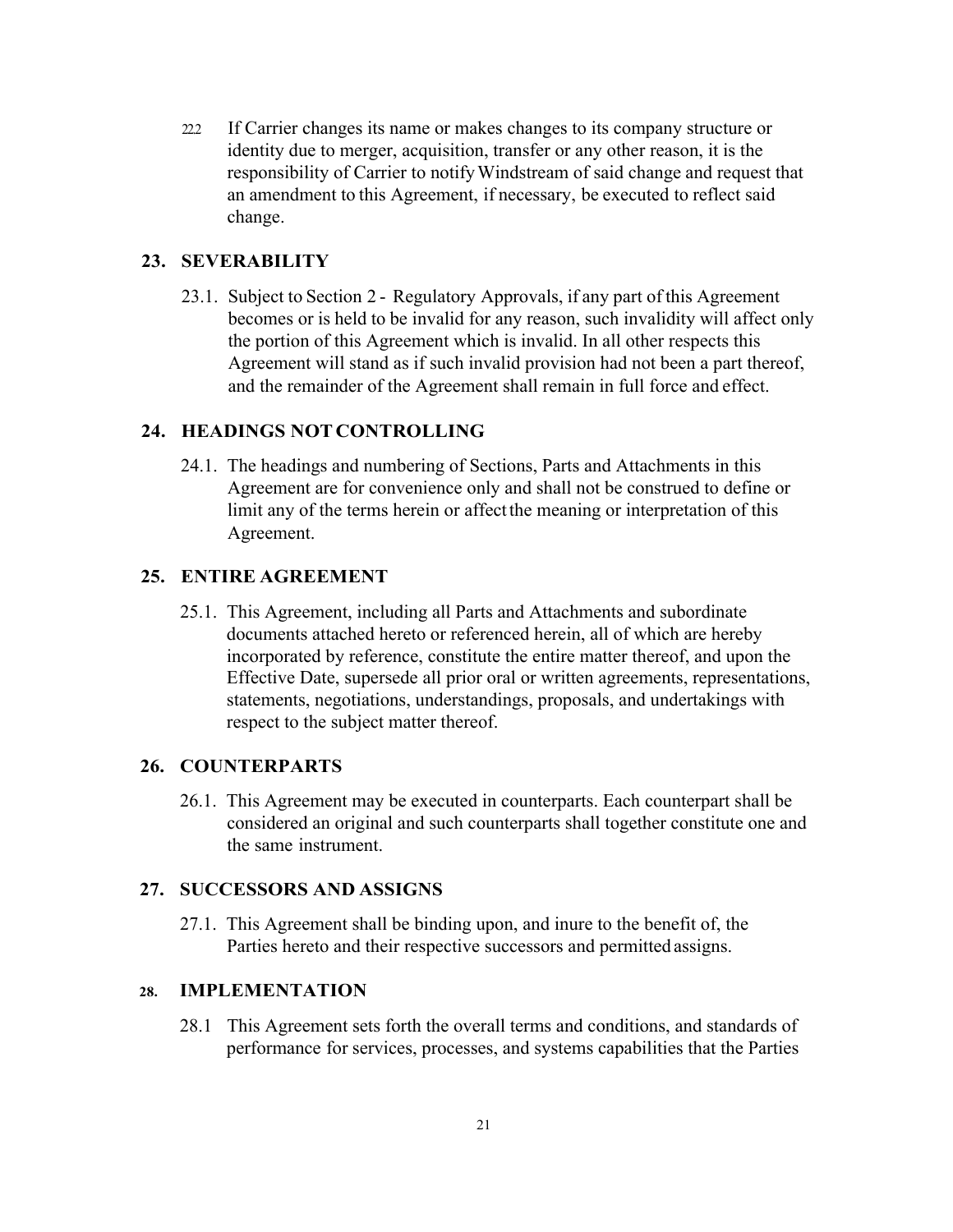will provide to each other. The Parties understand that the arrangements and provision of services described in this Agreement shall require technical and operational coordination between the Parties. Accordingly, the Parties may agree to form a team that shall further develop and identify those processes, guidelines, specifications, standards and additional terms and conditions necessary to support the terms of this Agreement.

## **29. SECURITY DEPOSIT**

- 29.1 Unless specifically waived in writing, each Party reserves the right to require the account be secured with a suitable form of security deposit, unless satisfactory credit has already been established through twelve (12) consecutive months of payments by the invoice due date for services pursuant to this Agreement to the requiring Party. A payment is delinquent if it is made after the payment due date.
- 29.2 Such security deposit shall take the form of cash or cash equivalent or other forms of security acceptable to the requiring Party.
- 29.3 If a security deposit is required on a new account, such security deposit shall be made prior to the establishment of service. If the deposit relates to an existing account, the security deposit will be made prior to acceptance by the requiring Party of additional orders for service.
- 29.4 The amount of such security deposit shall be equal to two (2) months' estimated billings as calculated by the requiring Party, or two times the most recent month's invoice amount on existing requiring Party accounts.
- 29.5 The fact that a security deposit has been made in no way relieves the depositing Party from complying with the requiring Party's regulations as to advance payments and the prompt payment of bills on presentation, nor does it constitute a waiver or modification of the regular practices of the requiring Party providing for the discontinuance of service for non-payment of any sums due the requiring Party.
- 29.6 Each Party reserves the right to require an increase, and the depositing Party agrees to pay an increase in the security deposit requirements when, in the requiring Party's reasonable judgment, changes in the depositing Party's financial status so warrant and/or gross monthly billing has increased beyond the level initially used to determine the security deposit.
- 29.7 Any security deposit shall be held by the requiring Party as a guarantee of payment of any charges for services pursuant to this Agreement billed to the depositing Party, provided, however, the requiring Party may exercise its right to credit any cash deposit to the depositing Party's account upon the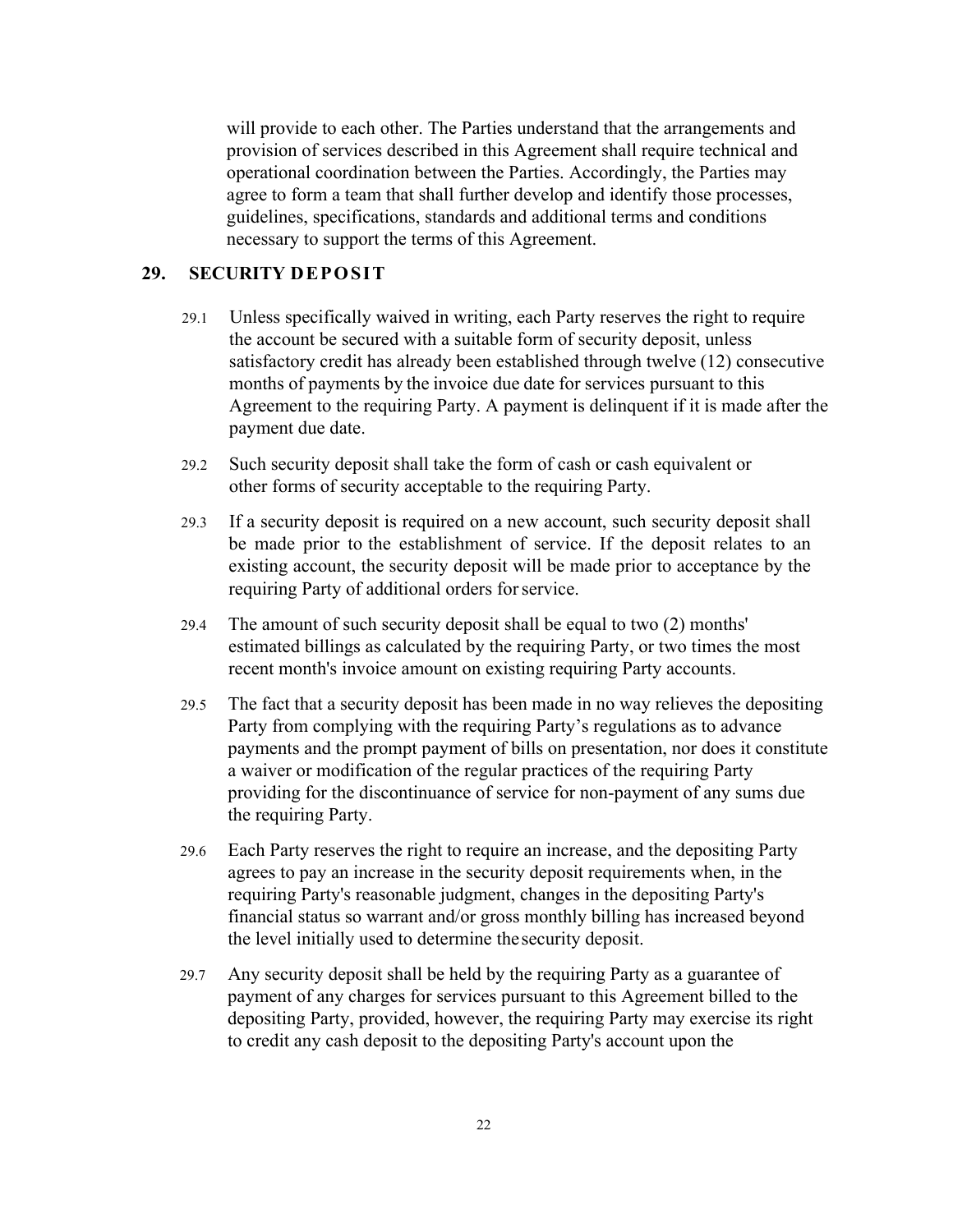occurrence of any one of the following events:

- 29.7.1 when depositing Party's undisputed balances due to the requiring Party are more than thirty (30) days past due; or
- 29.7.2 when depositing Party files for protection under the bankruptcy laws; or
- 29.7.3 when an involuntary petition in bankruptcy is filed against depositing Party and is not dismissed within sixty  $(60)$  days; or  $\cdot$
- 29.7.4 when this Agreement expires or terminates.
- 29.8 Any security deposit may be held during the continuance of the service as security for the payment of any and all amounts accruing for the service. No interest will accrue or be paid on deposits. Cash or cash equivalent security deposits will be returned to Carrier when Carrier has made current payments for carrier services to Windstream and all Windstream ILEC affiliates for twelve (12) consecutive months.

## **PART C** - **INTERCONNECTION AND RECIPROCAL COMPENSATION FOR AUTHORIZED SERVICES**

### **1. INTERCONNECTION**

- 1.1. Carrier shall interconnect with Windstream' s facilities either directly or indirectly as follows for the purpose of routing or terminating Authorized Services traffic as covered under this Agreement.
- 1.2. For direct interconnection, each Party shall provide to the other Party, in accordance with this Agreement, but only to the extent required by Applicable Law, interconnection at any technically feasible Point(s) of Interconnection (POI) on Windstream's interconnected network, subject to Windstream having facilities at the POI of sufficient capacity to exchange traffic with Carrier, which may include a fiber meet point to which the Parties mutually agree under the terms of this Agreement, for the transmission and routing of Authorized Services traffic. By way of example, a technically feasible POI on Windstream's interconnected network in a LATA would include an applicable Windstream tandem, Windstream end office wire center, or meet point at Windstream's service area boundary. The availability of Interconnection established pursuant to Section 1.5 below, but, notwithstanding any other provision of this Agreement or otherwise, would not include a Carrier wire center, switch or any portion of a transport facility provided by Windstream to Carrier or another party between a Windstream wire center or switch and the wire center or switch of Carrier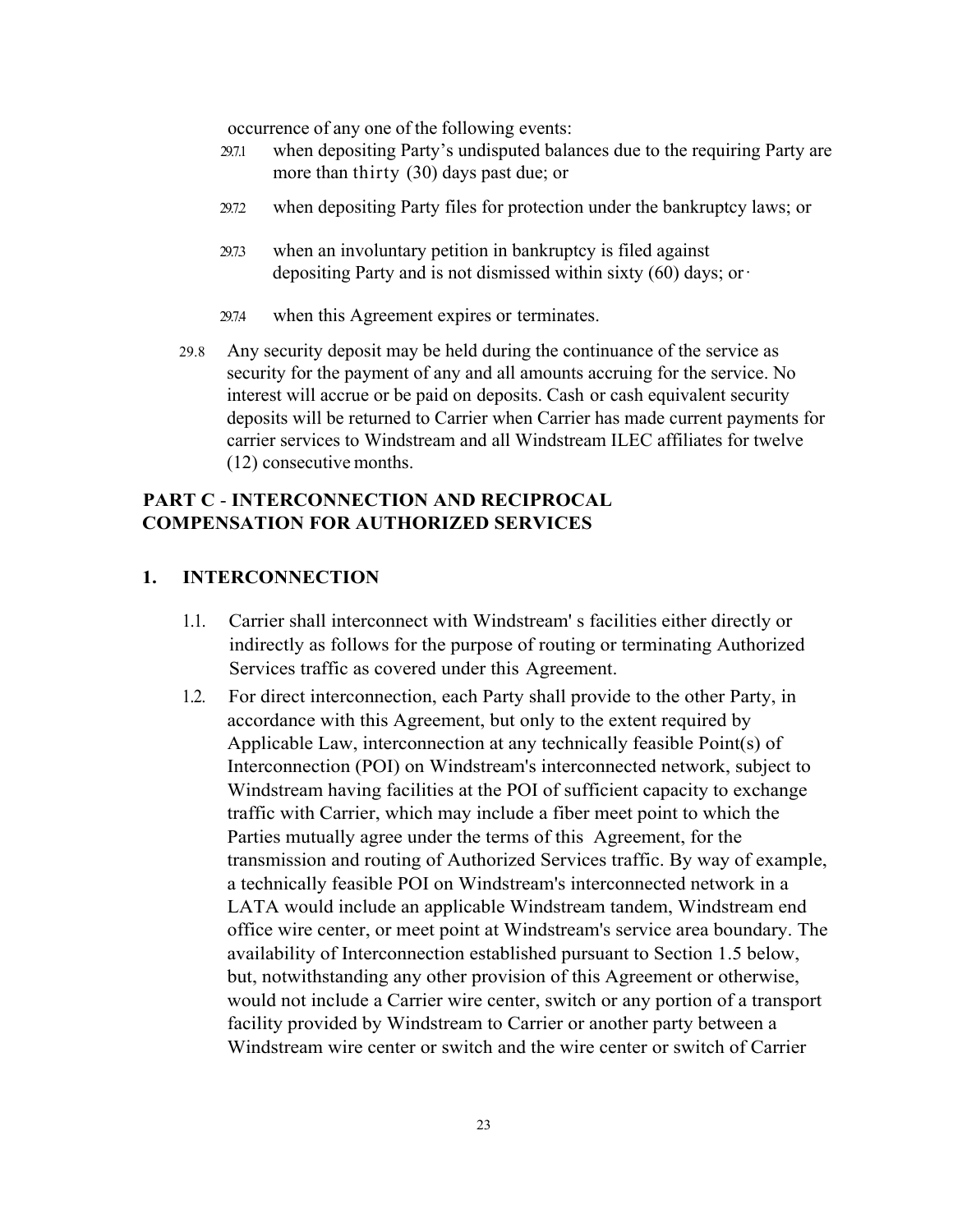or another party. For brevity's sake, the foregoing examples of locations that, respectively, are and are not "on Windstream's interconnected network" shall apply (and are hereby incorporated by reference) each time the term "on Windstream's interconnected network" is used in this Agreement.

- 1.3. Direct interconnection to Windstream is available by the following types of interconnection:
	- 1.3.1. Type 2A Interconnection. A Type 2A Interconnection is a trunkside connection to a Windstream Tandem Switch that uses either MF or SS7 signaling and supervision. A Type 2A Interconnection provides access to the valid NXX codes subtending the Tandem Switch. Where Carrier elects Type 2A Interconnection, for delivery of traffic to a particular Windstream End Office, Carrier, at a minimum must establish a point of interconnection at the appropriate access tandem that the end office subtends as defined in the LERG. A Type 2A Interconnection cannot be used to reach Operator Services, Directory Assistance, 911/E911 or to carry 800 or 900 traffic. This interconnection type requires that the Carrier establish its own dedicated NXX.
	- 1.3.2. Type 2B Interconnection. A Type 2B Interconnection is a trunkside connection to a Windstream End Office that uses either MF or SS7 signaling and supervision. A Type 2B Interconnection only provides access to the valid Windstream NXX codes served by End Offices and Remote Switches subtending that Windstream End Office and cannot be used to reach EAS points, Operator Services, Directory Assistance, 911/E911, or to carry 800 or 900 traffic. This interconnection type requires that the Carrier establish its own dedicated NXX. Traffic originated by a telecommunications carrier, not subject to this agreement, delivered to one of the Parties, regardless of whether such traffic is delivered through the Party's end user customer, is not considered to be originating on that Party's network and may not be routed on this type 2B direct interconnection.
- 1.4 The Parties shall utilize direct end office facilities under any one of the following conditions:
	- 1.4.1 Tandem Exhaust If a tandem through which the Parties are interconnected is unable to, or is forecasted to be unable to support additional traffic loads for any period of time, the Parties will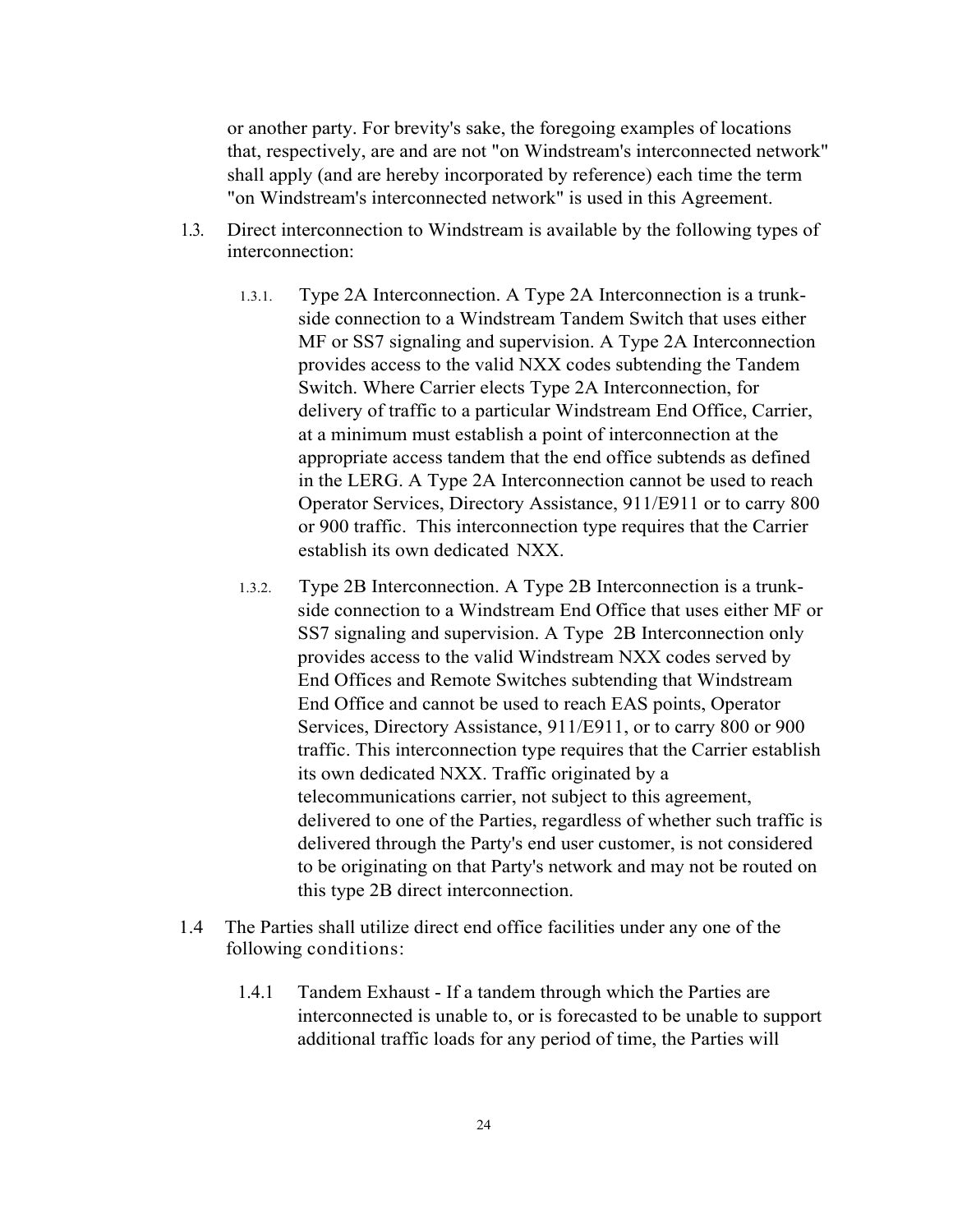mutually agree on an end office facility plan that will alleviate the tandem capacity shortage and ensure completion of traffic between Carrier and Windstream.

- 1.4.2 If either Party believes that the overall traffic volumes are at a significant level the Parties agree to meet and discuss other appropriate interconnection via the most reasonable technical means possible. Discussions under this section will conclude within six months or either Party may file a letter to open this Agreement for full renegotiation.
- 1.4.3 Mutual Agreement The Parties may install direct end office facilities upon mutual agreement in the absence of conditions (1.4.1) or (1.4.2) above.
- 1.5 Interconnection Facilities for direct interconnection include, but are not limited to the following:
	- 1.5.1 Windstream service area boundary as meet-point POI

Carrier shall be responsible for 100% of facilities carrying mobile-to-land and land-to-mobile traffic between the Windstream service area boundary POI and Carrier's MSC.

Windstream shall be responsible for 100% of the facilities carrying mobile-to-land and land-to-mobile traffic between the Windstream service area boundary POI and Windstream's switch.

1.5.2 Carrier cell site within Windstream service area as POI

Carrier shall be responsible for 100% of facilities carrying mobile-to-land and land-to-mobile traffic between the cell site POI and Carrier's MSC.

Windstream shall be responsible for 100% of the facilities carrying mobile-to-land and land-to-mobile traffic between the cell site POI and Windstream's switch.

- 1.5.3 Carrier determines the direct trunking approach (1.5.1 vs. 1.5.2) for each POI, subject to technical feasibility requirement and Windstream having facilities at the POI. Any dispute over location of POI will be handled pursuant to the Dispute Resolution Procedures as outlined in Part B, Section 19.
- 1.5.4 Once mutually agreed to, actual POIs will be identified either in this Agreement or through other mutually agreeable documentation.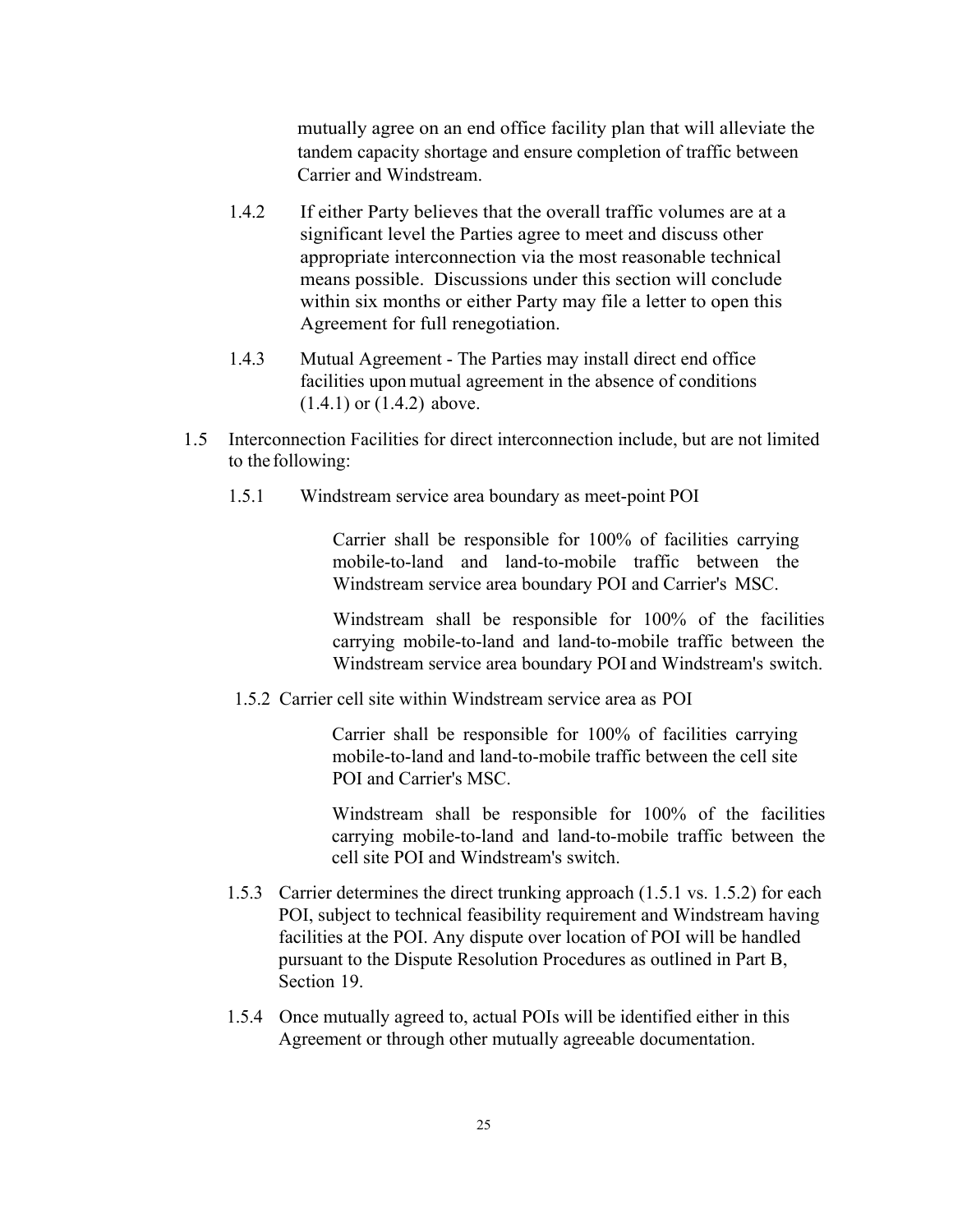1.6 Each Party is responsible for the transport of calls exchanged between the Parties from its network to the POI. Each Party shall be responsible for providing its owned or leased transport Facilities to route calls to and from the POI. Each Party may construct its own Facilities, it may purchase or lease these Facilities from a third party, or it may purchase or lease these Facilities from the other Party, if available.

## **2. EXCHANGE OF TRAFFIC**

- 2.1. Where the Parties interconnect for the purpose of exchanging traffic between networks, the provisions of this Article 2 will apply.
- 2.2. When traffic is not segregated according to traffic types, the Parties agree to use an InterMTA traffic factor to estimate the amount of traffic that is InterMTA. Based upon the unique MTA geography of the areas served by the Parties, for the first six (6) months of this Agreement and thereafter unless changed as provided herein, the InterMTA traffic factor will be as specified in Attachment 1 - Price List which will be applied only on minutes of use terminating from Carrier to Windstream at the InterMTA Rate specified in Attachment 1 - Price List. Following the initial six (6) month period, Carrier may conduct a state-specific traffic study, using a minimum of 30 days of traffic information, in an effort to derive a more accurate InterMTA traffic percentage, the results of which may be used prospective upon mutual agreement of the Parties; provided, however, that the InterMTA factor shall not be revised more often than once every six months. Carrier will provide Windstream the traffic data used in the study to determine the InterMTA factor. If the Parties cannot reach agreement, than either Party may invoke the Dispute Resolution Process as outlined in Part B, Section 19.
- 2.3. Each party will provide SS7 signaling for its Local Traffic at its own cost, unless otherwise agreed by the Parties.
	- 2.3.1. In the event SS7 facilities are not available from Windstream, Carrier may, at its option, obtain multifrequency signaling.
	- 2.3.2. Each Party is responsible for the transport of originating calls from its network to the POI.
- 2.4. Windstream agrees to provide local dialing parity on calls to Carrier's NPA/NXXs associated with Windstream's local and EAS calling scopes, regardless of whether calls are delivered directly or indirectly.
- 2.5. As used in this Section, tandem transit traffic is telephone exchange service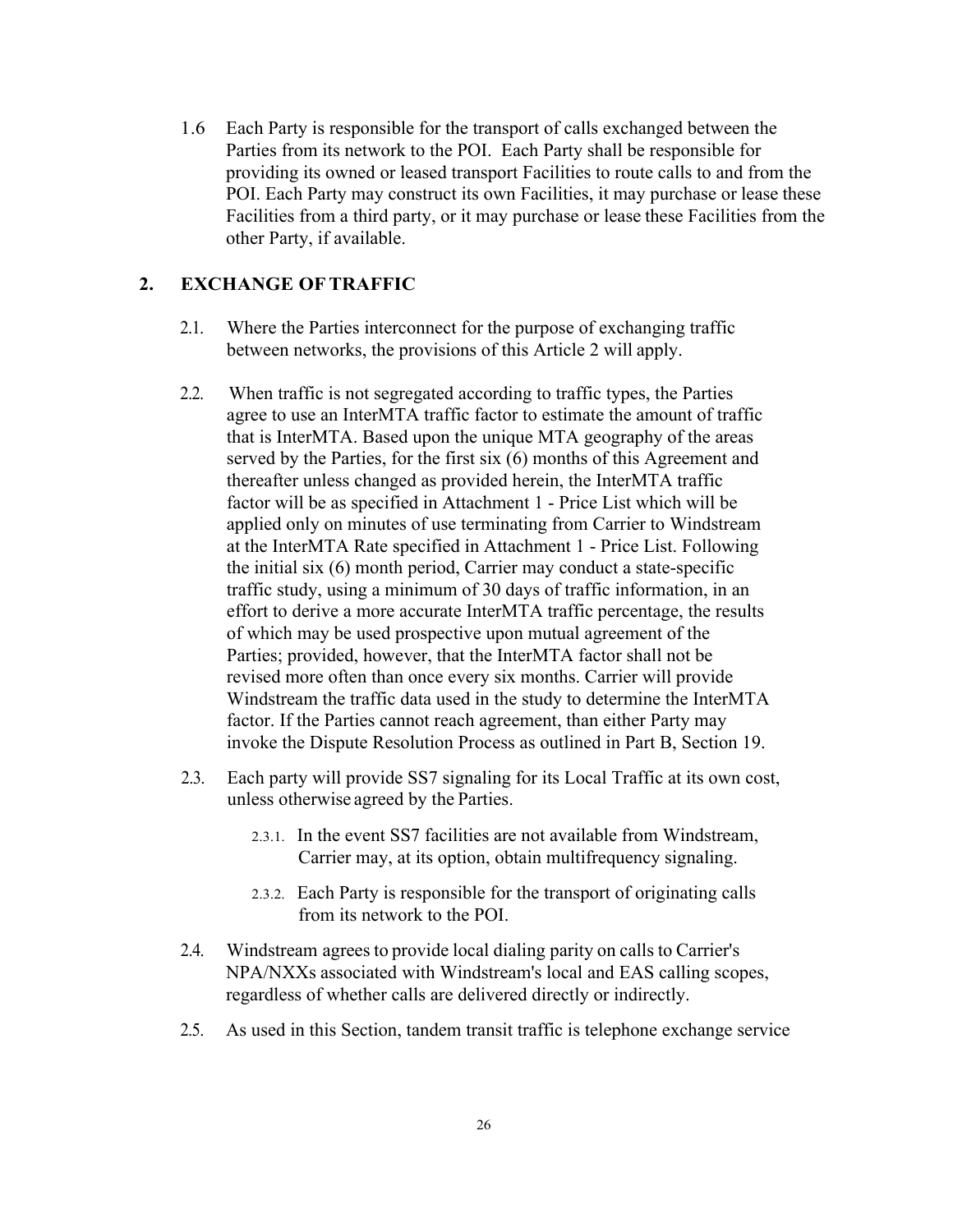traffic that originates on Carrier's network, and is transported through a Windstream tandem to a CLEC, ILEC other than Windstream, Commercial Mobile Radio Service (CMRS) carrier, or other LEC ("a terminating carrier"), that subtends the relevant Windstream tandem to which Carrier delivers such traffic. Neither the originating nor terminating customer of such traffic is a customer of Windstream with respect to such traffic. Subtending central offices shall be determined in accordance with and as identified in the Local Exchange Routing Guide (LERG). Switched exchange access service traffic is not tandem transit traffic. Tandem transit traffic service is not available through a Windstream end office.

- 2.6. Tandem transit traffic may be routed over interconnection trunks. Carrier shall deliver via ISUP signaling, including provision of Calling Party Number (CPN).
- 2.7. Carrier shall pay Windstream for transit service that Carrier originates at the appropriate rate specified in the Attachment 1 Price List.
- 2.8. Carrier acknowledges that Carrier is responsible for compensation, if any, to third parties to which Windstream transits Carrier originated traffic to such third party as long as Windstream provides or otherwise makes available information to such third party to allow such third party to identify the traffic as being originated by Carrier.
- 2.9 It is Carrier's responsibility to make appropriate termination arrangements with any terminating carrier to which it delivers telecommunications service traffic that transits Windstream's tandem office. Until measurements show the total volume of Carrier's originated traffic transiting Windstream's tandems exceeds 500,000 minutes of use for (3) three consecutive months, Carrier shall pay Windstream for transit service that Carrier originates at the rate for transit traffic as specified in Attachment 1 Price List. When measurements show the total volume of Carrier's originated traffic transiting Windstream's tandems exceeds 500,000 minutes of use for (3) three consecutive months, Carrier shall pay Windstream for transit service that Carrier originates at the rate for transit traffic as specified in Attachment 1 Price List. For purposes of this section, volumes of traffic and the applicable transit rate/s will apply separately to each Windstream operating company as identified in the LERG.
- **3.** Types of Traffic and Services
	- 3.1 This Agreement applies only to the exchange of Authorized Services stated in this Agreement. Traffic originating from end users whose service is provisioned by the combination of unbundled network elements including local switching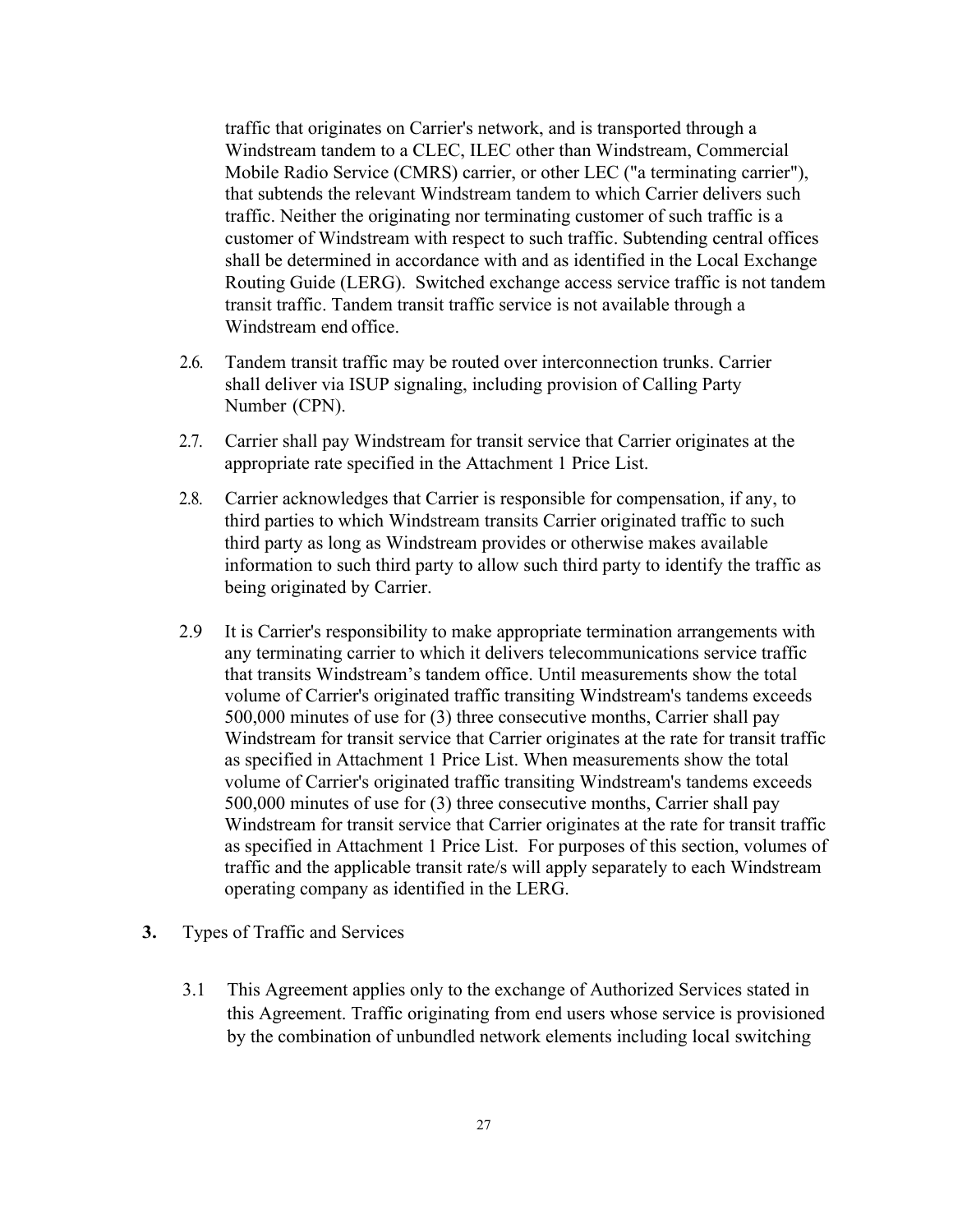(UNE-P) lines is excluded from this agreement. Although Non-Local Traffic may be transmitted over the same facilities used for Local Traffic, the rates and terms for the exchange of Non-Local Traffic are handled elsewhere, as referenced in sections 1.1 and 1.2 of Part B and 4.1 of Part C.

## **4. COMPENSATION**

- 4.1 InterMTA Traffic
	- 4.1.1. Compensation for InterMTA Traffic originating from Carrier and terminating to Windstream shall be at the rate specified in Attachment 1.
	- 4.1.2. Toll or Special Access code (e.g., 950, 900) traffic originating from line-side connections between Windstream and Carrier will be routed to the assigned PIC for the line connection, or to the appropriate Interexchange carrier when 1010XXX dialing is used.
- 4.2. Local Traffic. As long as the provisions of Section XV (C) of FCC Order 11-161 (FCC Order) or other applicable order are in effect, the Parties shall not bill each other for the exchange of Local Traffic.
- 4.3. Paging Traffic. Windstream will not engage in reciprocal compensation arrangements with Carriers providing paging services.
- 4.4. Carrier may conduct a state-specific traffic study, using a minimum of 30 days of traffic information, in an effort to derive the actual traffic volumes between the Parties, the results of which may be used going forward upon mutual agreement of the Parties. Traffic study results may be revised and used for Carrier's billing to Windstream every six months thereafter upon mutual agreement of the Parties and at the request of either Party. Carrier will provide Windstream traffic data used in the study to determine the actual traffic volumes. If the Parties cannot reach an agreement, then either Party may invoke the Dispute Resolution Procedures as outlined in Section 19.
- 4.5 Interconnection Facilities
	- 4.5.1 Dedicated Transport rates apply to dedicated transport facilities that Carrier leases from Windstream. Dedicated Transport rates will be as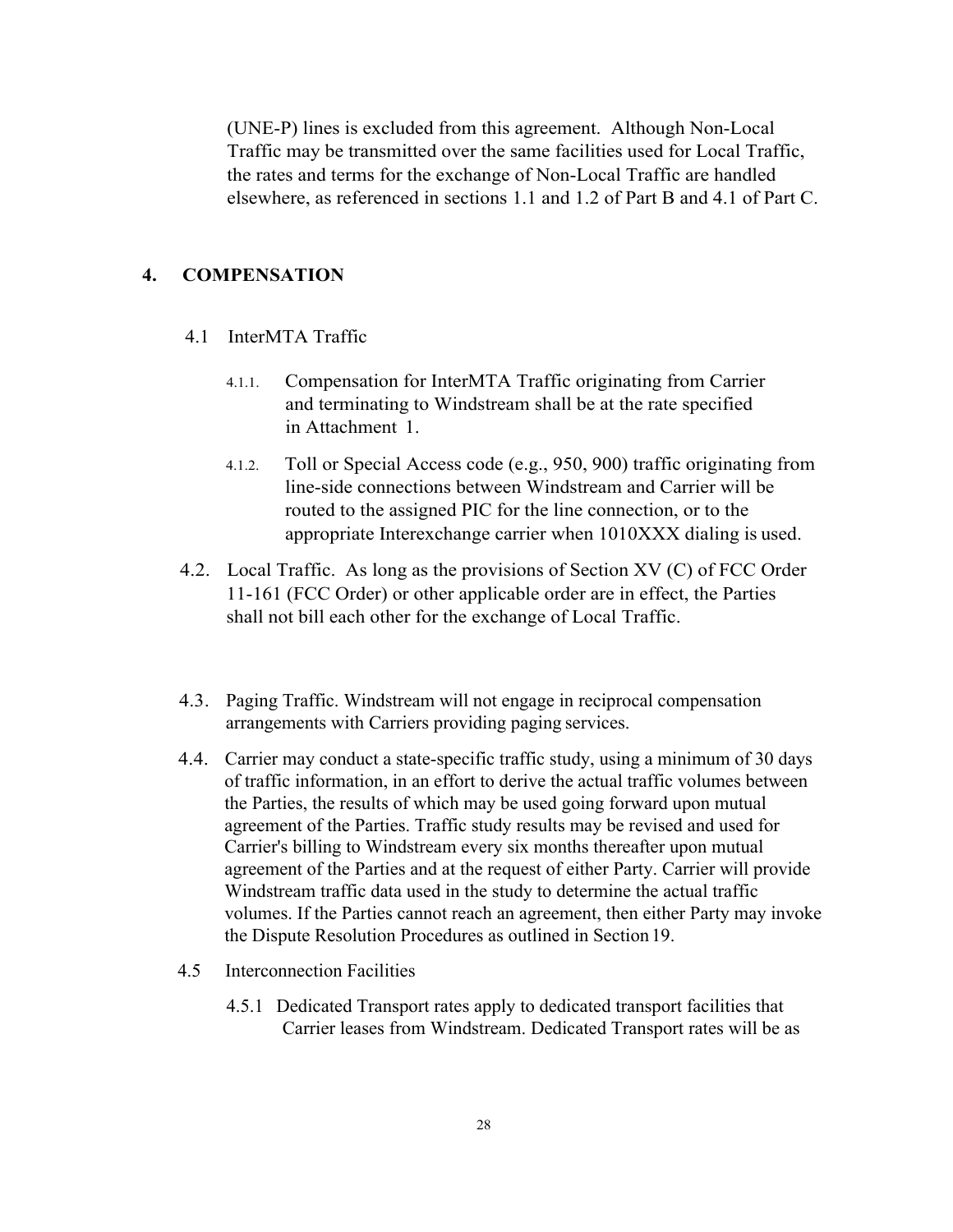listed in the applicable Windstream access tariffs.

4.5.2 Nonrecurring Charges. All new interconnections or additions to existing interconnections between Carrier's connecting facilities or MSCs and Windstream's Central Offices are subject to a nonrecurring charge. These non-recurring rates will be as listed in the applicable Windstream access tariffs.

### **5. CHARGES AND PAYMENT**

- 5.1. In consideration of the services provided under this Agreement, the Parties shall pay the charges set forth in Attachment 1.
- 5.2. Subject to the terms of this Agreement, the Parties shall pay invoices within 30 days from the Bill Date. If the payment due date is a Saturday, Sunday or a designated bank holiday, payment shall be made the next Business Day. If payment is not received by the payment due date, a late penalty in the form of interest, as set forth in subsection 5.6 below, shall apply.
- 5.3 Payment is not due for any and all billed amounts which are disputed until such dispute has been resolved in accordance with the provisions governing billing dispute resolution outlined in section 19 of Part B of this Agreement.
- 5.4 Neither party will be obligated to accept any new or amended order for Telecommunications Services, Interconnection or other related services under the terms of this Agreement from the other party while any past due, undisputed charges remain unpaid for any service covered by this Agreement and reserves the right to terminate existing services. The Parties agree that termination of existing service for past due, undisputed charges will not occur without reasonable notice, but in no case less than thirty (30) days' prior written notice or as otherwise required by law, of such discontinuance of such service or arrangement.
- 5.5 If payment on the undisputed amount billed is received by the billing Party after the payment due date, or if any portion of the payment is received by the billing Party in funds which are not immediately available to the billing Party, then a late payment charge will apply to the unpaid balance.
- 5.6 The Parties agree that interest on past due balances related to undisputed bills will apply at the lesser of 1% or the highest interest rate (in decimal value) which may be levied by law for commercial transactions, compounded daily and applied for each month or portion thereof that an outstanding balance remains.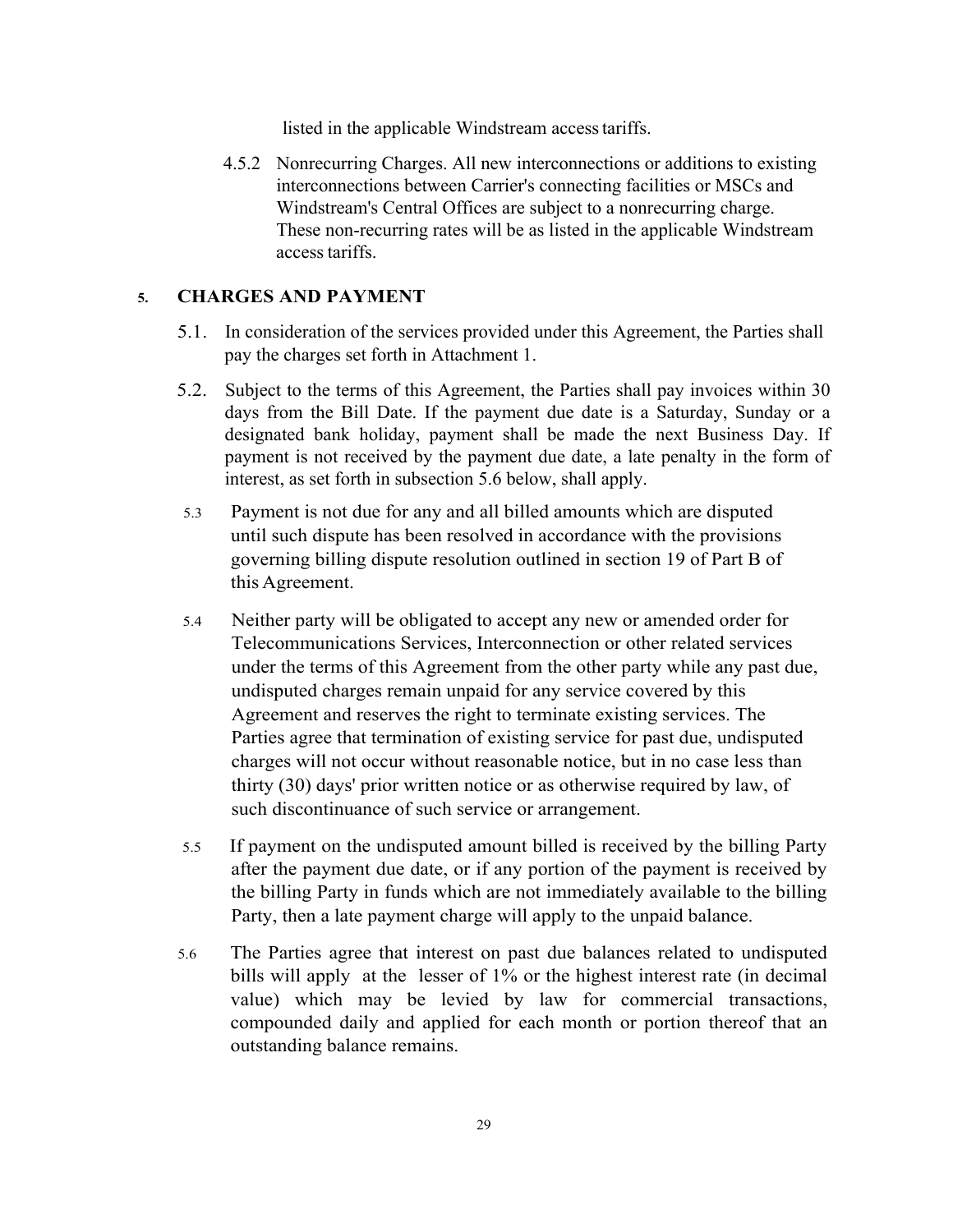### **6. BILLING**

- 6.1. Each terminating Party is responsible for billing the originating company for traffic terminated on its respective network. For Indirect Traffic, the originating Party will provide the originating billing information to the terminating Party, if technically feasible. It is each Party's responsibility to enter into appropriate contractual arrangements with the third-party transit company in order to obtain the originating billing information from the transit company.
- 6.2. Both parties will route indirect traffic to an NPA-NXX of the other Party as specified in the Location Exchange Routing Guide (LERG) and as specified in detail in section 4.3 above. Where the Parties have established a direct connection between Windstream and Carrier, both Parties will route traffic over such direct connection. For indirect traffic, each Party will be responsible for making appropriate arrangements with the third-party transit company regarding such Party's own originated traffic. When the rating point and routing point for an NPA-NXX are not within the same rate center, if Windstream cannot record the traffic terminating to Windstream originating from these NPA-NXX's of the CRMS provider, then Windstream will use meet-point billing records or industry standard records from third party carrier. If Windstream cannot obtain records from third party carriers for traffic originating from Carrier, then Carrier must provide billing records to Windstream for Windstream to bill Carrier. Both Parties are responsible for establishing transport arrangements with the third party for the transiting of the traffic for these NPA-NXX's.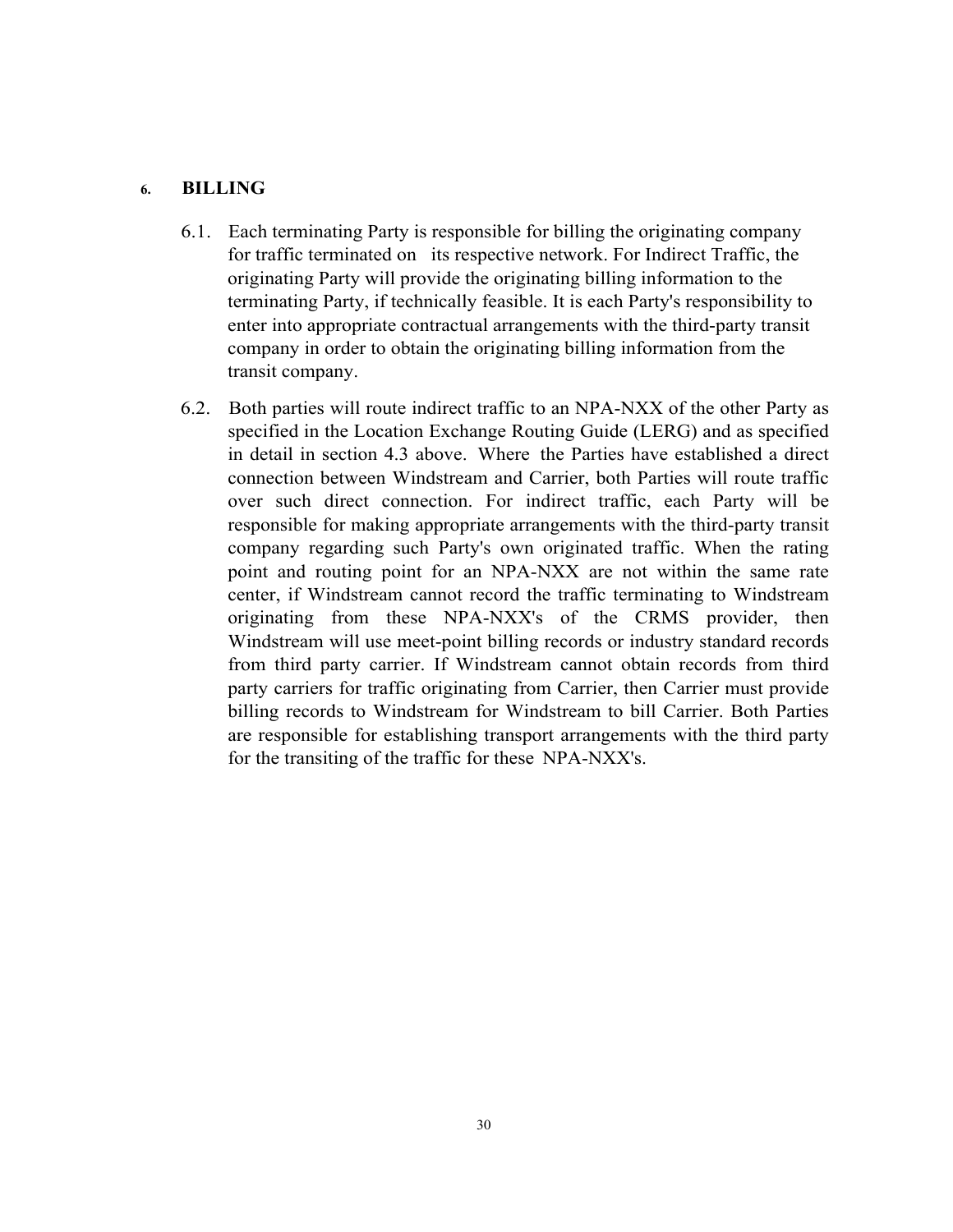## **PART D- NETWORK MAINTENANCE AND MANAGEMENT**

## **1. GENERAL REQUIREMENTS**

- 1.1. The Parties will work cooperatively to install and maintain a reliable network. The Parties will exchange appropriate information (e.g., maintenance contact numbers, network information, information required to comply with law enforcement and other security agencies of the government, etc.) to achieve this desired reliability.
- 1.2. Each Party shall provide a 24-hour contact number for network traffic management issues to the other's surveillance management center. A fax number must also be provided to facilitate event notifications for planned mass calling events. The Parties shall agree upon appropriate network traffic management control capabilities.

| Carrier             | Windstream          |
|---------------------|---------------------|
| Phone: 303.706.5929 | Phone: 330.650.7929 |
| Fax:                | Fax: 330.650.7918   |

- 1.3. Windstream will process Carrier maintenance requests at Parity.
- 1.4. Notice of Network Change. In accordance with Part B, Section 1.4 of this Agreement, the Parties agree to provide each other reasonable notice of network changes. This includes the information necessary for the transmission and routing of services using each other's facilities or networks, as well as other changes that would affect the interoperability of those facilities and networks. At a minimum, Windstream shall comply with all applicable FCC and Commission notification requirements. Correct LERG data is expressly considered part of this requirement.
- 1.5. Each Party is required to maintain accurate LERG data as part of this Agreement.
- 1.6. Windstream will ensure that all applicable alarm systems that support Carrier customers are operational and the support databases are accurate. Windstream will respond to Carrier customer alarms at Parity with response to alarms for its own customers.
- 1.7. Parties shall provide prior notification of any scheduled maintenance activity performed by the Parties that may be service affecting to the other Party.

## **2. RESTORATION OF SERVICE IN THE EVENT OF OUTAGES**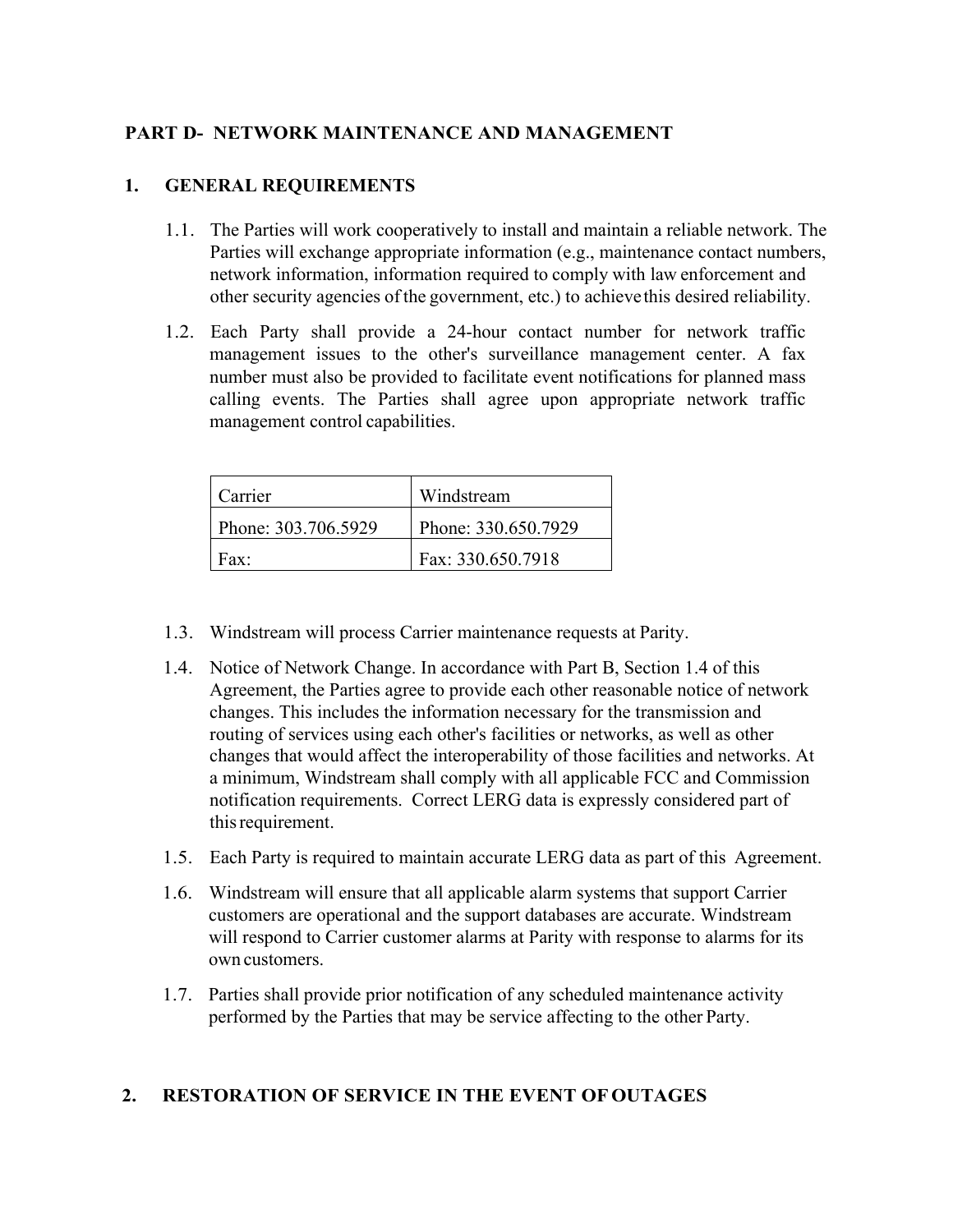2.1. Windstream shall perform restoration of network elements and services in the event of outages due to equipment failures, human error, fire, natural disaster, acts of God, or similar occurrences at Parity. All service shall be restored as expeditiously as practicable and in a non-discriminatory manner.

## **3. SERVICE PROJECTIONS**

- 3.1. Windstream and Carrier will provide a non-binding two-year inter-company forecast for traffic utilization over trunk groups. These forecasts shall be updated semi-annually or at other standard intervals as mutually agreed to by both Parties. The forecast shall include the following information for each trunk group:
	- 3.1.1. Common Language Location Identifier (CLLI-MSG) codes for Tandem and End Office locations;
	- 3.1.2. Two-Six Codes for each trunk group;
	- 3.1.3. Quantity of trunks in service;
	- 3.1.4. Share usage and share overflow information. This information will be derived by taking the highest usage of a 20-day period (generally a four-week period, not to include weekends or holidays) from the previous 12 months, or other interval as local conditions warrant and are mutually agreed to by both Parties;
	- 3.1.5. Major network projects that affect the other Party. Major network projects include, but are not limited to, trunking or network rearrangements, shifts in anticipated traffic patterns, or other activities by either Party that are reflected by a significant increase or decrease in trunking demand for the two-year forecast window.

## **4. QUALITY OF SERVICE**

- 4.1. A blocking standard of 1% during the average busy hour shall be maintained for all local interconnection facilities.
- 4.2. Carrier and Windstream shall negotiate a process to expedite network augmentations and other orders when initiated by the other Party.

## **5. INFORMATION**

5.1. The Parties must provide order confirmation within 24 hours of completion to ensure that all necessary translation work is completed on newly installed facilities or augments.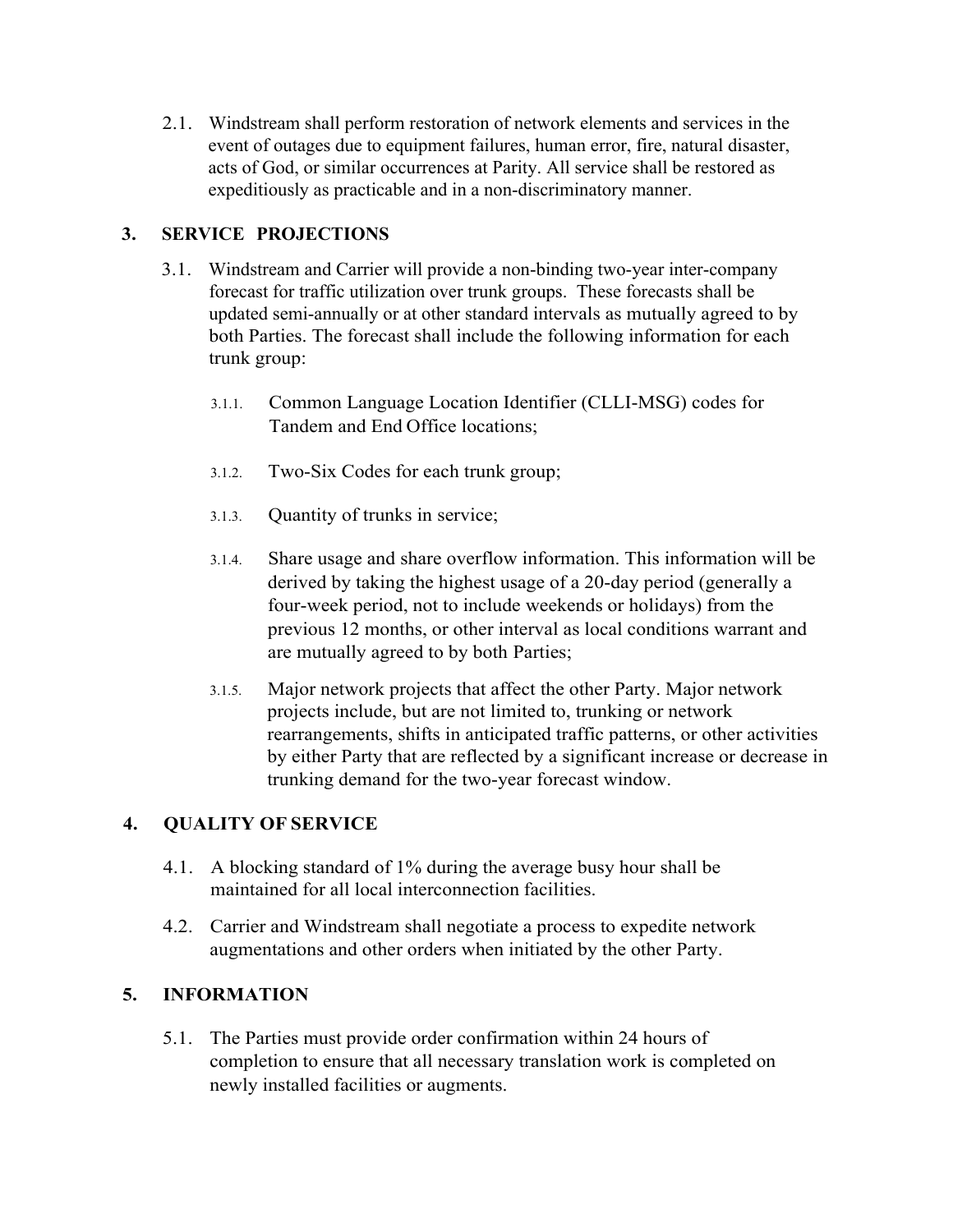## **PART E -ACCESS TO TELEPHONE NUMBERS**

## **1. GENERAL REQUIREMENTS**

1.1. It is the responsibility of each Party to program and update its own switches to recognize and route traffic to the other Party's assigned NXX codes. Neither Party shall impose fees or charges on the other Party for required programming and switch updating activities.

**IN WITNESS WHEREOF,** each of the Parties has caused this Agreement to be executed by its duly authorized representatives.

| DISH Wireless, L.L.C.                                                           | Georgia Windstream, LLC, Oklahoma Windstream, LLC,<br>Texas Windstream, LLC, Valor Telecommunications of<br>Texas, LLC d/b/a Windstream Communications Southwest,<br>Windstream Accucomm Telecommunications, LLC,<br>Windstream Alabama, LLC, Windstream Arkansas, LLC,<br>Windstream Buffalo Valley, Inc., Windstream<br>Communications Kerrville, LLC, Windstream Concord<br>Telephone, LLC, Windstream Conestoga, Inc., Windstream<br>D&E, Inc., Windstream Florida, LLC, Windstream Georgia<br>Communications, LLC, Windstream Georgia Telephone,<br>LLC, Windstream Georgia, LLC, Windstream Iowa<br>Communications, LLC, Windstream Kentucky East, LLC,<br>Windstream Kentucky West, LLC, Windstream Mississippi,<br>LLC, Windstream Montezuma, LLC, Windstream<br>Nebraska, Inc., Windstream New York, Inc., Windstream<br>North Carolina, LLC, Windstream Ohio, LLC, Windstream<br>Oklahoma, LLC, Windstream Pennsylvania, LLC,<br>Windstream South Carolina, LLC, Windstream Standard,<br>LLC, Windstream Sugar Land, LLC, Windstream Western<br>Reserve, LLC |  |  |
|---------------------------------------------------------------------------------|------------------------------------------------------------------------------------------------------------------------------------------------------------------------------------------------------------------------------------------------------------------------------------------------------------------------------------------------------------------------------------------------------------------------------------------------------------------------------------------------------------------------------------------------------------------------------------------------------------------------------------------------------------------------------------------------------------------------------------------------------------------------------------------------------------------------------------------------------------------------------------------------------------------------------------------------------------------------------------------------------------------------------------------------------------------------|--|--|
| By: /s/ Jeff McSchooler                                                         | By: /s/ S. Lynn Hughes                                                                                                                                                                                                                                                                                                                                                                                                                                                                                                                                                                                                                                                                                                                                                                                                                                                                                                                                                                                                                                                 |  |  |
| Name: Jeff McSchooler                                                           | Name: S. Lynn Hughes                                                                                                                                                                                                                                                                                                                                                                                                                                                                                                                                                                                                                                                                                                                                                                                                                                                                                                                                                                                                                                                   |  |  |
| Title: EVP – Wireless Network Operations Title: Director – Carrier Interconnect |                                                                                                                                                                                                                                                                                                                                                                                                                                                                                                                                                                                                                                                                                                                                                                                                                                                                                                                                                                                                                                                                        |  |  |
| Date: $9/29/2021$                                                               | Date: $9/30/2021$                                                                                                                                                                                                                                                                                                                                                                                                                                                                                                                                                                                                                                                                                                                                                                                                                                                                                                                                                                                                                                                      |  |  |
| Reviewed by: Alison Minea _/s/ AM_____                                          |                                                                                                                                                                                                                                                                                                                                                                                                                                                                                                                                                                                                                                                                                                                                                                                                                                                                                                                                                                                                                                                                        |  |  |
| Reviewed by: Mac McNamara /s/ MM                                                |                                                                                                                                                                                                                                                                                                                                                                                                                                                                                                                                                                                                                                                                                                                                                                                                                                                                                                                                                                                                                                                                        |  |  |